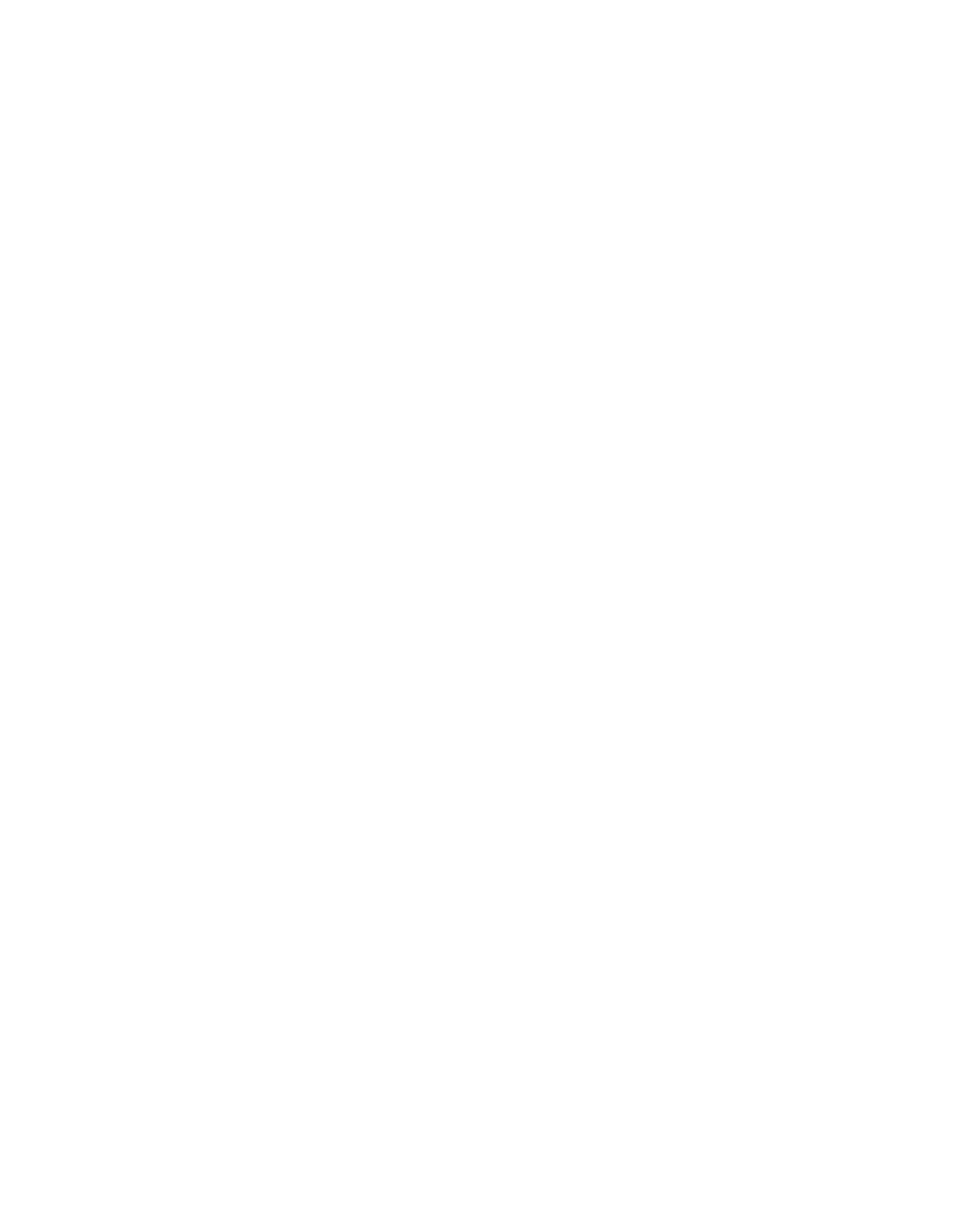### **National Library of Canada cataloguing in publication data**

Canada. Privy Council Office

Governing Responsibly: A Guide for Ministers and Ministers of State

Text in English and French on inverted pages. Title on added t.p.: Gouverner de façon responsable : le guide du ministre et du ministre d'État

Issued also on the Internet: http:// www.pco-bcp.gc.ca

ISBN 0-662-67861-3 Cat. no. CP22-73/2003

1. Cabinets ministers – Canada – Handbooks, manuals, etc.

2. Administrative agencies – Canada – Handbooks, manuals, etc. I. Title.

JL 95.C32 2003 352.23'0971 C2003-980348-1E



© Her Majesty the Queen in Right of Canada, 2003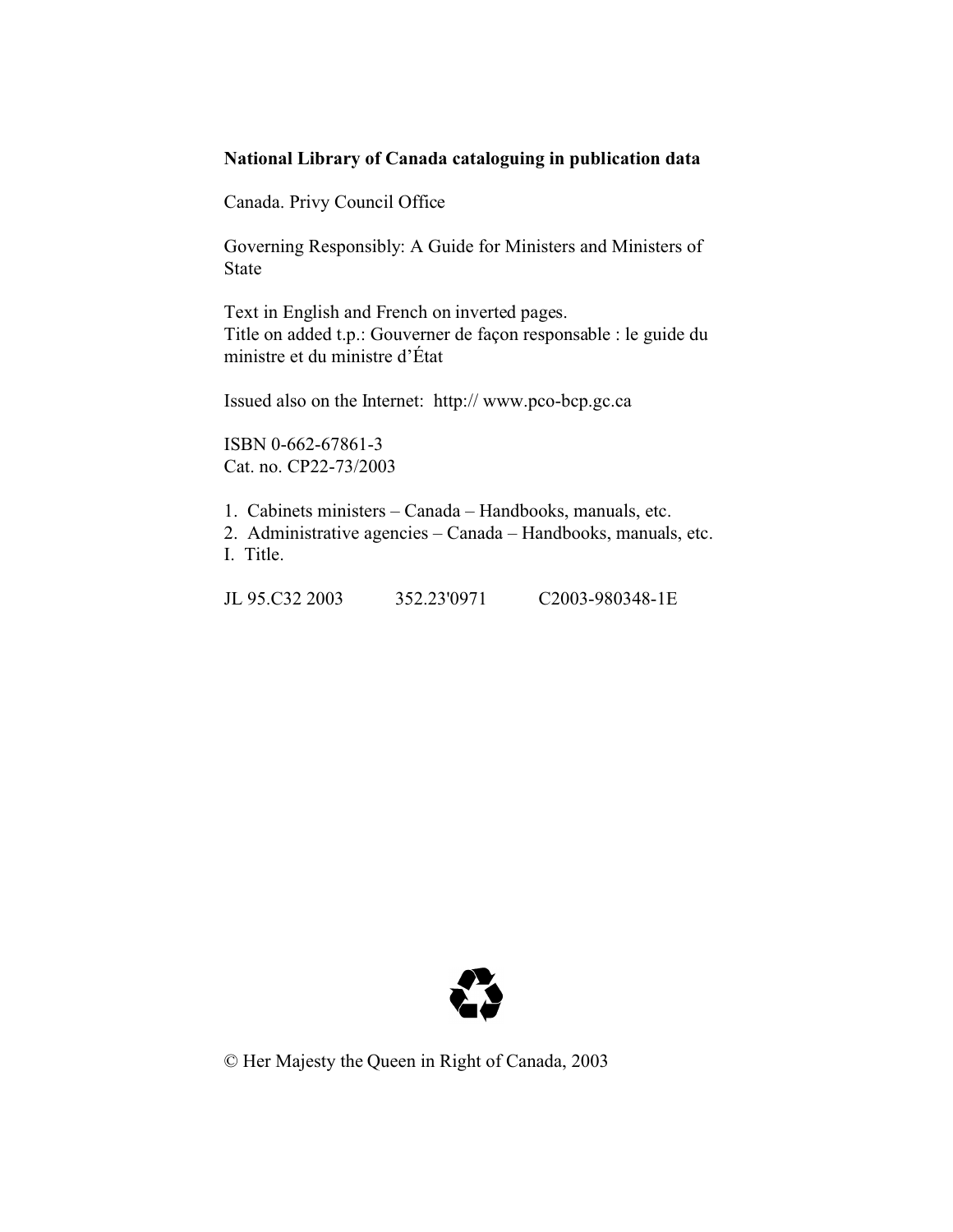### **Table of Contents**

| A Message to Ministers and Ministers of State iii                                                                                                                                                                                  |
|------------------------------------------------------------------------------------------------------------------------------------------------------------------------------------------------------------------------------------|
|                                                                                                                                                                                                                                    |
| Ministerial Responsibility and Accountability 1<br>L<br>1. Individual Ministerial Responsibility  1<br>2. Collective Ministerial Responsibility 2<br>3. Ministerial Accountability and Answerability 3                             |
| 2. Integrated Portfolio Management  6<br>12<br>13<br>14                                                                                                                                                                            |
| III Ministerial Relations with Parliament<br>15<br>1. Ministerial House Duties<br>15<br>18<br>3. Parliamentary Committees and the Role of<br>Departmental Officials<br>19                                                          |
| IV Consultation and Coordination<br>23<br>23<br>b) Department of Finance $\ldots \ldots \ldots \ldots \ldots \ldots$<br>-24<br>24<br>24<br>2. The Prime Minister's Office<br>25<br>3. Federal-Provincial-Territorial Relations and |
| 25<br>5. Communications and Public Announcements<br>26                                                                                                                                                                             |
|                                                                                                                                                                                                                                    |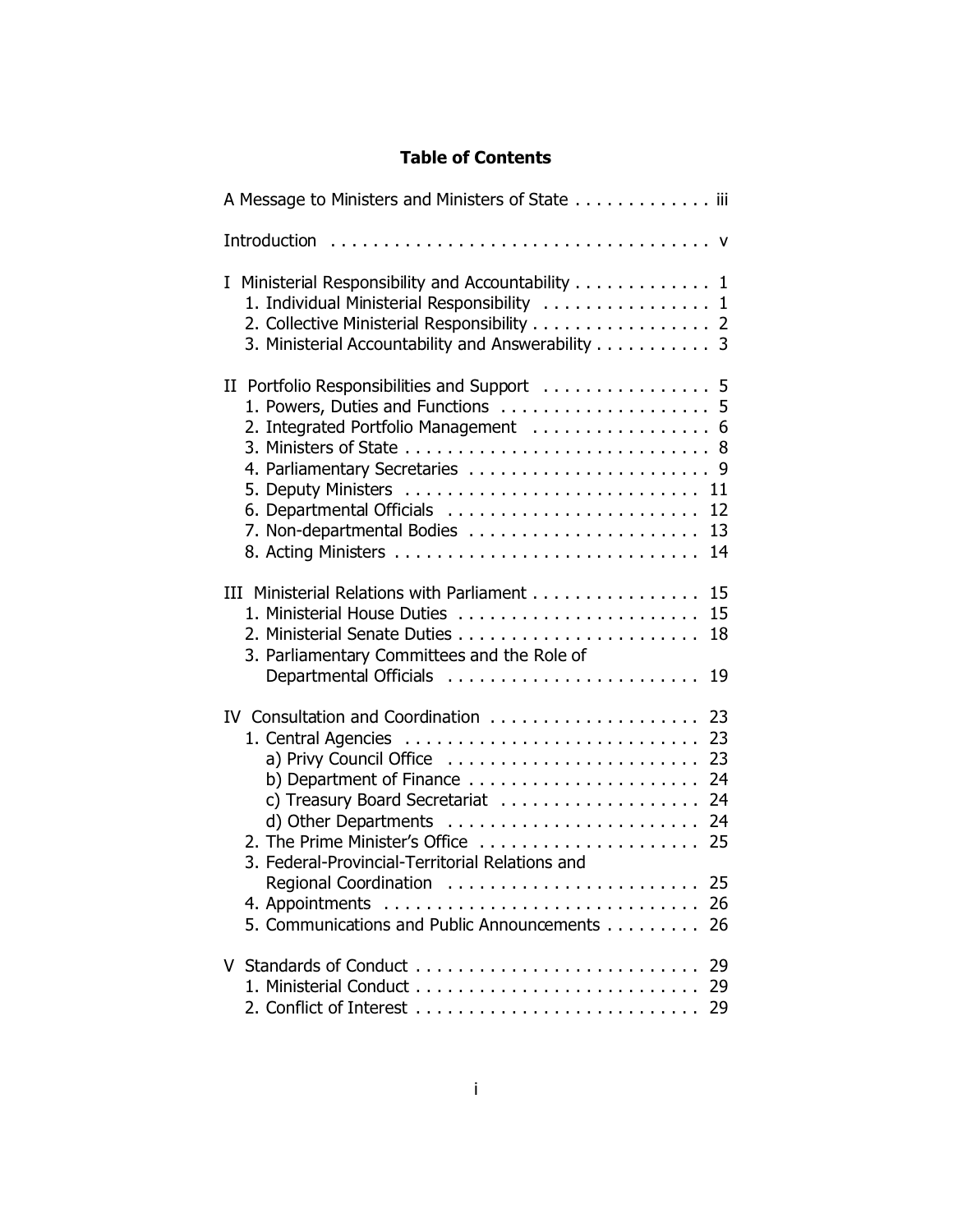| 3. Relations with the Judiciary and                                                                                                                                                                                                                                                                              |                                                    |
|------------------------------------------------------------------------------------------------------------------------------------------------------------------------------------------------------------------------------------------------------------------------------------------------------------------|----------------------------------------------------|
| Other Government Agencies                                                                                                                                                                                                                                                                                        | 30<br>32                                           |
|                                                                                                                                                                                                                                                                                                                  |                                                    |
| 1. Ministers' Offices and Exempt Staff<br>3. Cabinet, Institutional and Personal Records<br>4. Public Access to Information and Privacy<br>5. Financial and Resource Management                                                                                                                                  | 33<br>33<br>34<br>35<br>35<br>36<br>37             |
|                                                                                                                                                                                                                                                                                                                  | 38                                                 |
| Annex A Federal Government Institutions: The Executive                                                                                                                                                                                                                                                           | 39                                                 |
| 1. The Crown, the Governor General and<br>the Queen's Privy Council for Canada<br>2. The Prime Minister's Functions and Powers<br>3. The Ministry, the Cabinet and the Governor in Council<br>4. Ministers and the Law                                                                                           | 39<br>40<br>42<br>42                               |
| Annex B Cabinet Decision Making<br>1. Basic Rules for Cabinet Business<br>2. Decision Making Process and Procedures<br>a) The Policy and Fiscal Frameworks<br>b) The Process $\ldots \ldots \ldots \ldots \ldots \ldots \ldots \ldots \ldots$<br>4. The Cabinet and Cabinet Committees<br>6. Financial Procedure | 45<br>45<br>47<br>47<br>47<br>48<br>48<br>50<br>50 |
|                                                                                                                                                                                                                                                                                                                  | 51                                                 |
| Annex D Cabinet, Institutional and Personal Records                                                                                                                                                                                                                                                              | 53                                                 |
| Annex E Dealings with Quasi-judicial Tribunals                                                                                                                                                                                                                                                                   | 57                                                 |
| Annex F The Ministry and Crown Corporations Guidelines 59                                                                                                                                                                                                                                                        |                                                    |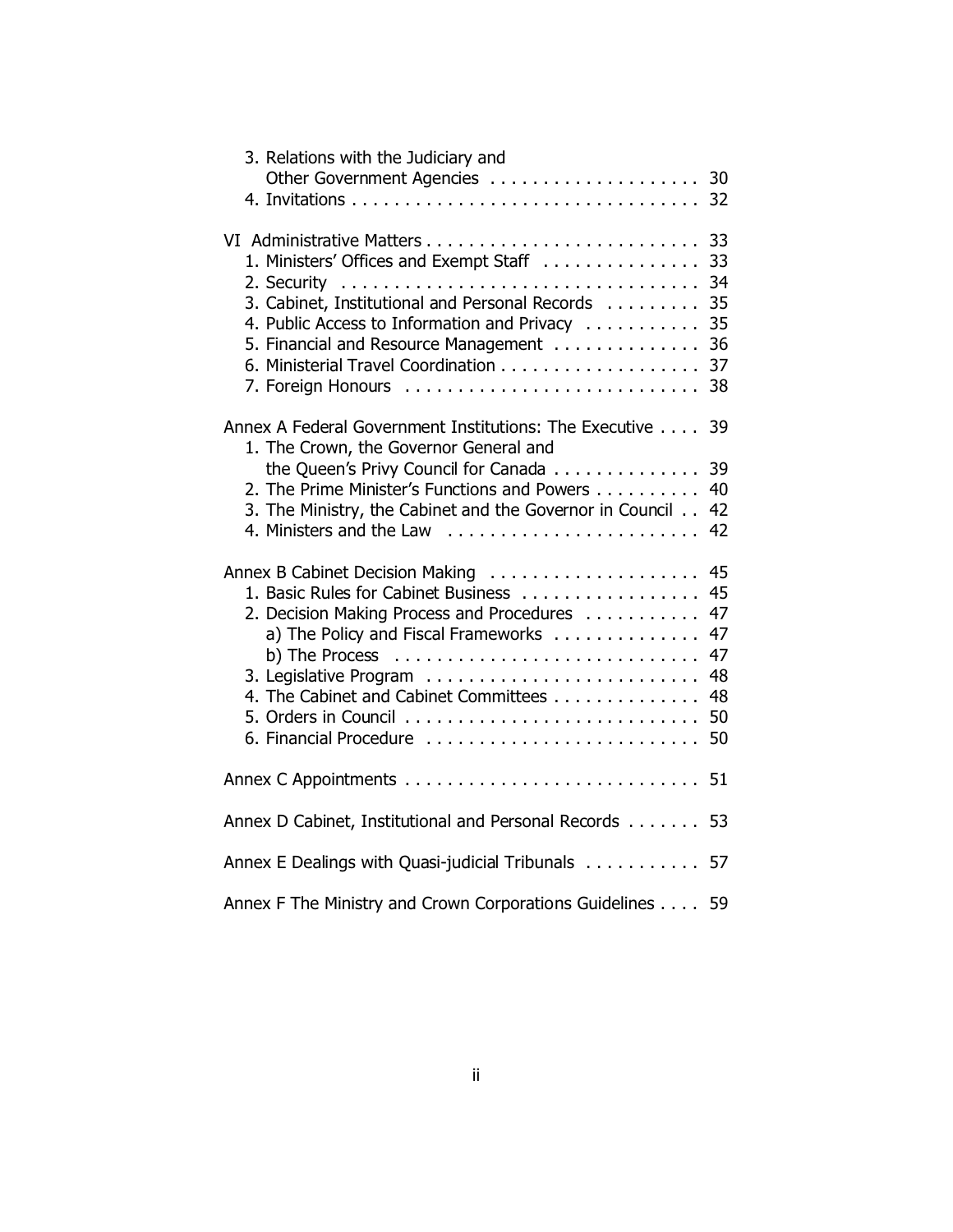

PRIME MINISTER · PREMIER MINISTRE

#### *A Message to Ministers and Ministers of State*

Canadians are expecting more from their government and representatives. We must lead in adapting our political institutions to enhance confidence in our system of government, rather than to diminish it. To this end, we must recognize and strengthen the critical role of the parliamentary process. The core principles of our government will be transparency, accountability, financial responsibility and ethical conduct. Canadians must also have confidence that their government is acting in an open, honest and transparent manner.

As Ministers, you will need to work hard to earn the support and respect of both Canadians and your colleagues in Parliament through active engagement and the highest standards of ethical conduct.

*Governing Responsibly: A Guide for Ministers and Ministers of State* explains the principles of ministerial responsibility and actions that are intended to guide you in undertaking your official duties. The conduct of Ministers is to be guided by the following principles:

- Ministers must act with integrity. They must uphold the highest ethical standards so that public confidence and trust in the honesty, objectivity and impartiality of government are upheld. Ministers, in particular, have an obligation to perform their official duties and arrange their private affairs in a manner that bears the closest public scrutiny. This obligation is not fully discharged merely by acting within the law.
- Ministers are responsible for preserving public confidence in the integrity of management and operations within their departments. They must carry out the powers, duties and functions of their portfolios in accordance with the constraints provided by statute and convention.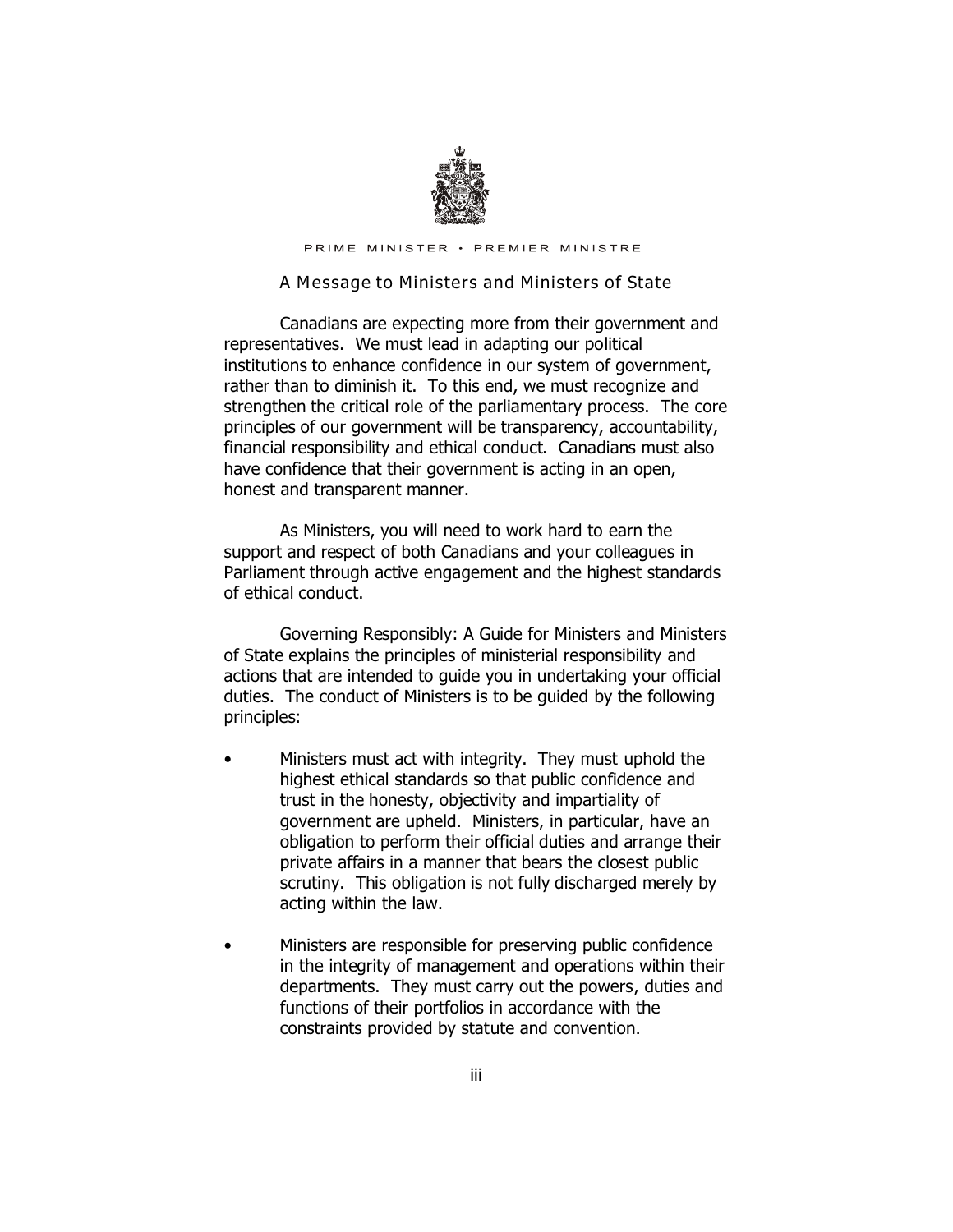- Ministers are accountable to Parliament for the use of powers vested in them by statute. This requires their presence in Parliament to answer questions about the use of those powers. They must accept the responsibilities that flow from those powers. It is of paramount importance for Ministers to give honest, accurate and truthful information to Parliament. They must take steps to correct any inadvertent error at the earliest opportunity.
- Ministers are bound by their oath as Privy Councillors. This oath requires them to uphold the rules and confidentiality of Cabinet decision making and to share equally in the collective responsibility for their actions.
- Ministers must respect the non-partisan nature of the Public Service of Canada. They can rely on it to provide the support they need to fulfil their ministerial functions and mandate without regard to political partisanship.

This *Guide* will aid you in your role as leaders in promoting a culture of integrity, achievement and respect for our democratic institutions. Our commitment to the people of Canada demands no less.

Paul Martin

Prime Minister of Canada

December 2003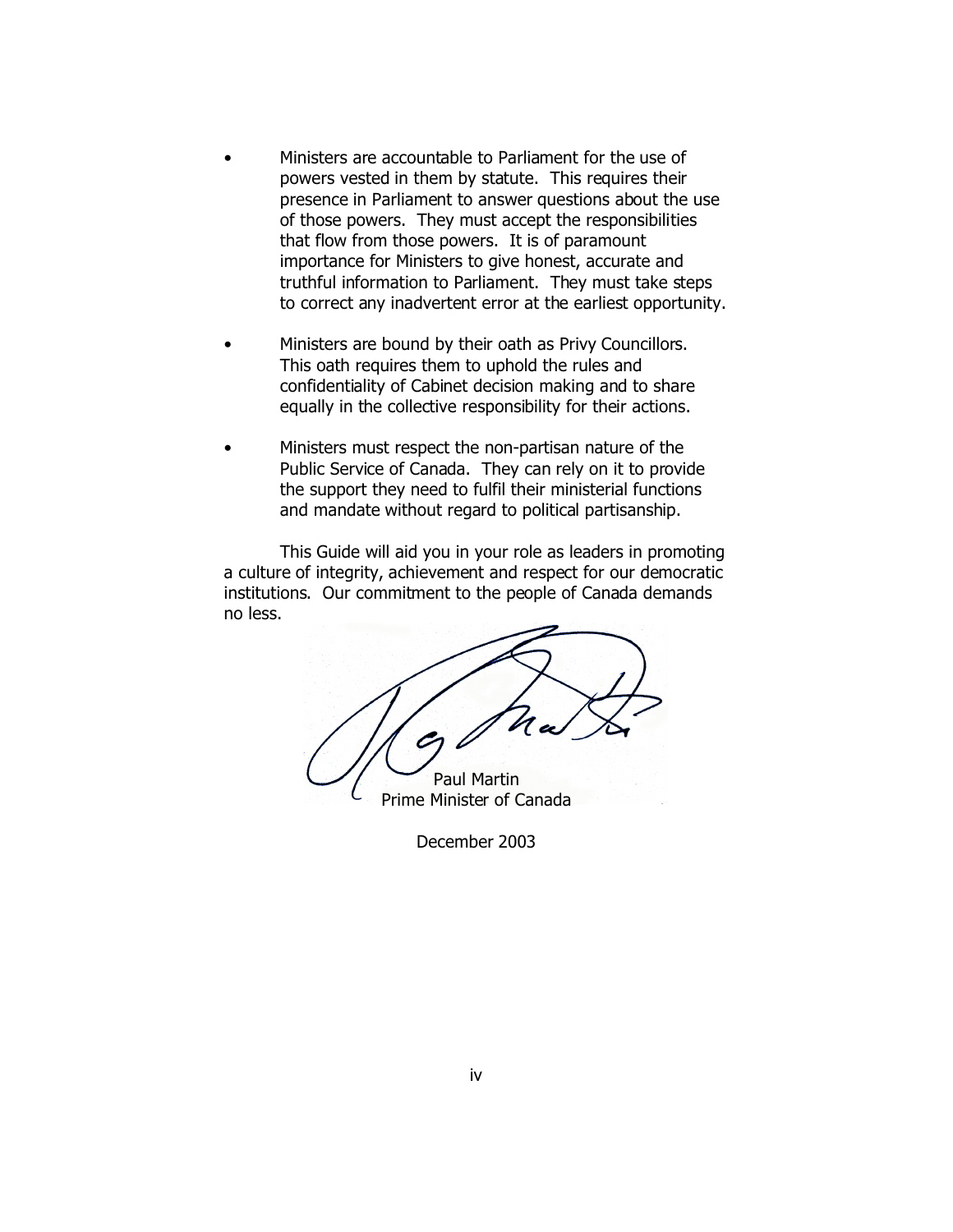## **Introduction**

This *Guide* sets out the duties and responsibilities of the Prime Minister and of Ministers, including Ministers of State. It outlines key principles of responsible government in Canada, and the government's approach to democratic reform. This essential information will help members of the Ministry individually and collectively support the Prime Minister in managing the business of the Government of Canada. The Guide also covers the duties and responsibilities of Parliamentary Secretaries.

Ministers who want further information or advice about the subject matters of this document may consult the Clerk of the Privy Council or their deputy minister. This document has been prepared by the Machinery of Government Secretariat in the Privy Council Office, which is responsible for supporting the Clerk of the Privy Council and deputy ministers by advising them on matters contained in this *Guide*.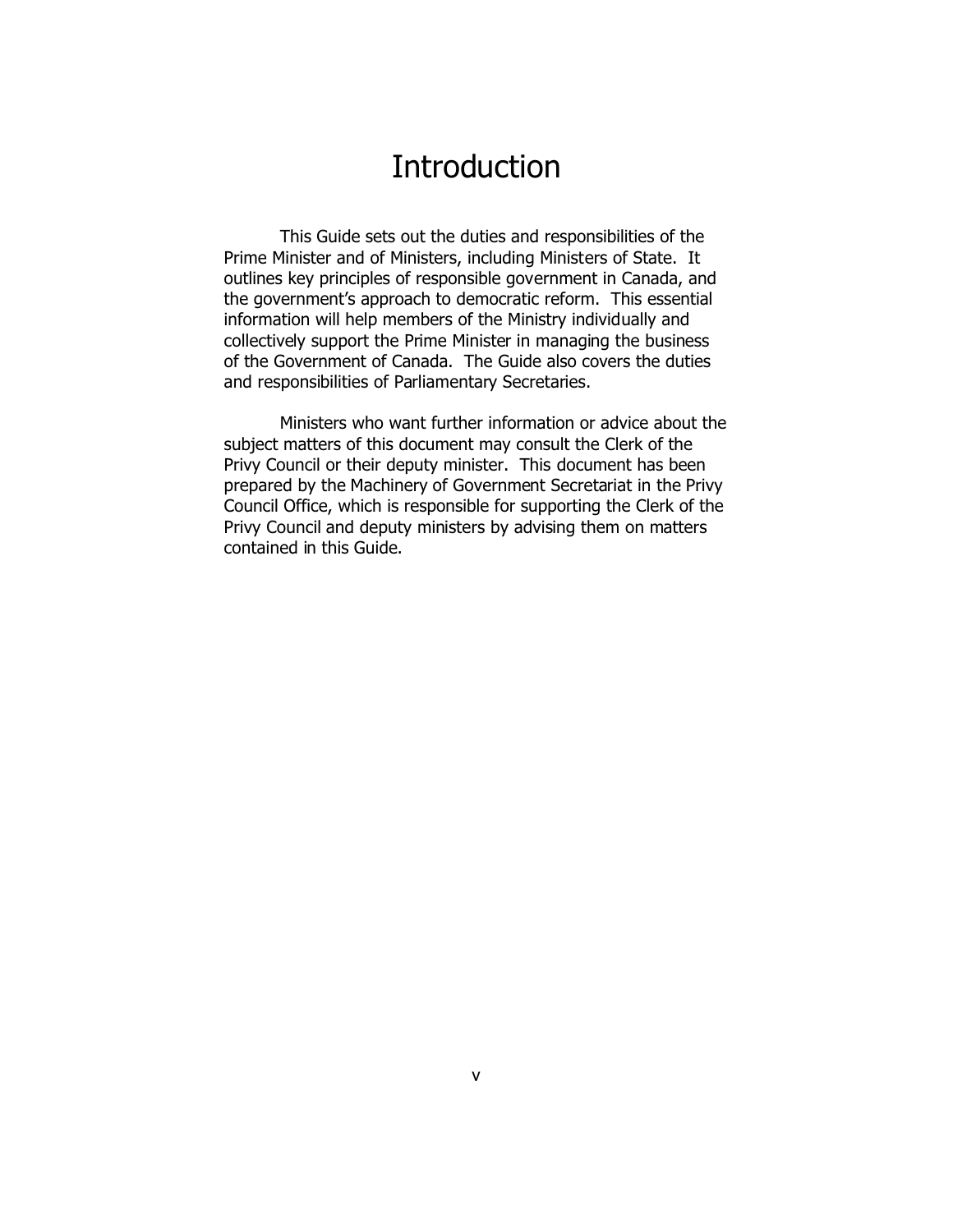## Ministerial Responsibility and Accountability

Ministers of the Crown are chosen by the Prime Minister, who may ask for their resignation at any time. The Ministry includes Ministers and Ministers of State who together help carry out the mandate of the government. Government policy is established by the Cabinet, which is made up of both Ministers and Ministers of State.

Ministers of the Crown are responsible and accountable to the Prime Minister and Parliament in two fundamental ways:

- Individually, for their performance in carrying out the responsibilities of the portfolio assigned to them by the Prime Minister.
- Collectively, in support of the Cabinet team and its decisions.

Ministers' individual and collective responsibility is an essential principle guiding the rule of Cabinet government in Canada, and is at the core of the standards for ministerial behaviour. $1$ 

#### **I.1. Individual Ministerial Responsibility**

Parliament confers power on a Minister through parliamentary statutes that set out the duties and functions for which the Minister is individually responsible. In addition to these enabling statutes, there are "unwritten" conventions or precedents governing the ways in which Ministers fulfil their

<sup>1</sup> Details may be found in *Responsibility in the Constitution*, Privy Council Office, 1993.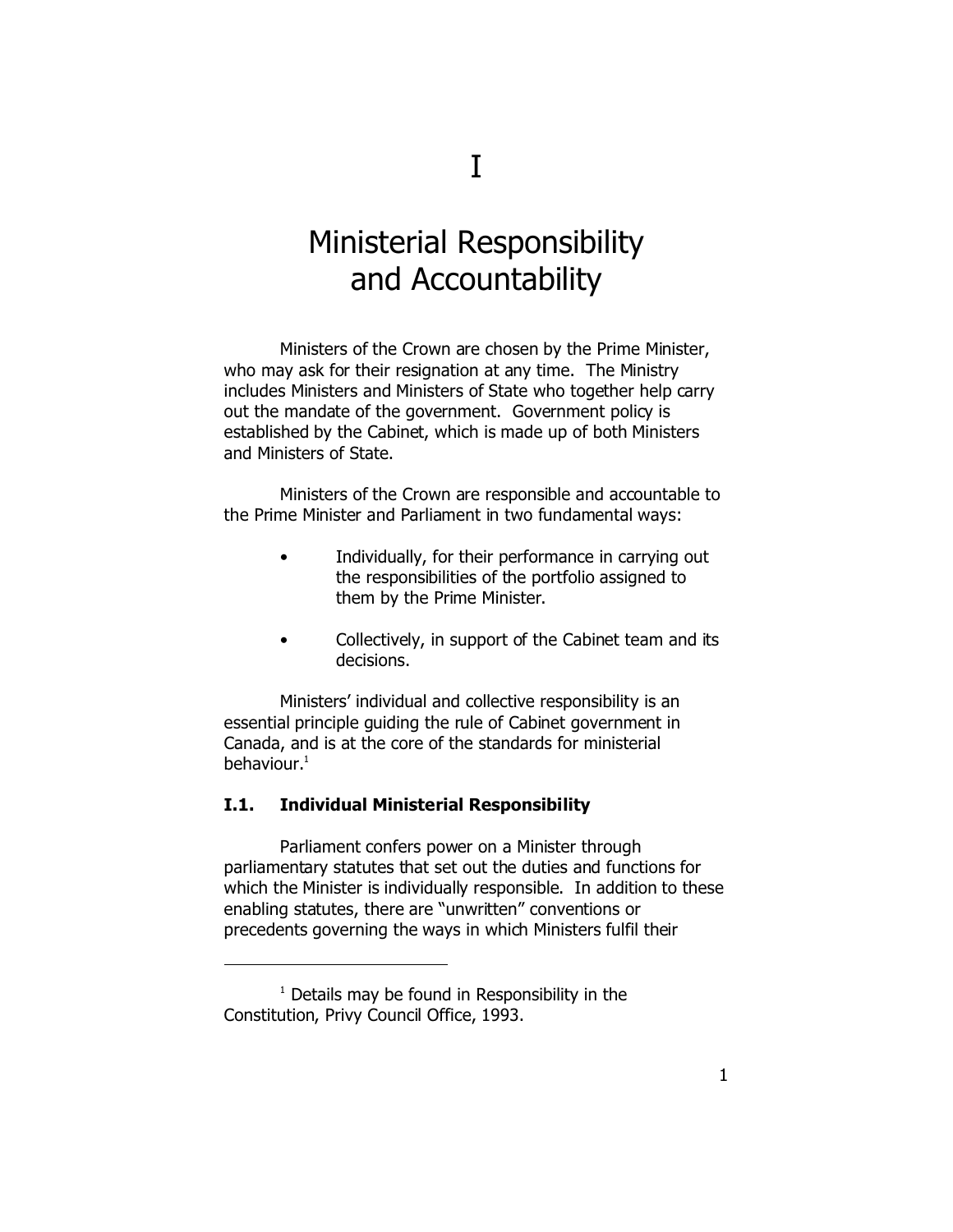responsibilities and account for their actions in exercising their statutory authority.

In addition to statutory powers conferred on them by Parliament, Ministers and Ministers of State may also have other responsibilities assigned to them by the Prime Minister. Ministers of State may also be authorized to exercise certain responsibilities and duties by the Minister they are appointed to assist.

### **I.2. Collective Ministerial Responsibility**

All members of the Ministry, including Ministers of State, are collectively responsible for carrying out the government's policies as established by the Cabinet. They are therefore expected to work in close consultation with their ministerial colleagues. This principle is the foundation of a key "unwritten" constitutional convention known as Cabinet solidarity. Coordinated and consistent communication with Parliament and the public is another essential requirement of Cabinet government.

Policies presented to Parliament and to the public must be the agreed policies of the Cabinet. Ministers cannot dissociate themselves from or repudiate the decisions of their Cabinet colleagues unless they resign from the Cabinet.

Cabinet solidarity is further reinforced by the Privy Councillor's oath requiring Ministers to declare their opinion as decisions are being made, and to strictly uphold the confidentiality of Cabinet decision making. In assisting their Ministers, Parliamentary Secretaries are also bound to maintain any Cabinet confidences of which they become aware, and must support the solidarity of the Cabinet in the case of policy related to their own portfolio. The involvement of Parliamentary Secretaries in the Cabinet decision making process is not intended to erode in any way the principle of Cabinet confidentiality which is an essential feature of collective responsibility.

Ministers also make decisions collectively for practical reasons. In working towards achieving government objectives, ministerial responsibilities may overlap or have implications for other Ministers. The increasing complexity of issues means that, if the government's objectives are to be achieved, policies and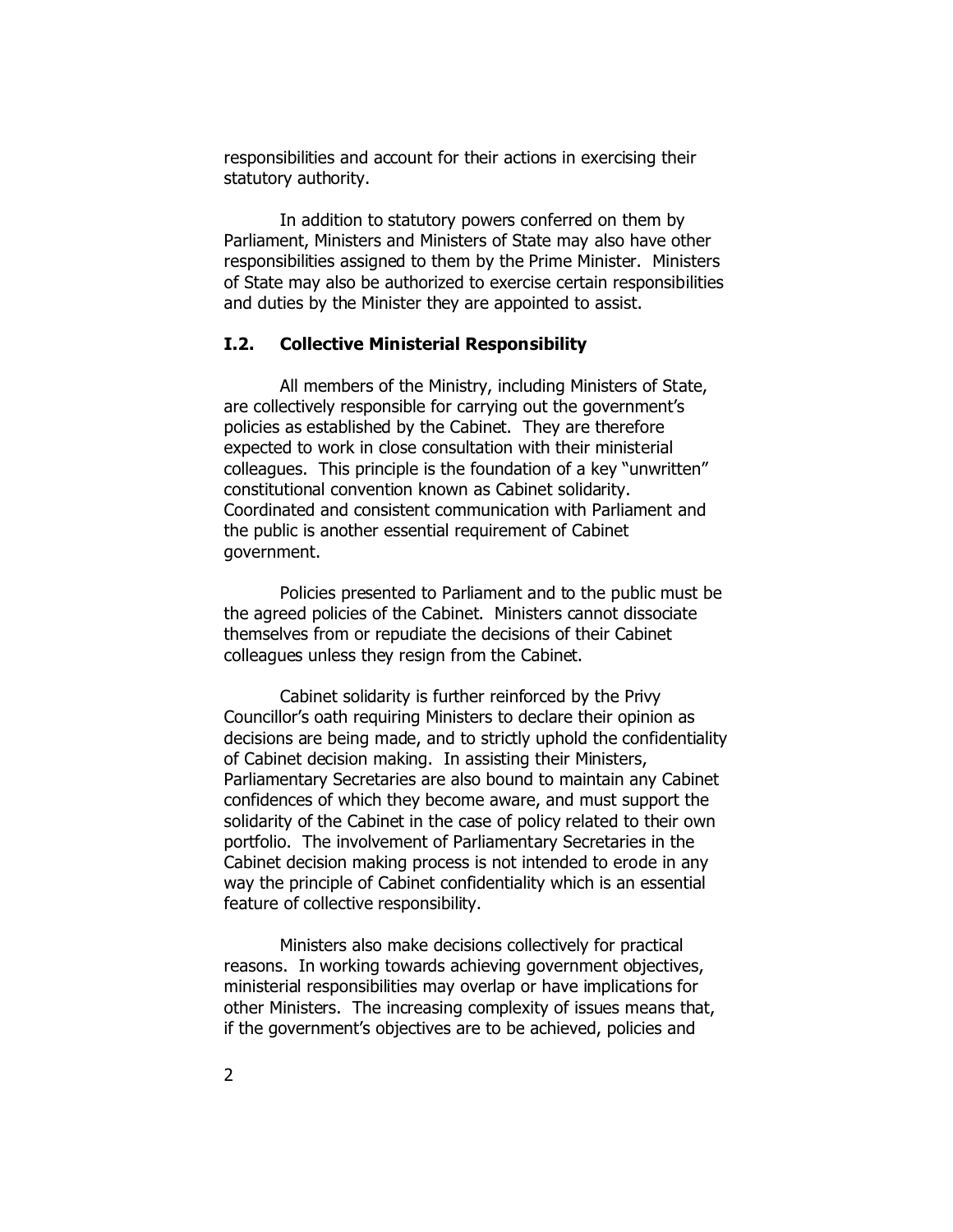programs must be reviewed in relation with each other. Ministers also have responsibilities for representing the different perspectives and interests of their regions, and these inevitably cut across the departmental division of government activities.

Ministers also share two limited assets: parliamentary time and financial resources of the Consolidated Revenue Fund. Only a relatively small number of major initiatives can be handled at one time. Thus, the government's overall policy agenda necessarily impinges on the portfolio goals of individual Ministers. Ministers therefore need to work closely together to ensure their goals are considered in the broader objectives of the government's agenda.

### **I.3. Ministerial Accountability and Answerability**

In providing good government for the people of Canada, Ministers are responsible and *accountable to Parliament* for the use of those powers vested in them by statute. Ministers must be present in Parliament to respond to questions on the use of those powers, as well as to accept responsibility and account for that use. Whether a Minister has used the powers appropriately is a matter of political judgment by Parliament. The Prime Minister has the prerogative to evaluate the consequences and to reaffirm support for that Minister or to ask for his or her resignation.

Ministers are also required to *answer to Parliament* by providing information to Parliament on the use of powers by bodies that report to Parliament through them. In providing the information, Ministers must take into account all implications, including the lawful protection of privacy and the Minister's statutory authority over the organization. The Public Service supports Ministers by providing information that assists them in answering to Parliament.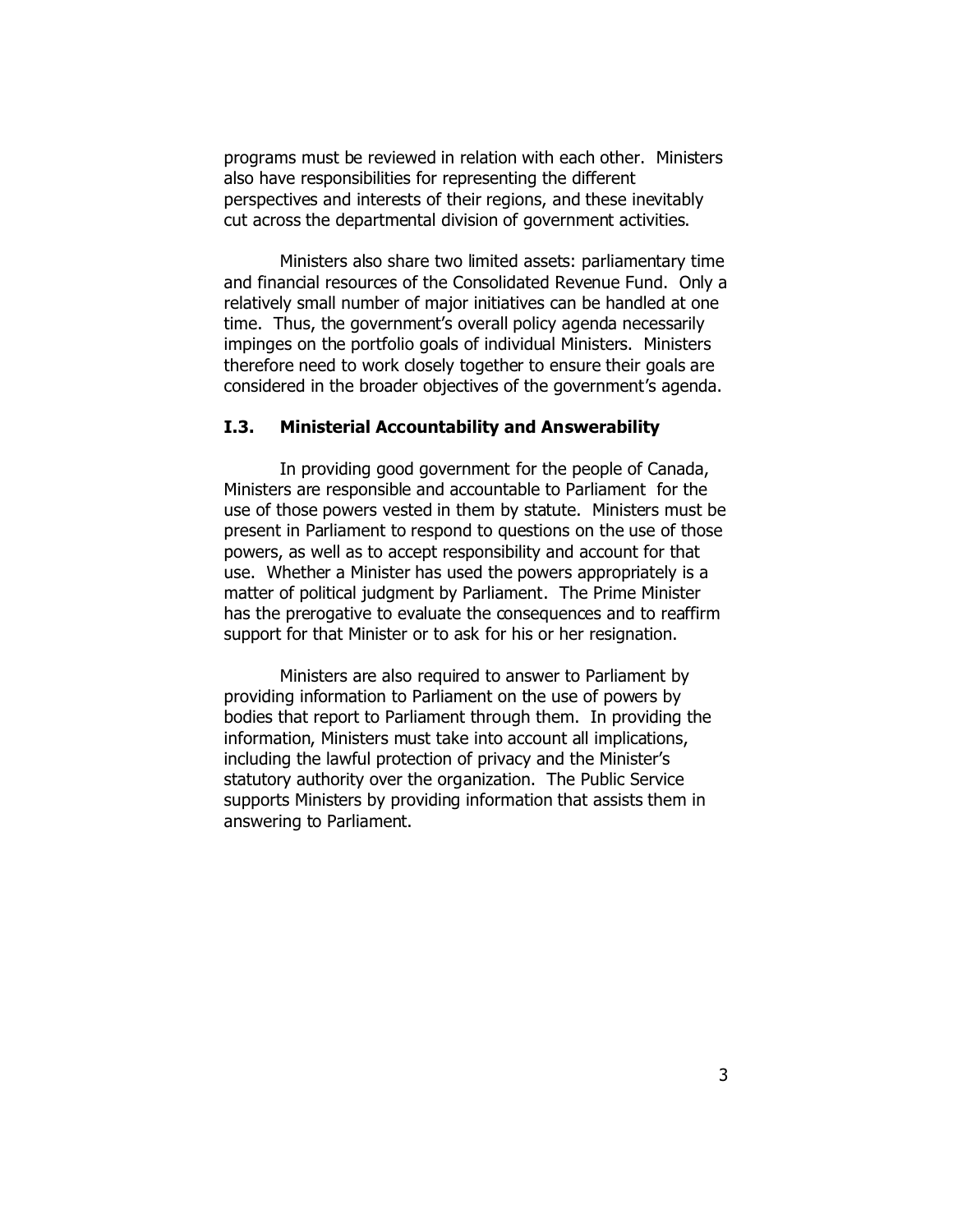## Portfolio Responsibilities and Support

In appointing a Minister to a portfolio, the Prime Minister may assign a broad range of responsibilities, from their immediate departmental powers, duties and functions to other special assignments or roles. In exercising the powers conferred by Parliament and in implementing Cabinet decisions, Ministers are supported by a deputy minister and departmental officials. They are also provided with resources for exempt staff, $^2$  whom they personally appoint to assist them in constituency and political work.

Given his role as head of government, the Prime Minister has a responsibility for the effective operation of the whole of government and often has to answer in the House for the operation of all departments and agencies. This may mean that, in carrying out this overarching responsibility, the Prime Minister will be involved in matters within the responsibility of individual Ministers.

This Chapter provides information on the framework and management of ministerial portfolios and on the Public Service resources that provide support to Ministers.

#### **II.1. Powers, Duties and Functions**

Departmental *powers, duties and functions* are vested in Ministers through statute. Many of these powers are normally delegated to deputy ministers and departmental officials, who act on their behalf. Ministers are individually responsible to Parliament and the Prime Minister for their own actions and those of their department, including the actions of all officials under their management and direction, whether or not the Ministers had

 $2$  See Chapter VI, section 1 regarding exempt staff.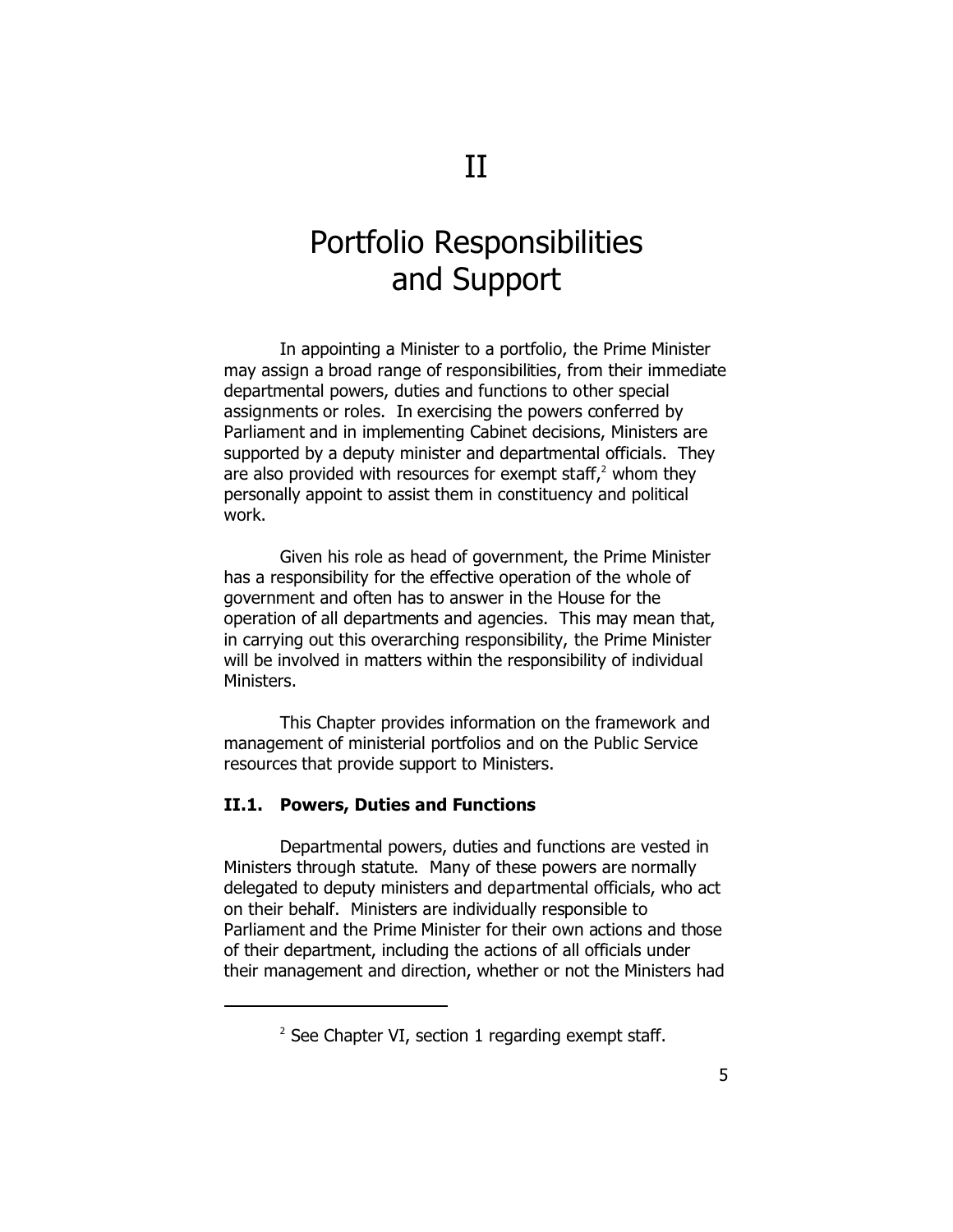prior knowledge. In practice, when errors or wrongdoings are committed by officials under their direction, Ministers are responsible for promptly taking the necessary remedial steps and for providing assurances to Parliament that appropriate corrective action has been taken to prevent reoccurrence.

Ministers' responsibilities may include a variety of nondepartmental bodies such as Crown corporations or tribunals. In accordance with the enabling legislation, Ministers exercise varying degrees of control and responsibility for the agencies that are part of their portfolio.

The Prime Minister may assign additional responsibilities to a Minister, either through an Order in Council<sup>3</sup> or as a result of a designation by the Prime Minister (for example, political regional responsibilities). Consequently, ministerial responsibilities can encompass a range of diverse activities, some based on statute, others on specific direction provided by the Prime Minister.

#### **II.2. Integrated Portfolio Management**

Quality programs and services in keeping with the government's objectives depend strongly upon Ministers' ability to manage their respective portfolios in an integrated way. Portfolios are organized to bring together bodies that share common purposes. Ministers must ensure that all actors and organizations within the portfolio work together in a coherent fashion, while respecting any necessary degrees of independence. The Minister is always responsible for all aspects of his or her portfolio, even in situations where the Minister is assisted by Ministers of State.

One or more other Ministers may also be appointed within a Minister's portfolio, either filling a position to which Parliament has assigned powers or functions in legislation, or as a Minister of State whose mandate is determined by the Prime Minister. Any arrangements made with respect to portfolio management must fully respect any statutory responsibilities and accountabilities vested in Ministers. One or more Parliamentary Secretaries may also be appointed to assist the Minister or Ministers in the

<sup>&</sup>lt;sup>3</sup> See Annex B, section 5 regarding Orders in Council.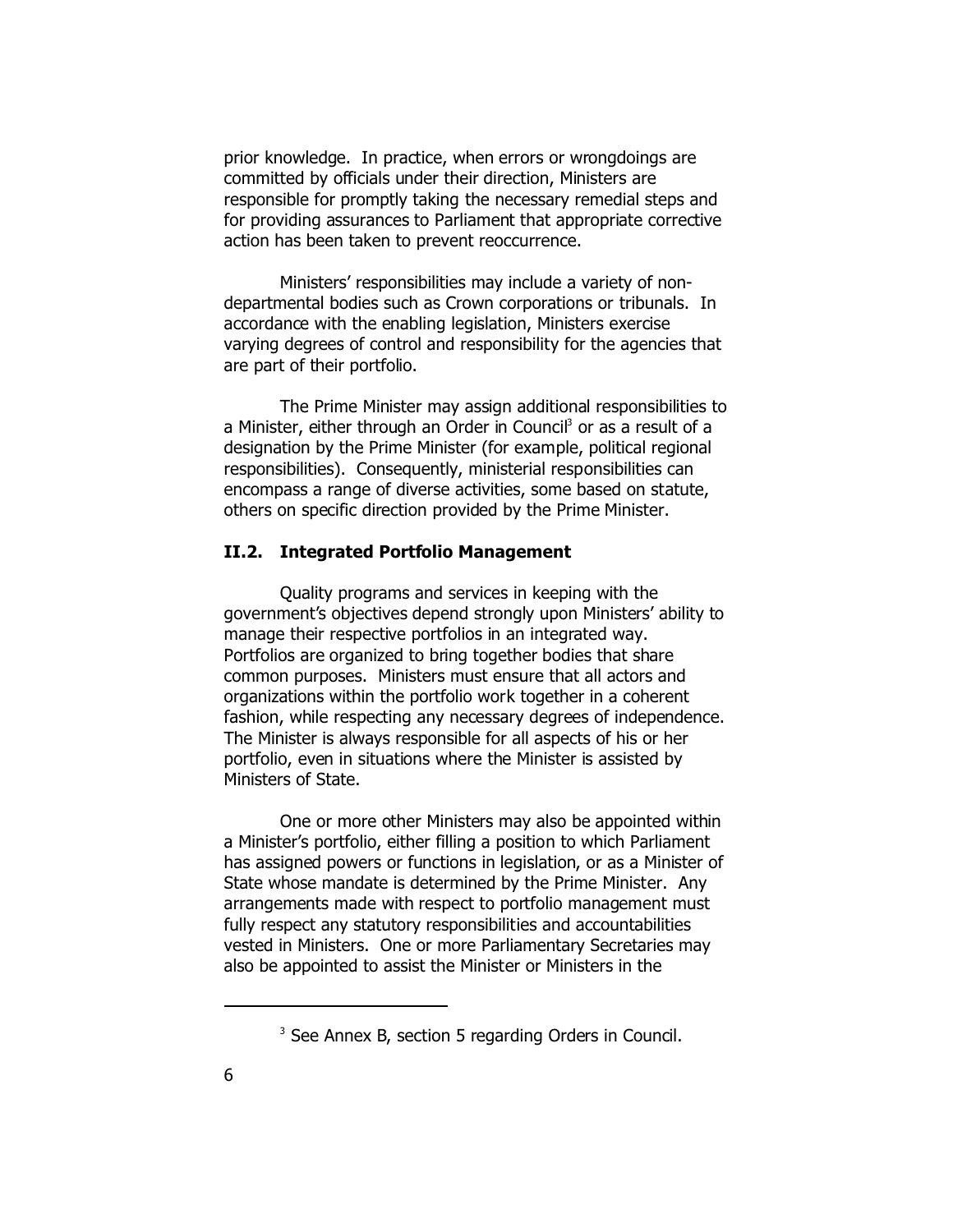portfolio. These Ministers and Parliamentary Secretaries must all work together to ensure coordinated and integrated functioning of the portfolio.

The portfolio, the actors in it and its organizations should function as a team. Portfolios are varied, and the organizational bodies can include:

- a department that has a role in shaping future policies and laws, and, in some cases, deliver services;
- service agencies that provide services within the government's policy and legislative framework and on the basis of a Business Plan;
- administrative tribunals that make decisions and hear appeals at arm's length from the government and on an independent basis; and
- Crown corporations that provide specific services on a commercial basis.

Each organization is different. They all have different mandates, a variety of organizational structures, and a different relationship to the Minister which reflects its purpose. However, they all provide services to Canadians and report to Ministers, or through Ministers to Parliament.

Building on existing statutory roles under a Minister's authority and his or her leadership role as assigned by the Prime Minister, the goal of integrated portfolio management is to ensure all actors and organizations work together in the most effective fashion. The Minister must captain the portfolio in order to achieve good governance, coherent coordination of policy, legislation and programs, excellence in delivery of programs and services, and meaningful accountability to the public, through Parliament, for the activities of the full portfolio.

The deputy minister, as the Minister's principal source of public service support and policy advice, will be expected to advise the Minister on all matters under the Minister's responsibility and authority. He or she will have a key role in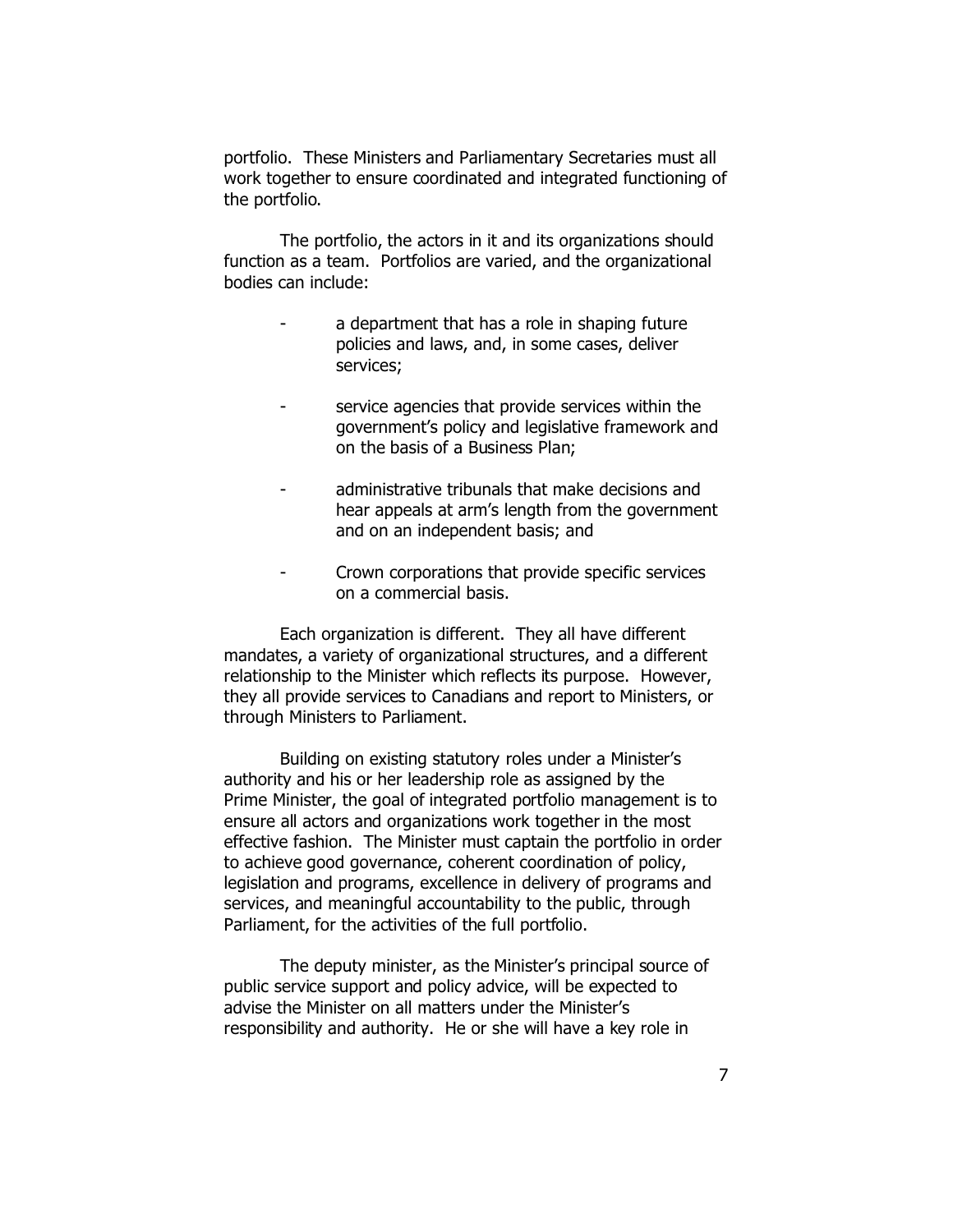promoting appropriate policy coordination, and building coherence in the activities and reporting of the portfolio bodies. Deputies can provide advice to Ministers on the appropriate means to ensure integration in the undertakings of their portfolio, while respecting any accountability requirements and mandates set out by legislation. Depending on the portfolio, the deputy may also be assigned certain specific responsibilities by the Minister. In those cases, it is important that the Minister provide clear guidance to all agency heads on his or her expectation of the portfolio integration role of the deputy.

Agency and Crown corporation heads – while maintaining the necessary arm's length relationship and managerial autonomy required for their bodies – should seek out opportunities to contribute to the overall functioning of the portfolio. Ministers need to make sure that the perspectives of these bodies are brought to bear in the policy development process within the portfolio.

#### **II.3. Ministers of State**

A Minister of State can be appointed to assist a Minister or to undertake responsibilities assigned by the Prime Minister. While a Minister of State does not have a portfolio independent of the Minister he or she assists, the Minister of State is a Cabinet colleague and peer, not a subordinate, of that Minister. Ministers of State are members of the Cabinet, participate in collective decision making and must uphold the confidentiality of Cabinet decision making.

When Ministers of State are appointed to assist a Minister, the Prime Minister sets out their specific mandate in a letter. The portfolio Minister will outline more detailed roles or requirements within the portfolio, bearing in mind that in most instances, it is the Minister who ultimately is legally responsible and accountable for the entire portfolio, as well as for responding to any broad direction on priorities conveyed by the Prime Minister. Since Ministers of State generally do not themselves formally preside over a department, the deputy minister of the portfolio Minister's department is usually responsible for ensuring that they are provided with senior departmental support.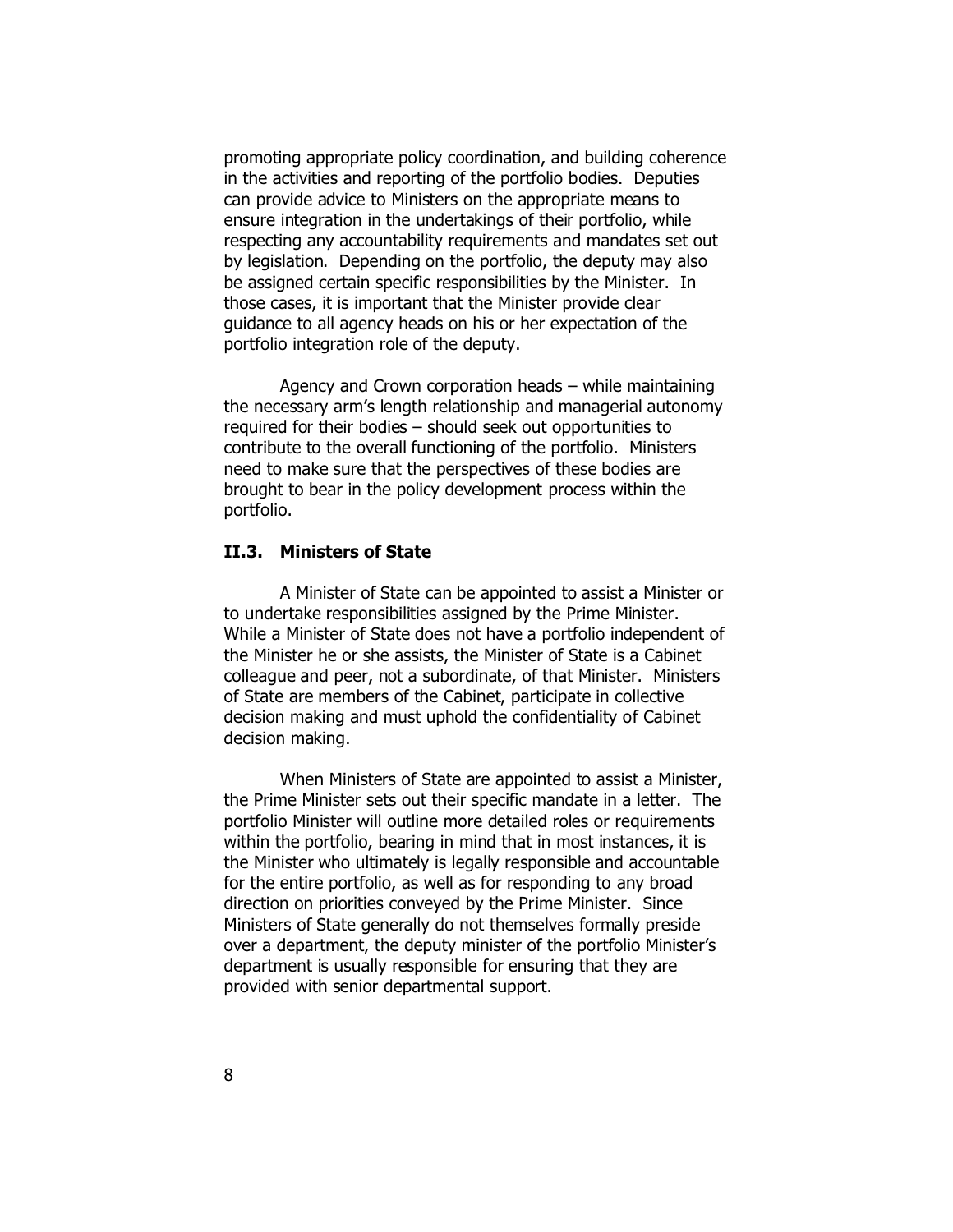#### **II.4. Parliamentary Secretaries**

Parliamentary Secretaries are chosen by the Prime Minister, and are assigned to assist Ministers. They are key resources in a Minister's portfolio, and full participants in the government's work. Parliamentary Secretaries receive a mandate letter from the Prime Minister, and their responsibilities are carried out within the policy and program frameworks set out by their Minister. They may also be called upon to support other Ministers in the portfolio.

Parliamentary Secretaries are expected generally to support a Minister with respect to House and public duties as well as department-related duties, as discussed below:

*House and Public Duties*

Parliamentary Secretaries are a fundamental link between Ministers and Parliament. They help Ministers maintain contacts with Senators and Members of Parliament in order to promote effective parliamentary decision making and to assist in the development of the legislative agenda. They play a necessary liaison role within the Caucus and throughout the House of Commons and its committees. In committees, they help in sharing departmental information, and can work with committee chairs to plan appearances of Ministers and departmental officials to ensure productive dialogue. They are expected to facilitate departmental appearances by representing the Minister's views and addressing political issues which may arise. On private members' business, Parliamentary Secretaries are a link between the Caucus and the Minister, and can also facilitate interaction with departments in the development of private members' business which the government chooses to support. Parliamentary Secretaries may also be called upon to answer policy questions during Question Period in the Minister's absence, although acting Ministers may respond to particularly sensitive questions. Given that they work under the direction of a Minister,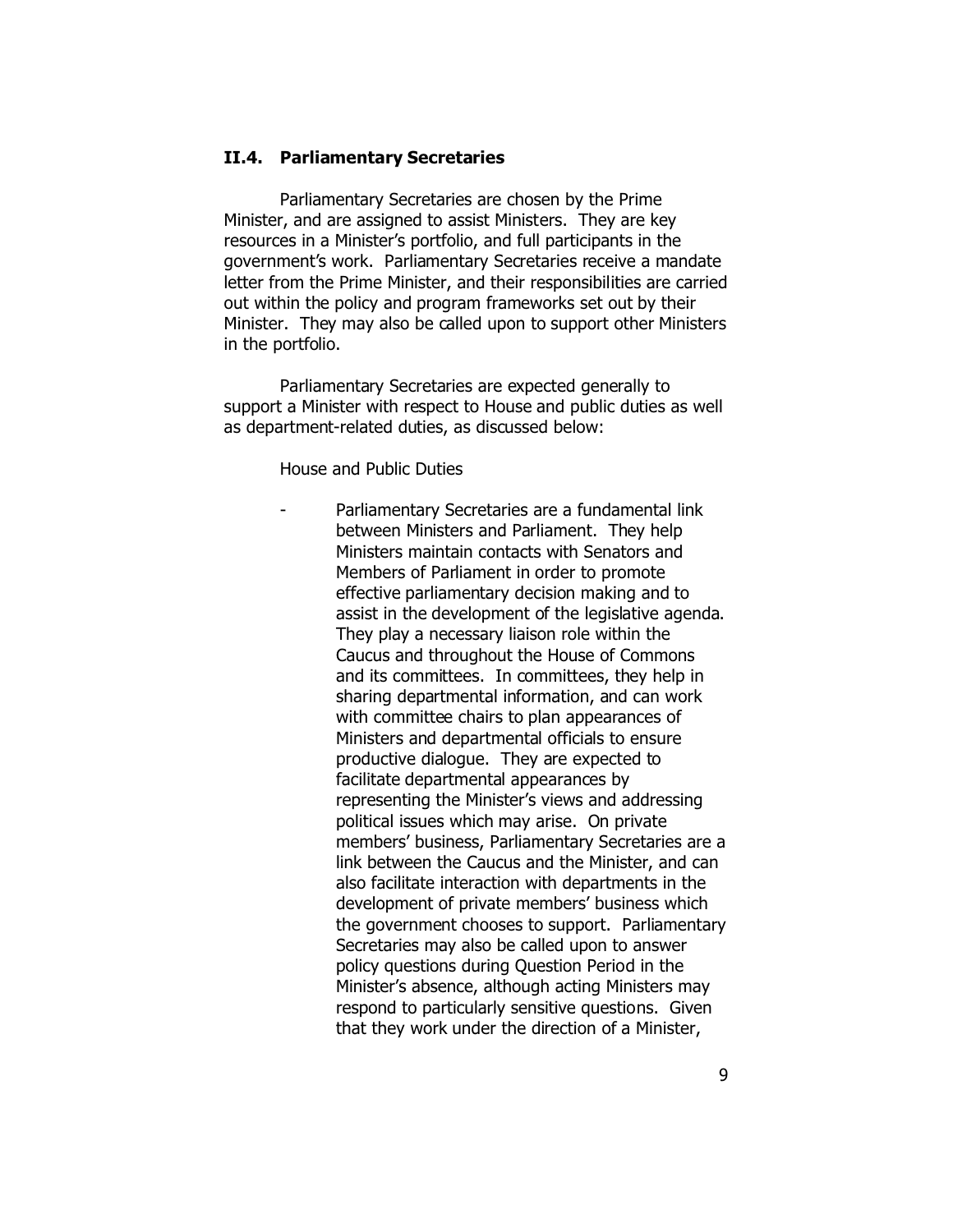Parliamentary Secretaries do not introduce their own private member's bills or motions.

#### *Department-related Duties*

Parliamentary Secretaries will have specific policyrelated priorities to pursue, as set out in a mandate letter from the Prime Minister, and are expected to be engaged as key players in making strategic contributions to policy development. A Minister may delegate to a Parliamentary Secretary specific duties for policy development initiatives. Overall responsibility and accountability remains with the Minister, who also remains responsible for direction of public servants and departmental resources, and authority to initiate departmental actions. Parliamentary Secretaries must also assist in ensuring liaison between parliamentary committees and the Public Service.

*Cabinet Policy Development*

Reflecting their important role in the development of policy and consultations supporting it, Parliamentary Secretaries may attend meetings of the Cabinet on the Prime Minister's invitation, or a Cabinet committee meeting on the invitation of the chair. Parliamentary Secretaries can also enhance the decision making process through Caucus consultations and in discussions with the Minister.

Beginning in December 2003, Parliamentary Secretaries are members of the Queen's Privy Council for Canada. Consequently, they are bound to maintain Cabinet confidences and must support the solidarity of the Cabinet in the case of policy related to their own portfolio. This is intended to support the principle of Cabinet confidentiality which is an essential feature of collective responsibility. However, they are appointed to assist a specific Minister, and are consequently not expected to speak for the Ministry as a whole.

Parliamentary Secretaries are subject to the *Conflict of Interest and Post-Employment Code for Public Office Holders*.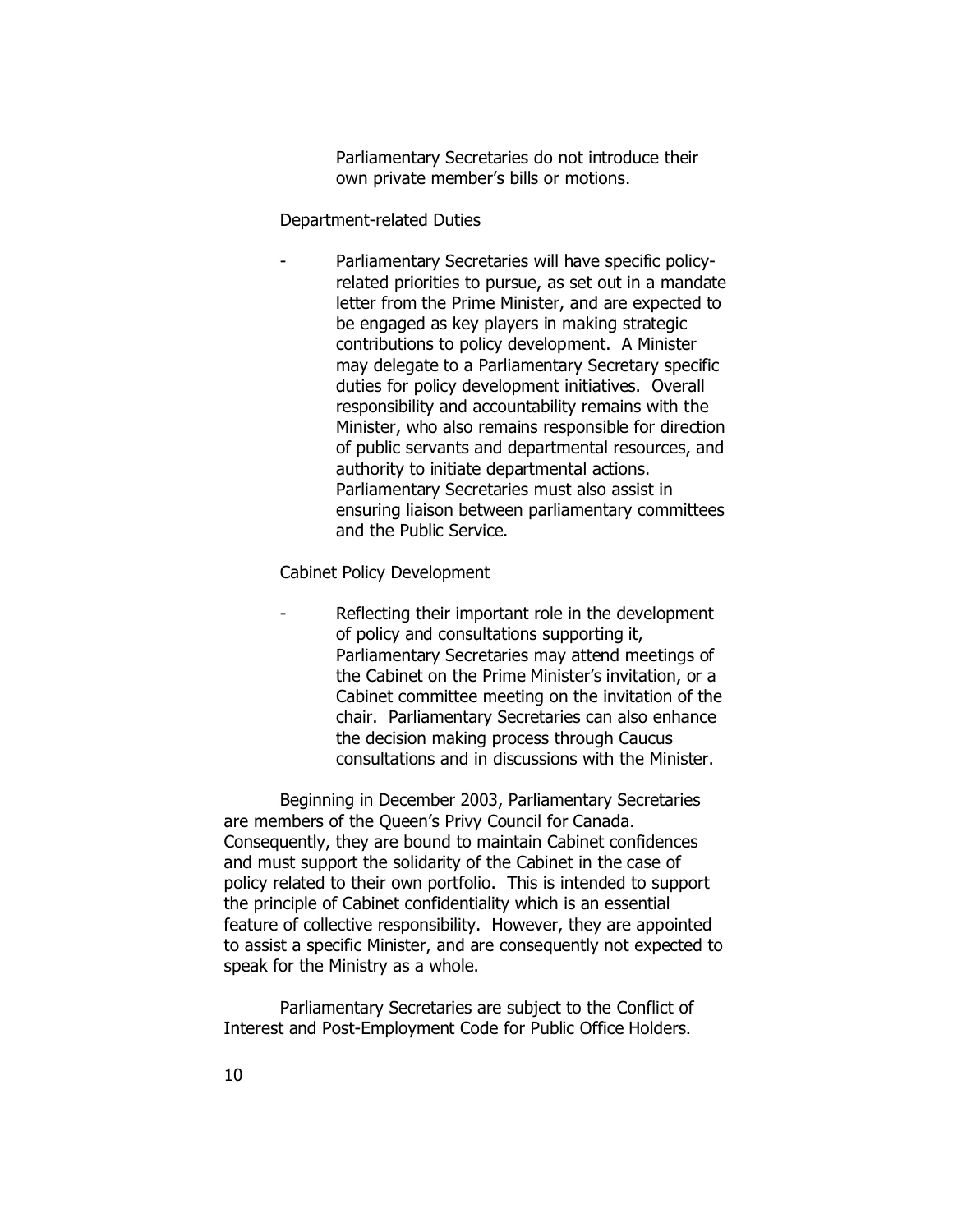Further information on the Code can be obtained from the Ethics Counsellor or the Privy Council Office.

#### **II.5. Deputy Ministers**

Deputy ministers are professional, non-partisan public servants. They are chosen and assigned by the Prime Minister on the advice of the Clerk of the Privy Council and are appointed by the Governor in Council<sup>4</sup>. Their role is to provide their Minister with the broadest possible expert advice and support needed for the Minister's portfolio responsibilities, and to undertake the dayto-day management of the department on behalf of their Minister. However, deputy ministers do not exercise direct authority over non-departmental bodies within the portfolio. Deputy ministers are required to manage a complex set of multiple accountabilities which arise out of various powers, authorities and responsibilities attached to the position.

Deputy ministers are responsible and accountable for a wide range of duties including policy advice, program delivery, internal departmental management, and interdepartmental coordination. In performing these duties, deputy ministers have a fundamental responsibility to support both the individual and collective responsibilities of their Minister. They are accountable on a day-to-day basis to their Minister, and a cooperative relationship between the two is critical. The advice that deputy ministers provide should be objective and must respect the law. If conflict occurs between the Minister's instructions and the law, the law prevails.

The Prime Minister is responsible for the unity and direction of the Ministry and the government's policies. As a result of their role in the collective management of the government, deputy ministers are also accountable to the Prime Minister for responding to the policies of the Ministry as a whole and to the requirements of the Treasury Board and the Public Service Commission. This includes ensuring that appropriate interdepartmental consultation occurs on any matter that may

<sup>4</sup> See Annex A, section 3 for a definition of Governor in Council.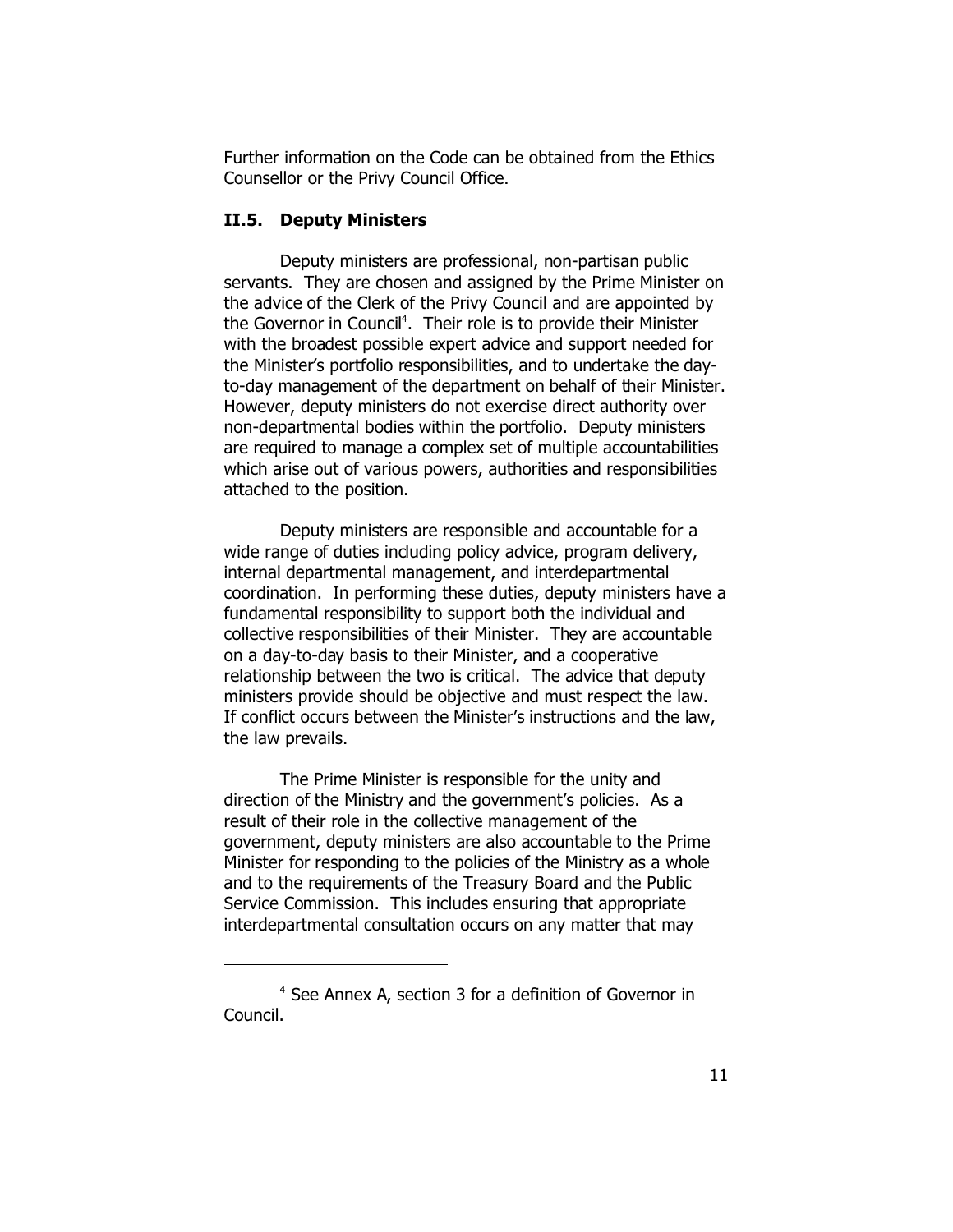touch upon broader ministerial responsibilities. In this capacity, deputy ministers are required to keep the Clerk of the Privy Council informed of any matter they consider significant enough to affect their responsibilities or those of their Minister. If the issue is of sufficient concern, the Clerk of the Privy Council will inform the Prime Minister.

Deputy ministers also carry a general obligation of accountability to the Treasury Board for the overall management capacity and performance of the department. In order to assist in managing this accountability, and to ensure performance is subject to regular review, deputy ministers are required to implement the Treasury Board Secretariat's Management Accountability Framework. The Comptroller General of Canada also sets reporting requirements on departmental spending, and deputy ministers and departmental comptrollers must ensure that all requirements for expenditure planning, control and oversight are met, including in the development of policy proposals.

Further details on the accountability and duties of deputy ministers are included in *Guidance for Deputy Ministers*, a companion to this *Guide*.

#### **II.6. Departmental Officials**

The department reports to the Minister through the deputy minister in a clear chain of command. Deputy ministers are chosen by the Prime Minister, whereas assistant deputy ministers, other executives and departmental officials are appointed according to conditions set out by the Public Service Commission. The accountability of departmental officials is to the Minister through the deputy minister, but it is the Minister who is accountable to Parliament.

Federal officials must work within the laws of Canada, and are expected to maintain the tradition of the political neutrality of the Public Service. This ensures their continuing ability to provide professional, candid and frank advice. In no circumstances should departmental officials be asked to participate in partisan political activities. The Treasury Board's 2003 *Values and Ethics Code for the Public Service* notes that Ministers are responsible for preserving public confidence in the integrity of management and operations within their departments, and for maintaining the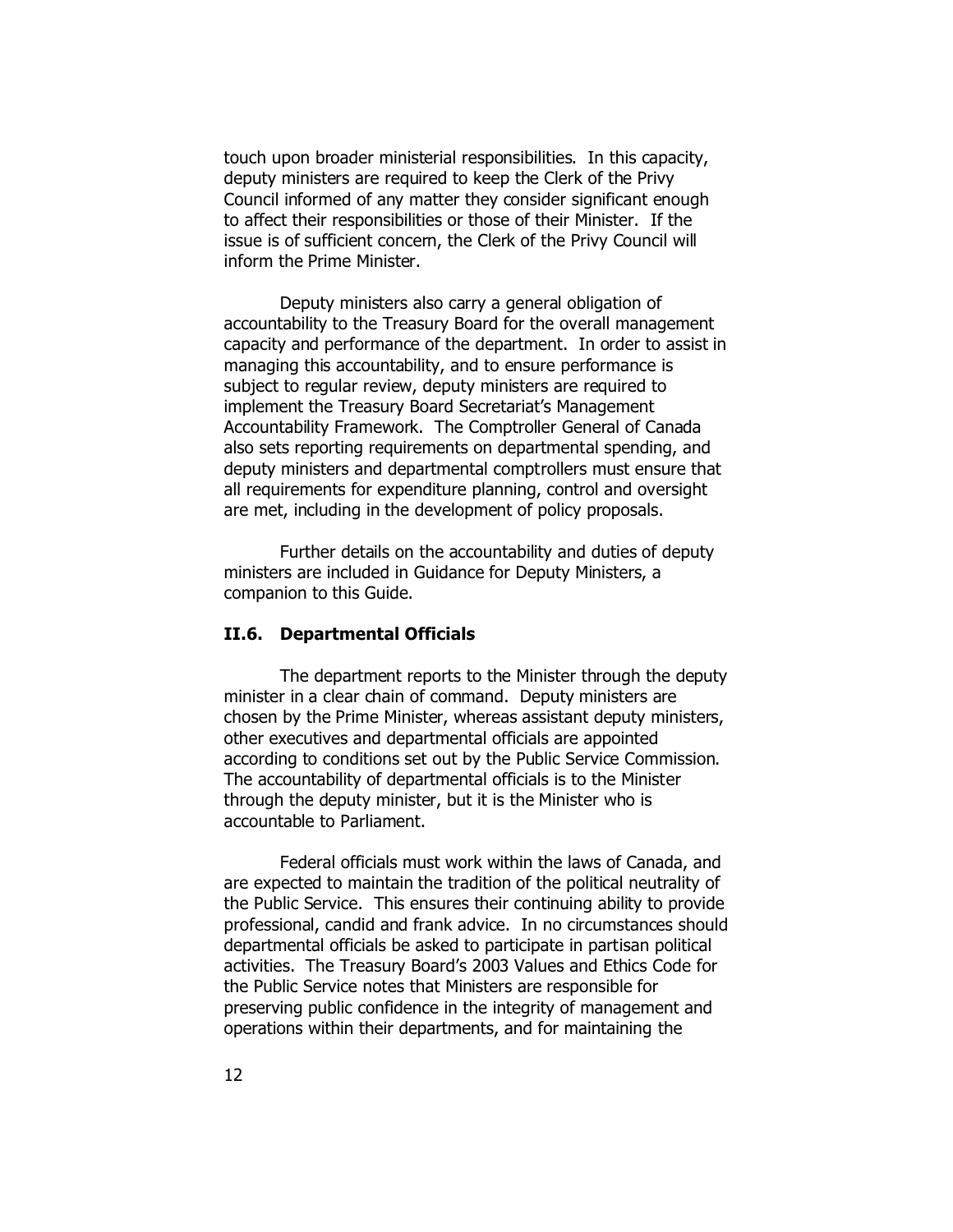tradition of political neutrality of the Public Service and its continuing ability to provide professional, candid and frank advice.

#### **II.7. Non-departmental Bodies**

Most Ministers are responsible for several nondepartmental bodies such as Crown or departmental corporations, agencies, commissions, tribunals or boards. A Minister's degree of control and responsibility for a non-departmental body is defined in the Act that establishes that body. While a Minister's relationship with a non-departmental body is at arm's length, the Minister must still provide the organization with general guidance on the government's objectives and expectations. *Ministers need to know both the details of their responsibilities, as well as the limits of their powers, for those bodies*. Deputy ministers can provide advice to Ministers on these issues, particularly in the context of integrated portfolio management.

The nature of the relationship between a Minister and an administrative tribunal with independent decision making or quasijudicial functions is a particularly sensitive issue. Ministers must not intervene in specific decisions of those bodies. Specific guidance governing Ministers' dealings with quasi-judicial tribunals is included in Annex E, as are guidelines on Crown corporations in Annex F.

Heads of non-departmental bodies are appointed by the Governor in Council, on the recommendation of the responsible Minister, after consultation with the Prime Minister. Their responsibilities and duties, and those of the designated Minister, vary with each governing statute. Many are responsible not to Ministers, but *through* Ministers, to Parliament. While their degree of independence from the portfolio Minister may vary, all have a responsibility to answer to Parliament. Heads of nondepartmental bodies and their officials appear before parliamentary committees and do so in accordance with the principles of ministerial responsibility and the political neutrality of public servants. Many non-departmental bodies are required to report annually to Parliament, through their designated Minister, on their performance and planning.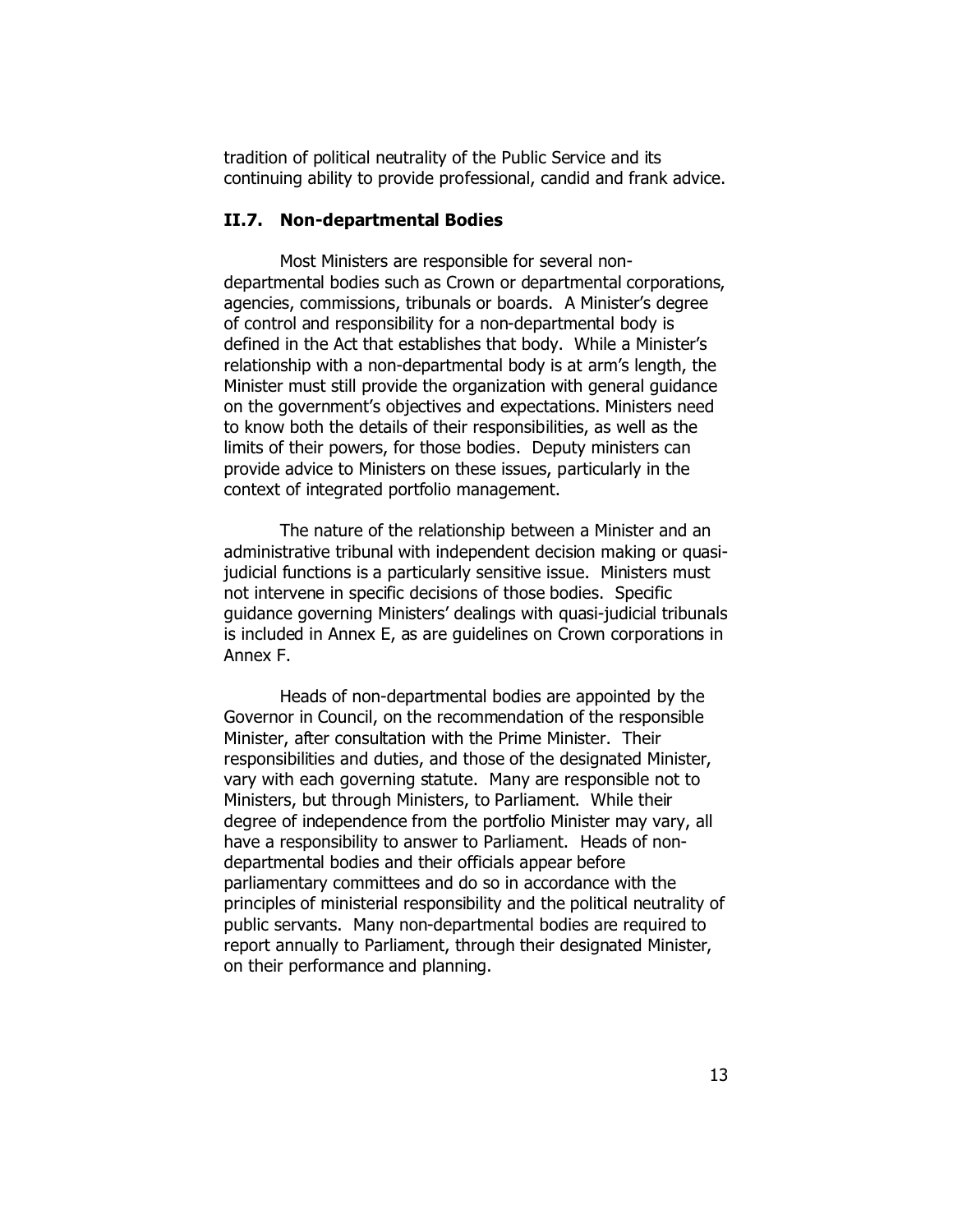### **II.8. Acting Ministers**

The Prime Minister establishes a standing roster of acting and alternate Ministers who assume additional duties when their colleagues are unable to perform their duties. The roster is formalized by an Order in Council. The Prime Minister can act for any Minister, but normally does so only when the designated acting Minister or the alternate Minister is not available.

Ministers acting on behalf of their colleagues may exercise the full powers of the Minister, but are advised not to make major decisions in the Minister's temporary absence. In urgent cases, they traditionally consult the Minister, the Prime Minister or other Cabinet colleagues as appropriate.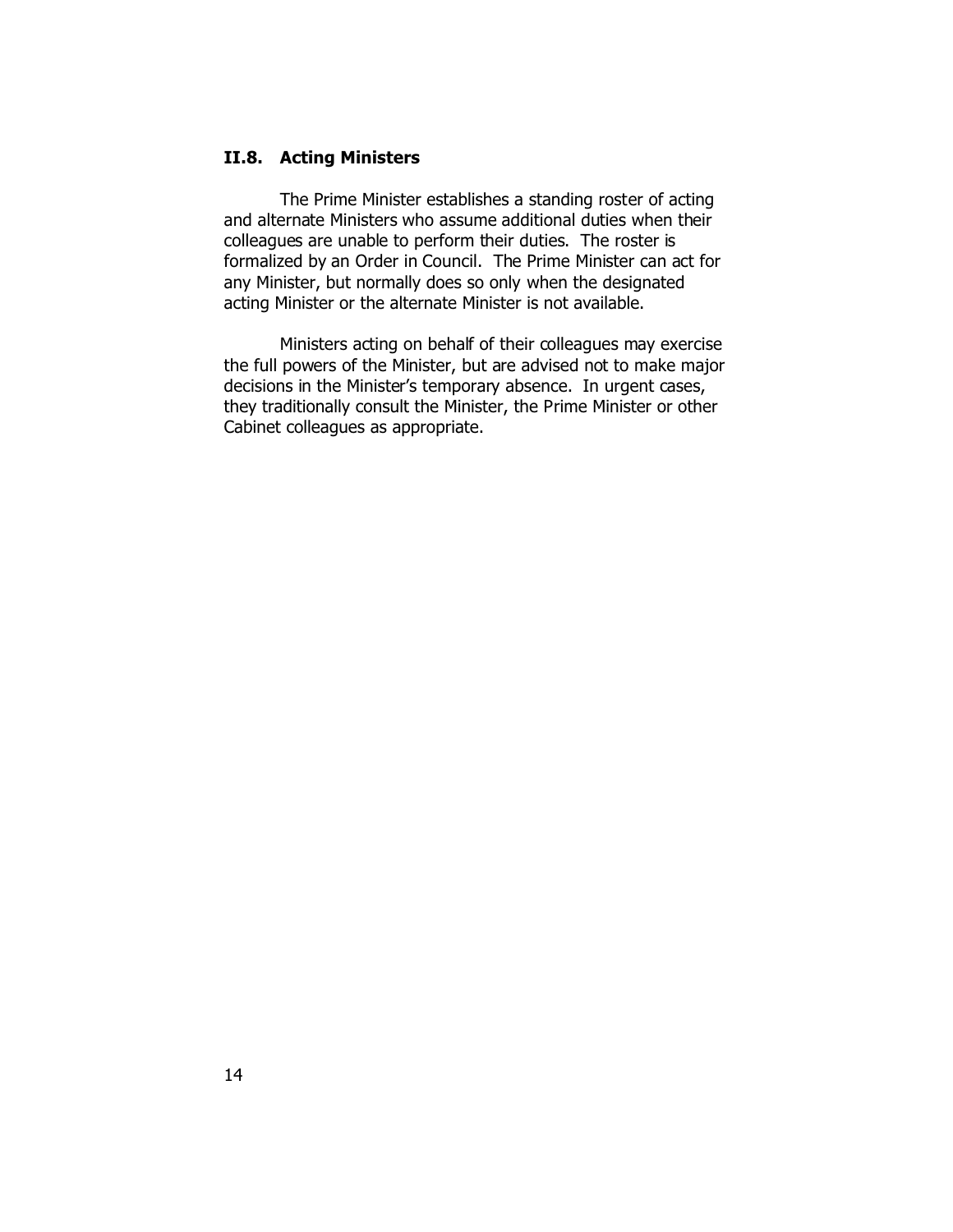## Ministerial Relations with Parliament

Clear Ministerial accountability to Parliament is fundamental to responsible government<sup>5</sup>, and to ensuring that Canadians have confidence that their government is acting in an open, honest and transparent manner. A Parliament that makes real decisions requires parliamentarians who have and can use information and tools to promote the interests of the regions they live in, and to hold the government to account for its decisions. The Prime Minister expects Ministers to place a high priority on ensuring that Parliament and its committees are informed of departmental policy priorities, spending plans, and management challenges. Ministers are expected to seek the views of parliamentarians and parliamentary committees on future plans and priorities, and to dedicate time to consulting and engaging their colleagues in Parliament in order to earn their support. These elements are key to bringing the public will and the purpose of a government into productive alignment.

Parliament confers the powers of the state on Ministers on the condition that they, and through them the officials under their management and direction, be accountable to Parliament for their actions. Parliamentary review of spending is a key element of this accountability. The framework for ministerial responsibility lies in the statutes establishing the departments and organizations within a Minister's portfolio.

#### **III.1. Ministerial House Duties**

The daily proceedings in the House of Commons are key to the government's effectiveness. Consequently, the

<sup>&</sup>lt;sup>5</sup> See Chapter 1 and Annex A for more information about responsible government.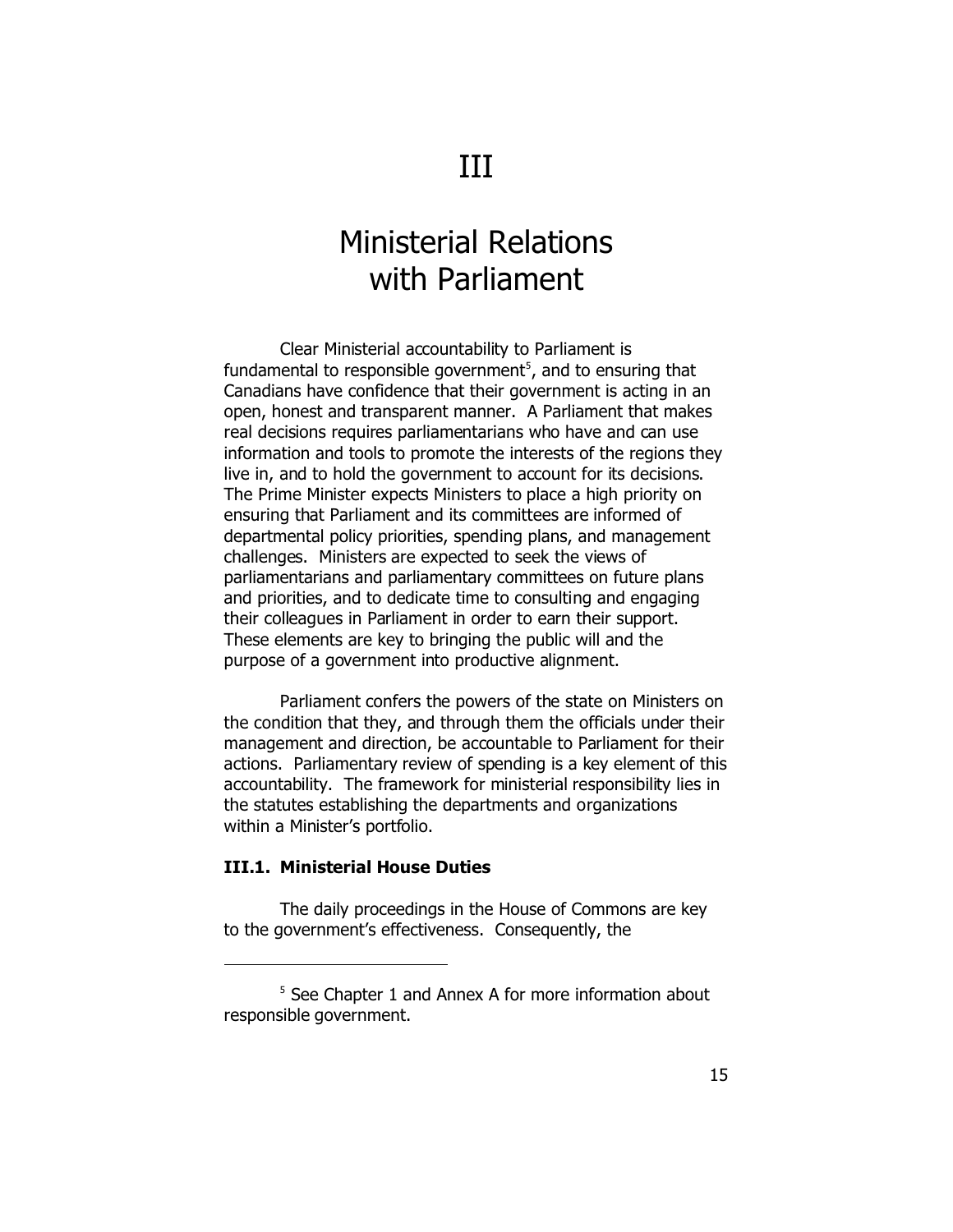Prime Minister expects Ministers to place a very high priority on their House duties. These duties include the following activities:

- *Daily attendance at Question Period*. Any proposed absences must be cleared with the Prime Minister's Office before other commitments are made. When a Minister is absent, a designated Minister or Parliamentary Secretary answers for him or her.
- *Attendance*. Attendance at other specified times is required according to a *mandatory schedule* of House duties prepared by the Leader of the Government in the House of Commons. Ministers are personally responsible for arranging replacements if they have to be absent and for notifying the Leader of the Government in the House of Commons and the Chief Government Whip of the arrangements.
- *Piloting legislation*. The Prime Minister expects Ministers to pilot their own legislation through the House and to appear before parliamentary committees of both Houses as required. The government will be pursuing its legislative agenda by using a Three-line system to classify the importance of votes for government MPs. A Threeline vote will be used for votes of confidence and a limited number of matters of fundamental importance to the government. For a Two-line free vote, the government will take a position, and recommend a preferred outcome to the government caucus. Cabinet Ministers will be bound to support the government's position on a Two-line vote, as will Parliamentary Secretaries of Ministers affected by it, but Private Members will be free to vote as they wish. On One-line free votes, all government MPs, including Ministers, will be free to vote as they see fit. The Prime Minister also expects Ministers to refer bills subject to Twoline and One-line votes to committee before Second Reading whenever the circumstances allow it.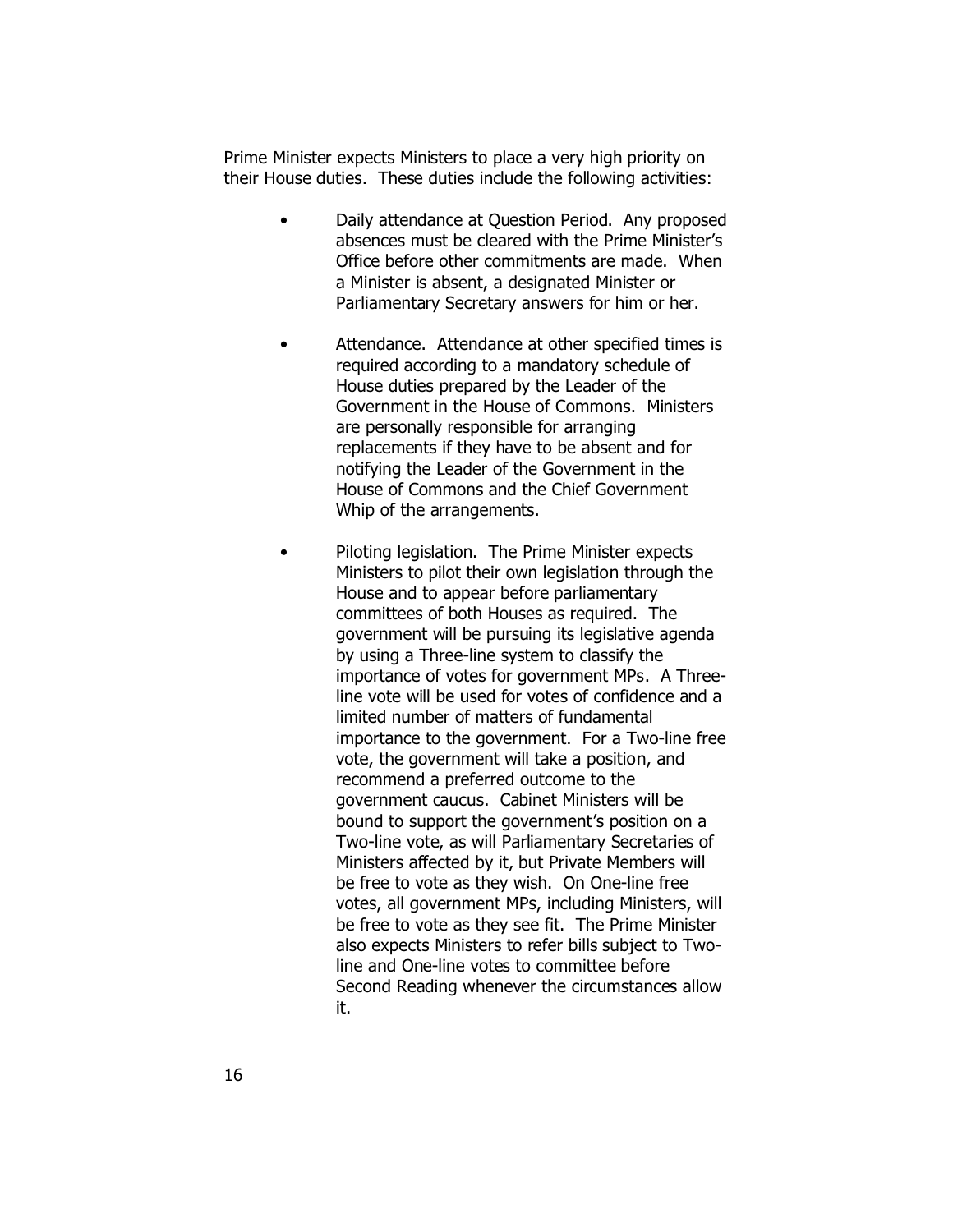- *Private Members' business*. Under the Standing Orders of the House of Commons, all Private Members' Business items are votable. The government determines its position on all Private Members' items. If an item specifically opposes government policy, Ministers who are responsible for the policy should ensure that Members of Parliament, including caucus members, are informed about the government's position, and should seek the support of caucus members for the government's position.
- *Committee Relations*. The government will look to parliamentary committees to play an active role in policy and legislative issues, and Ministers should place a high priority on developing good relationships with parliamentary committee chairs and members, and supporting the essential work of the committee.
- *Other House duties*. The Leader of the Government in the House of Commons assigns and coordinates other House duties to Ministers, such as attendance at votes and leading the government's response to Opposition Day motions.

The *Constitution Act, 1867* sets out the principles underlying the sovereignty of Parliament in the raising and spending of public money. Revenue can only be raised and moneys spent or borrowed by the government with the authority of Parliament. Regular, ongoing parliamentary spending reviews are part of ensuring that taxpayer dollars are aligned with the priorities set by Canadians, and that the government's management of the public purse is credible and avoids waste. Ministers must be prepared to respond to questions on spending for which they are responsible, and to regular parliamentary review of departmental expenditures.

Ministers' duties and relations with Parliament are very demanding and require significant support, particularly for Question Period and committee work. They require careful daily and long-term coordination with the Prime Minister and the government's Leaders in the Senate and the House. Ministers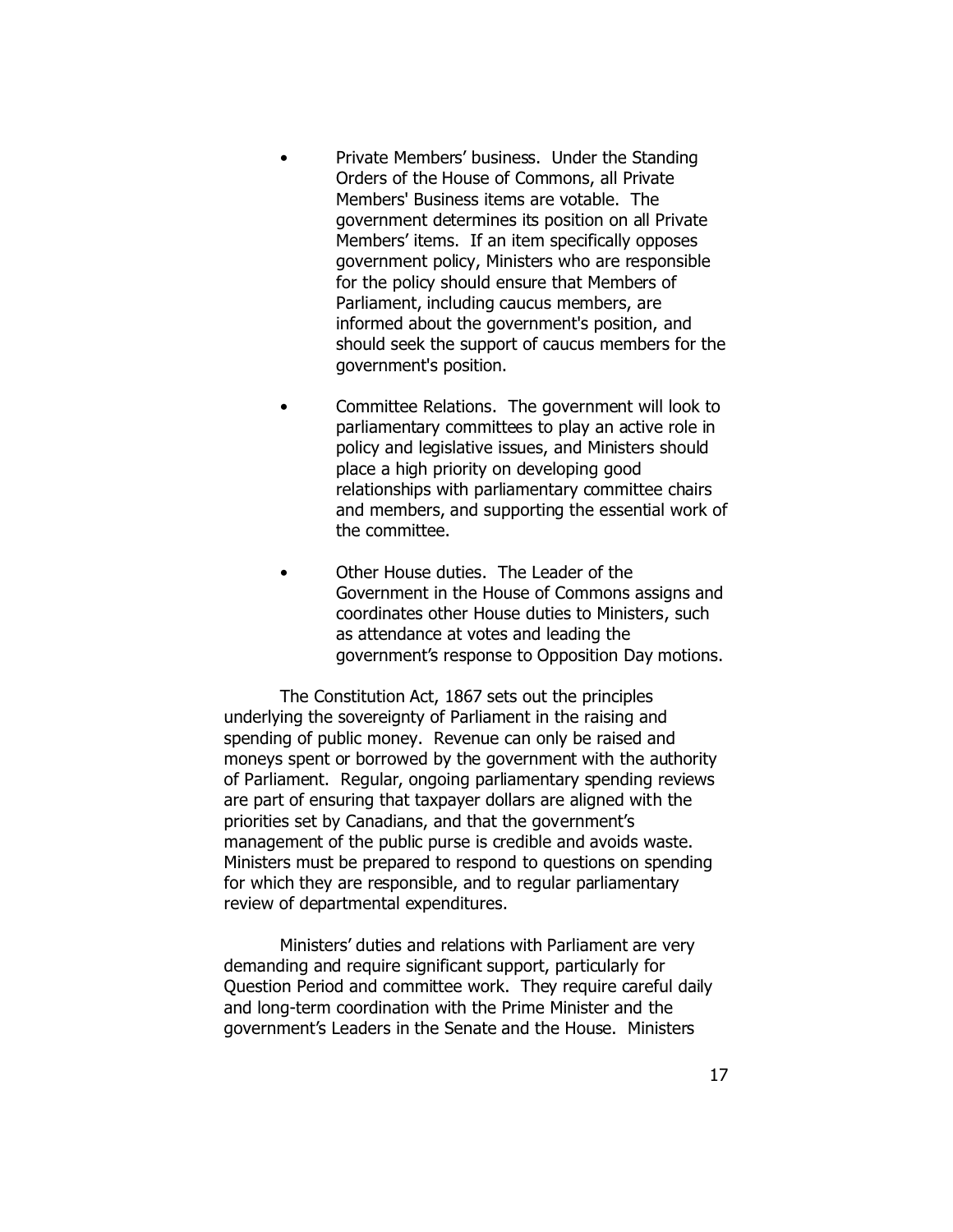normally assign a senior member of their exempt staff to support their relations with Parliament. This person ensures ongoing liaison with the Whip's Office and the Office of the Leader of the Government in the House of Commons regarding House business, and acts as a key contact to obtain information from departmental staff for Question Period. Ministers who are assigned a Parliamentary Secretary are expected to make full use of this valuable resource to support them in the House of Commons and before parliamentary committees.

In the context of their accountability to the House of Commons, Ministers are required to answer parliamentary questions within their areas of statutory authority as clearly and fully as possible. It is of paramount importance for Ministers to give accurate and truthful information to Parliament, and to correct any error at the earliest opportunity. Parliamentary questions cannot be directed to a former Minister concerning policies or transactions in a portfolio he or she no longer holds. However, current Ministers must account to the House for taking any corrective action required to address problems that may have occurred prior to their appointment.

Parliamentary accountability recognizes that only the person to whom responsibility and authority are assigned can take action. Ministers cannot be accountable for matters over which they have no authority. The statutes governing many nondepartmental bodies such as regulatory commissions or tribunals may assign only limited ministerial responsibility for internal management and operations. In these cases, Ministers' accountability is limited. Where Ministers do not have direct responsibility for addressing issues raised by Parliament, they must nevertheless ensure that the non-departmental body concerned does address those issues.

#### **III.2. Ministerial Senate Duties**

The Leader of the Government in the Senate is responsible for managing the government's agenda in the Senate, and Ministers are expected to work with the Leader of the Government in the Senate on legislation and Private Members' bills for which they are responsible. In carrying out these duties, the Leader of the Government in the Senate is supported by political staff and the Privy Council Office. Ministers are responsible for ensuring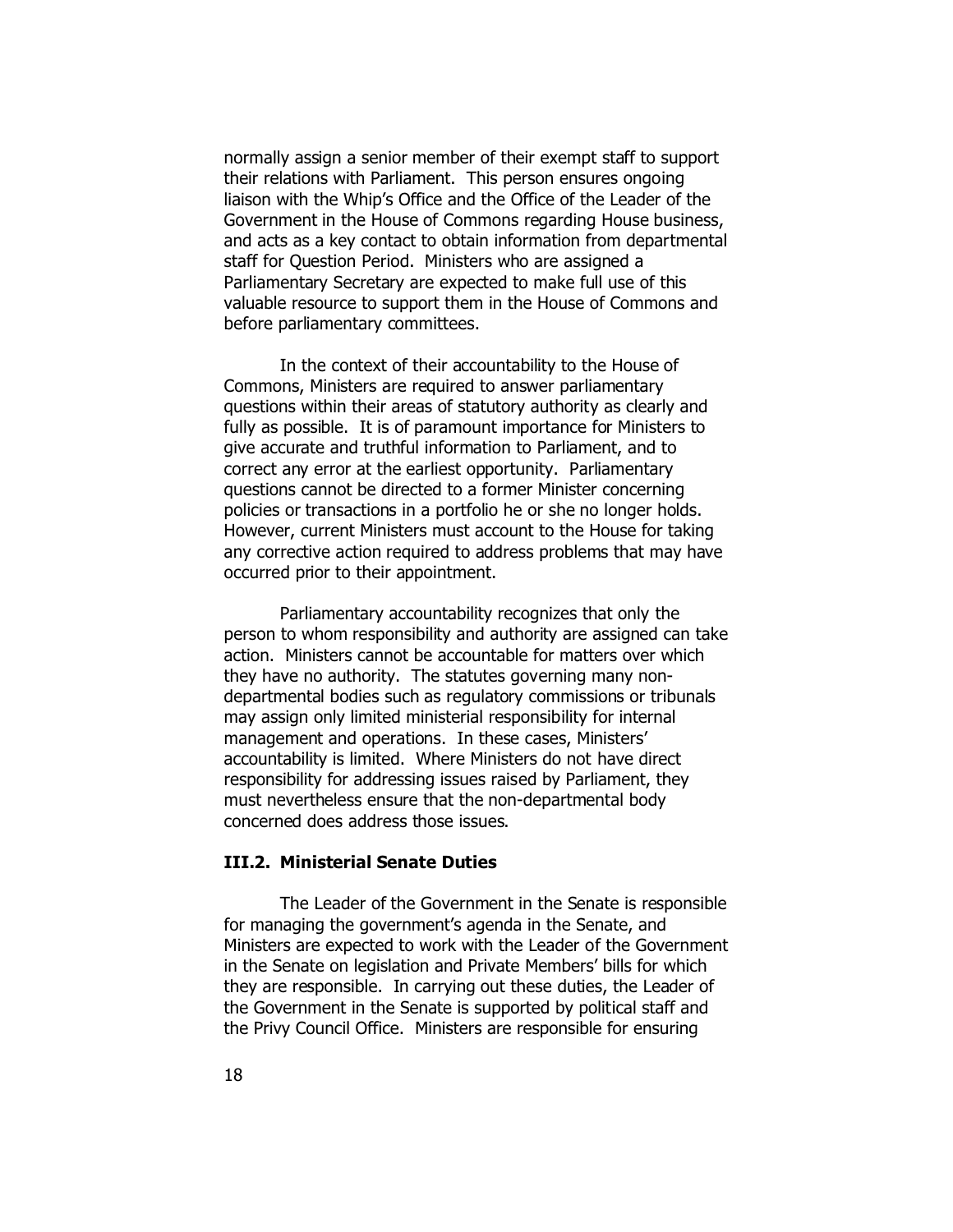that their legislation is piloted through the Senate and that questions related to their portfolio are answered in the Senate.

#### **III.3. Parliamentary Committees and the Role of Departmental Officials**

Appearances before House and Senate committees by Ministers and their officials are an essential part of informing Parliament, enabling parliamentarians to represent the views of their constituents in the development of policy and legislation, and to hold the government to account for its management and policies. Ministers should promote an ongoing dialogue with parliamentary committees on their department's policy priorities, legislative and spending issues, and management challenges. Ministers, supported by the public service, should appear regularly before their respective parliamentary committee to seek the committee's input into policy and spending priorities, and to discuss departmental performance and results. Ministers are expected to provide, consistent with Treasury Board guidelines, informative and balanced reports to Parliament, most importantly the Estimates, the Report on Plans and Priorities, and Departmental Performance Reports. Ministers and their officials must cooperate with the committees in their work and seek the views of parliamentarians and committees on future plans and priorities.

The principles of ministerial accountability and responsibility guide Ministers and their officials appearing before parliamentary committees. Ministers are responsible for providing answers to Parliament on questions regarding the government's policies, programs and activities, and for providing as much information as possible about the use of powers assigned to them or delegated by them to others.

Ministers *are also responsible for deciding which questions* they should answer personally and which questions may be answered by officials speaking on their behalf. Officials can assist Ministers by factually answering questions at parliamentary committees, but they are to explain rather than defend or debate policies. When appearing before a parliamentary committee, officials maintain the traditional impartiality of the Public Service. The authoritative political presence of either the Minister or his or her political representative is required if politically controversial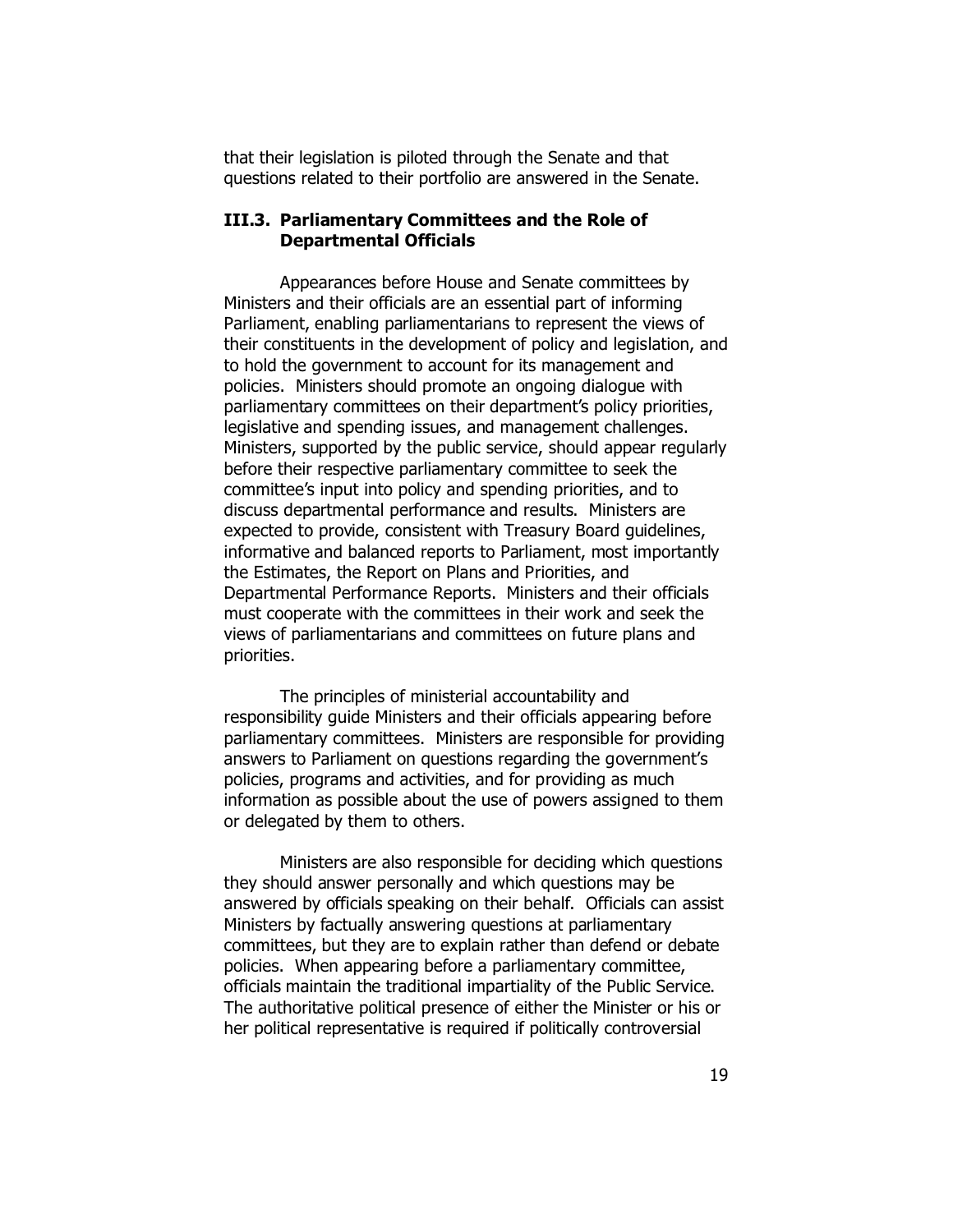matters are likely to arise. As members of parliamentary committees, Parliamentary Secretaries are essential resources and play a key role by representing their Ministers before committees. Ministers should ask their Parliamentary Secretaries to address partisan issues raised during departmental appearances, and to act as a liaison between the committee and the Minister and the department.

Ministers should ensure that appearances by their officials before parliamentary committees are fully consistent with the ministerial responsibility assigned by Parliament in statute. Public servants are ultimately accountable to Ministers and not directly to Parliament<sup>6</sup>. Consequently, departmental officials do not appear before committees without clear guidance from their Minister.

In appearing on behalf of their Minister before committees, departmental officials are often able to provide more detailed information on departmental plans and performance than Ministers can. The deputy minister and other officials must be prepared to describe in detail the plans, activities and performance of the department in areas such as financial management, program and service delivery, and human resources management.

Officials also have a duty and specific legal responsibility to hold in confidence information that may have come into their possession in the course of their duties. Therefore, when appearing before parliamentary committees, they are bound by these legal obligations, as well as an obligation to the Minister and to the government, not to disclose information that is confidential for reasons of national security or privacy, or because it consists of advice to Ministers. In practice, officials should endeavour to work with Members of Parliament, in cooperation with Ministers and their offices, to find ways to respond to legitimate requests for information from Members of Parliament, within the limitations placed on them. In the context of a committee hearing,

<sup>6</sup> See *Notes on the Responsibilities of Public Servants in Relation to Parliamentary Committees*, available from the Privy Council Office.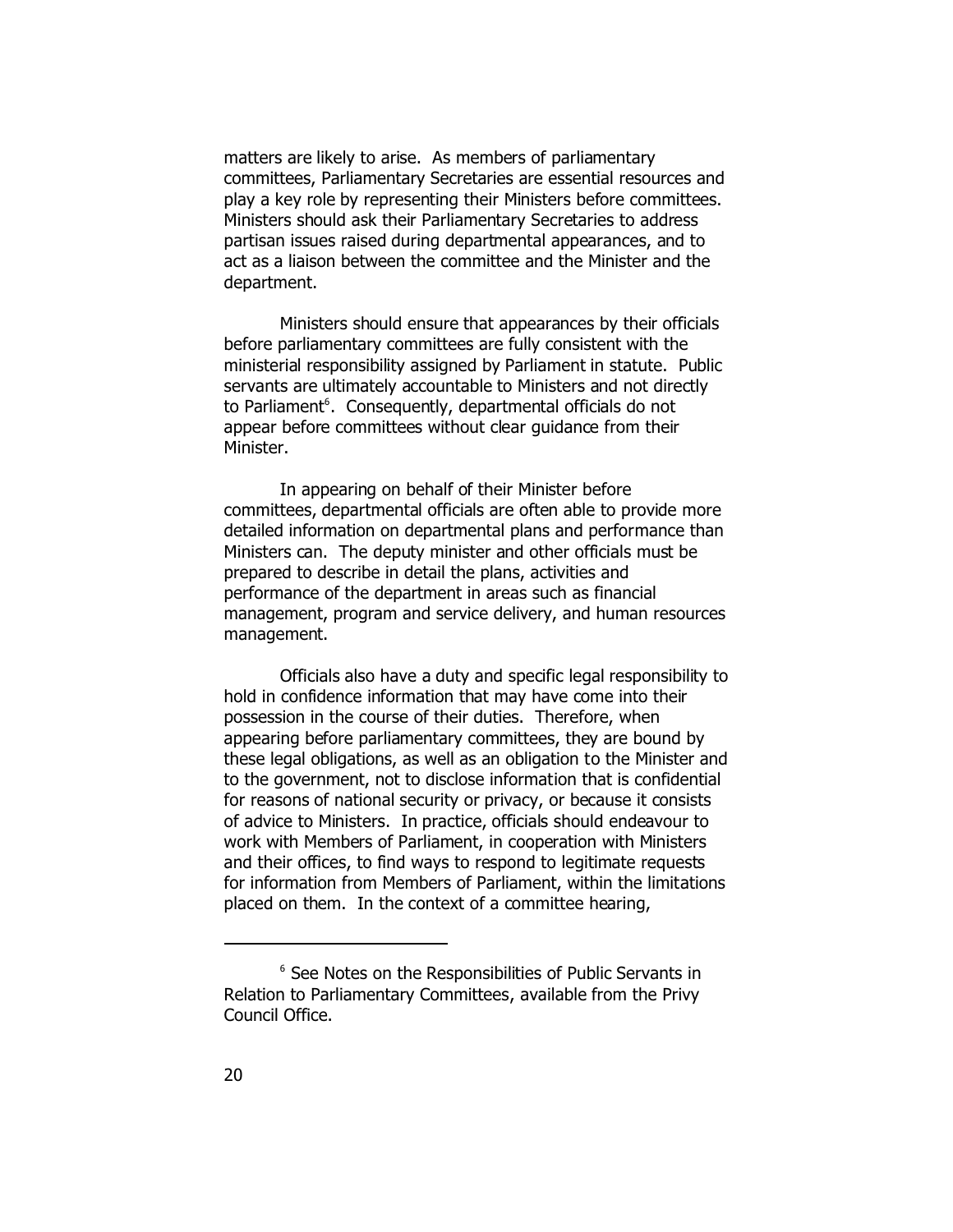information that is not in the public domain can only be made available on the specific authorization of the Minister, and within the context of statutory obligations.

Through their own initiative or in response to a request from a parliamentary caucus, Ministers can also inform Parliament by directing departmental officials to provide factual briefings to parliamentary caucuses. Briefings organized for one caucus are made available to other caucuses and, accordingly, House leaders or Leaders of each party are kept informed of such briefings. It is never appropriate for the deputy minister or departmental officials to act in a partisan manner. Any questions of a political nature or expressions of disagreement with government policy should be referred to the Minister.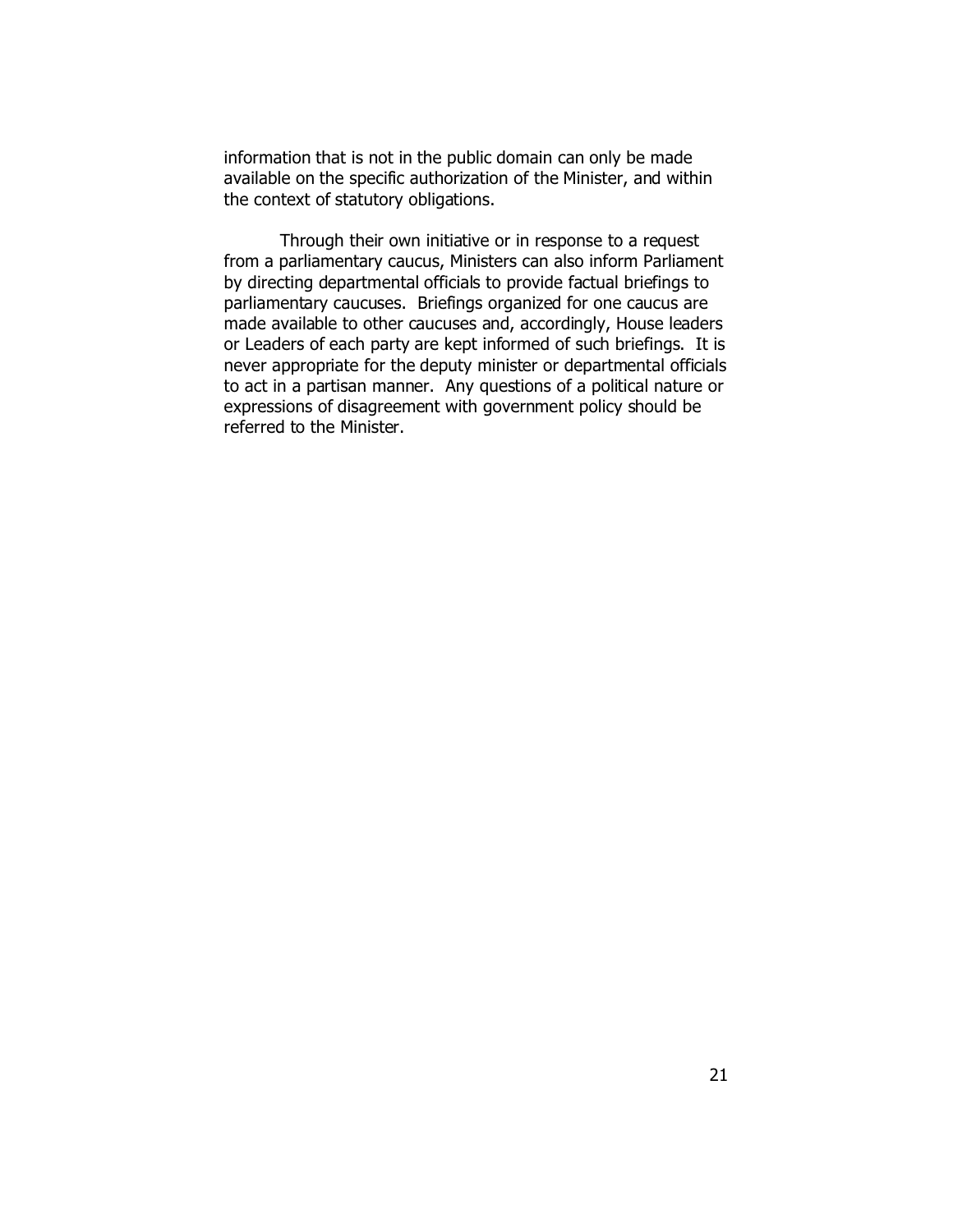## Consultation and Coordination

This Chapter provides information on the roles of central agencies to support the Prime Minister and the work of the Cabinet. The Prime Minister expects Ministers and their departments to work closely with all central agencies to coordinate issues and to establish an overall program supported by the Cabinet.

#### **IV.1. Central Agencies**

*a) Privy Council Office*

The Privy Council Office provides the Prime Minister with public service support and directly assists the Prime Minister in performing all of his or her duties and responsibilities as head of government. It is also the Cabinet secretariat. Through ongoing consultation with departments and agencies, the Privy Council Office provides the Prime Minister with comprehensive information and analysis on contemplated policies and priorities. Specifically, it provides information on organization of the government and its relations with Parliament and the Crown, appointment of holders of senior offices, overall spending program of the government, functioning of the Cabinet decision making system, development of major policies, management of intergovernmental relations and other specific issues.

The Privy Council Office also provides the necessary support to the Deputy Prime Minister and to the other Ministers in the Prime Minister's portfolio.

The Privy Council Office is headed by the Clerk of the Privy Council, whose role in the Government of Canada is combined with that of Secretary to the Cabinet. The Clerk is a non-partisan public servant selected by the Prime Minister. The Clerk of the Privy Council acts as the Prime Minister's deputy minister and is also the custodian of the records of the current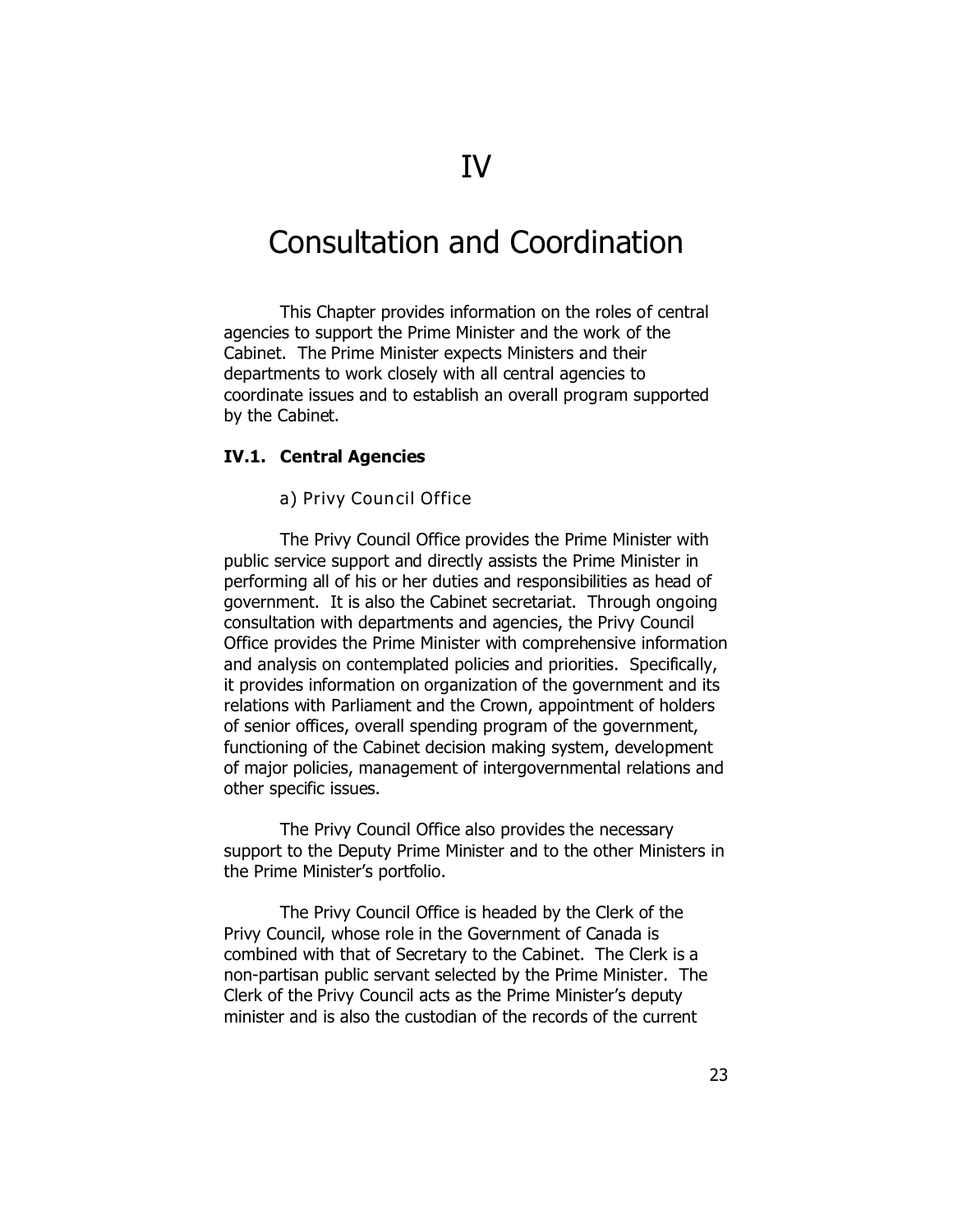and previous Ministries. In addition, this person is also Head of the Public Service, as designated by statute. In that capacity, he or she is responsible for the quality of expert, professional and non-partisan advice and service provided by the Public Service to the Prime Minister and the Cabinet. He or she reports annually to the Prime Minister on the state of the Public Service.

#### *b) Departm ent of Finance*

The Department of Finance is responsible for the government's macro-economic policy, including tax policy and tax expenditures, as well as the overall fiscal framework, and for analysing the economic and fiscal impact of proposals by any Minister. The Department of Finance supports its Minister and maintains a broad socio-economic analytical capacity.

#### *c) Treasury Board Secretariat*

The Treasury Board Secretariat supports the President of the Treasury Board. As the administrative agency of the Treasury Board, the Secretariat supports the Board, which is a committee of the Queen's Privy Council for Canada, and assumes its legal responsibilities under the *Financial Administration Act* and other statutes. It has a central oversight role to play in government-wide management practices and ensuring value for money. The Comptroller General ensures improved financial management government-wide.

The Treasury Board Secretariat submits recommendations and provides advice to the Treasury Board on all matters relating to general administrative policy and organization in the Public Service of Canada, financial and asset management policies and procedures, review of annual and long term expenditure plans and programs and determination of related priorities.

#### *d) Other Departments*

In addition to the central agencies described above, there are two departments that exercise certain central agency functions. The *Department of Justice* makes available legal services and advice to all Ministers and their departments. The *Department of Foreign Affairs* provides government-wide coordination of activities and issues that involve foreign policy.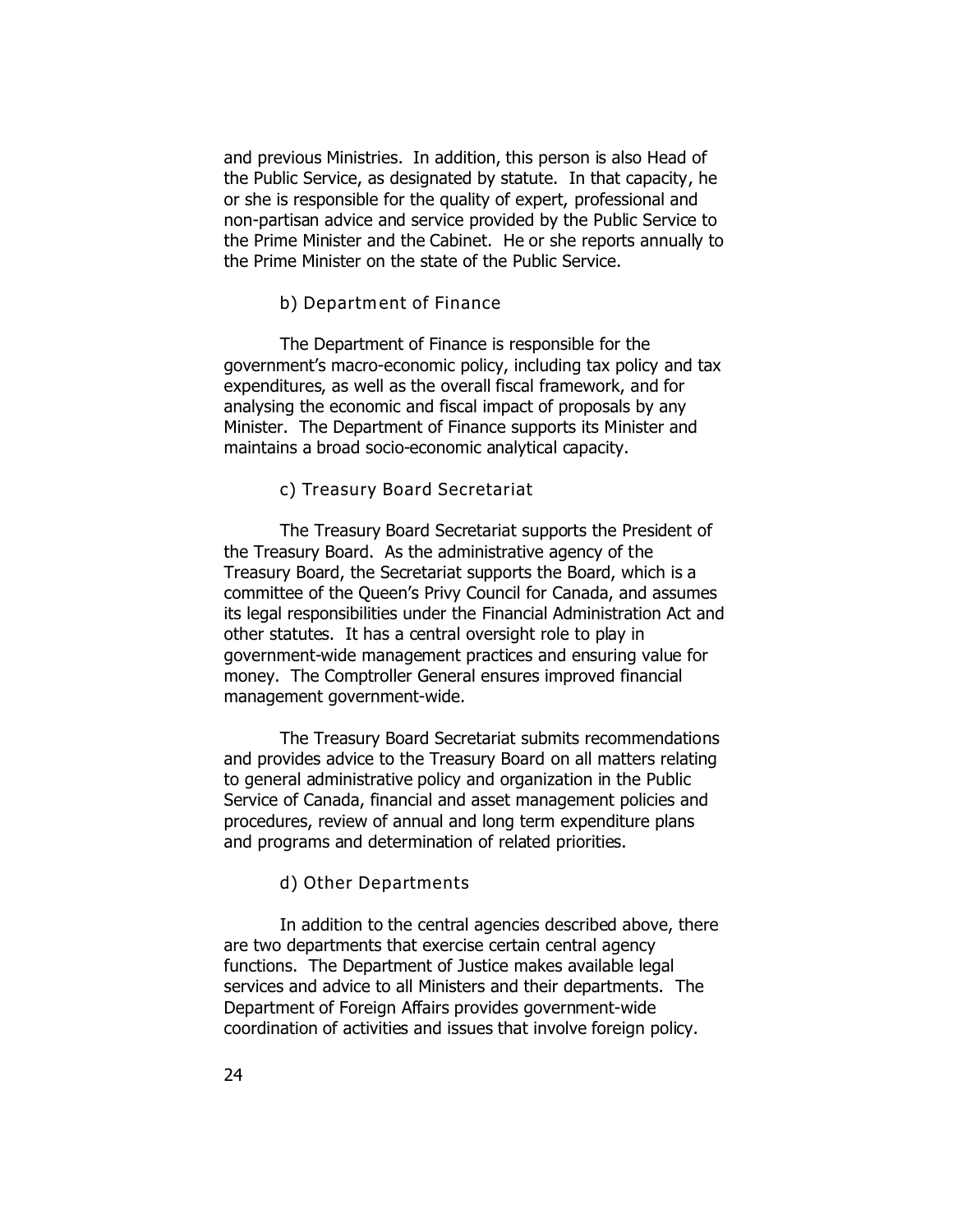#### **IV.2. The Prime Minister's Office**

The Prime Minister's Office consists of the Prime Minister's political staff. The Office serves the Prime Minister and is fully accountable to him or her.

The Prime Minister's Office supports the Prime Minister in exercising his or her duties as head of government, leader of a political party and Member of Parliament. The political staff in the Prime Minister's Office provide advice on policy development and appointments, discuss House of Commons proceedings with him or her, and facilitate the Prime Minister's relations with Ministers, the caucus and the party as a whole. In addition, the Prime Minister's Office schedules the Prime Minister's time, organizes his or her public statements and relations with the media, and handles his or her correspondence.

In general, the Prime Minister's Office plays an important role in enabling the Prime Minister to guide the political strategy of the government and is the central point of communication and coordination with Ministers, Parliamentary Secretaries and Members of Parliament. It also works closely with the Privy Council Office. Together, these two organizations provide advice and support from different perspectives on the issues of daily concern to the Prime Minister.

### **IV.3. Federal-Provincial-Territorial Relations and Regional Coordination**

The Prime Minister is responsible for the overall management of federal-provincial-territorial relations, since they touch on virtually all areas of the federal government's activities. The Prime Minister is assisted by the Minister of Intergovernmental Affairs in coordinating intergovernmental relations. The Privy Council Office is the public service department that advises and assists the Prime Minister and the Minister in carrying out their responsibilities related to intergovernmental affairs.

In general, the Prime Minister expects each Minister to be responsible for the federal-provincial-territorial aspects of policies and programs within his or her own portfolio, and to ensure coordination with other intergovernmental initiatives.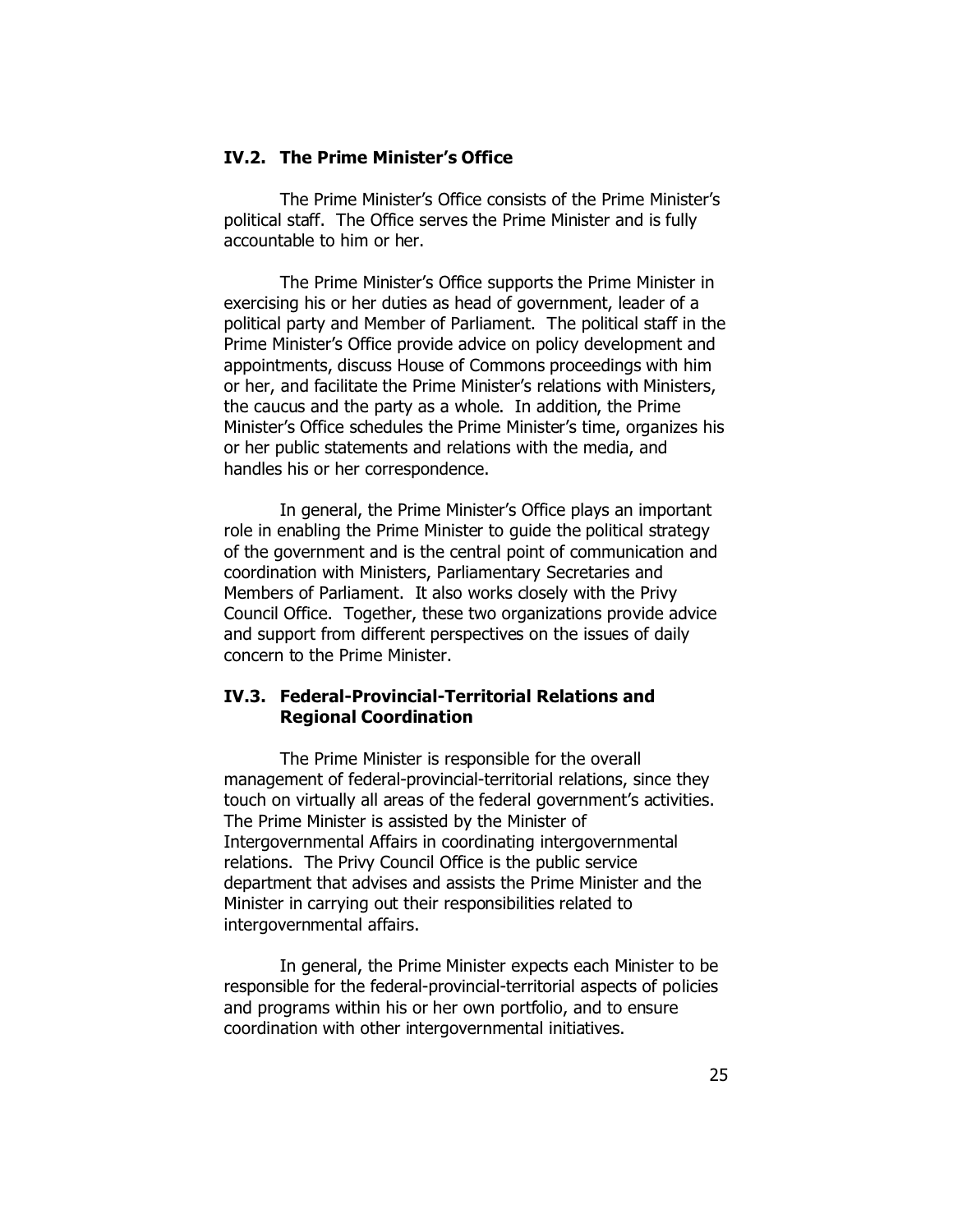The Prime Minister may also designate *regional Ministers* for each province or major area, who play an important role in coordinating regional or provincial issues with the federal government's activities. However, the administration of departmental programs in every region remains the individual responsibility of departmental Ministers.

#### **IV.4. Appointments**

The Prime Minister has committed to reform of the appointment process, and Parliament will play a greater role in it.

Governor in Council appointments are made to a wide range of positions, from deputy ministers and heads of agencies to chief executive officers and directors of Crown corporations. Many of these positions are very demanding, requiring extensive work and difficult decisions. It is essential for appointees to be well qualified, and senior government appointments must be chosen through a process that ensures broad and open consideration of proposed candidates.

By legislation or requirement under Standing Orders of the House of Commons, some appointments – including those of Agents of Parliament – are subject to parliamentary review and resolution prior to being made final. Currently, other Governor in Council appointments (except judicial positions) are tabled in the House of Commons after each appointment is made in order to give the appropriate standing committee the opportunity to call the appointee and examine his or her qualifications.

Appointments to certain key positions, including heads of Crown corporations and agencies, will now be subject to prior parliamentary review. The government will consult with the appropriate House committees on how best to proceed on prior review of these appointments, and will specifically consult the Standing Committee on Justice and Human Rights on how best to implement prior review of appointments of Supreme Court of Canada Judges. These committees will also have the opportunity to consider which other appointments could be subject to their review.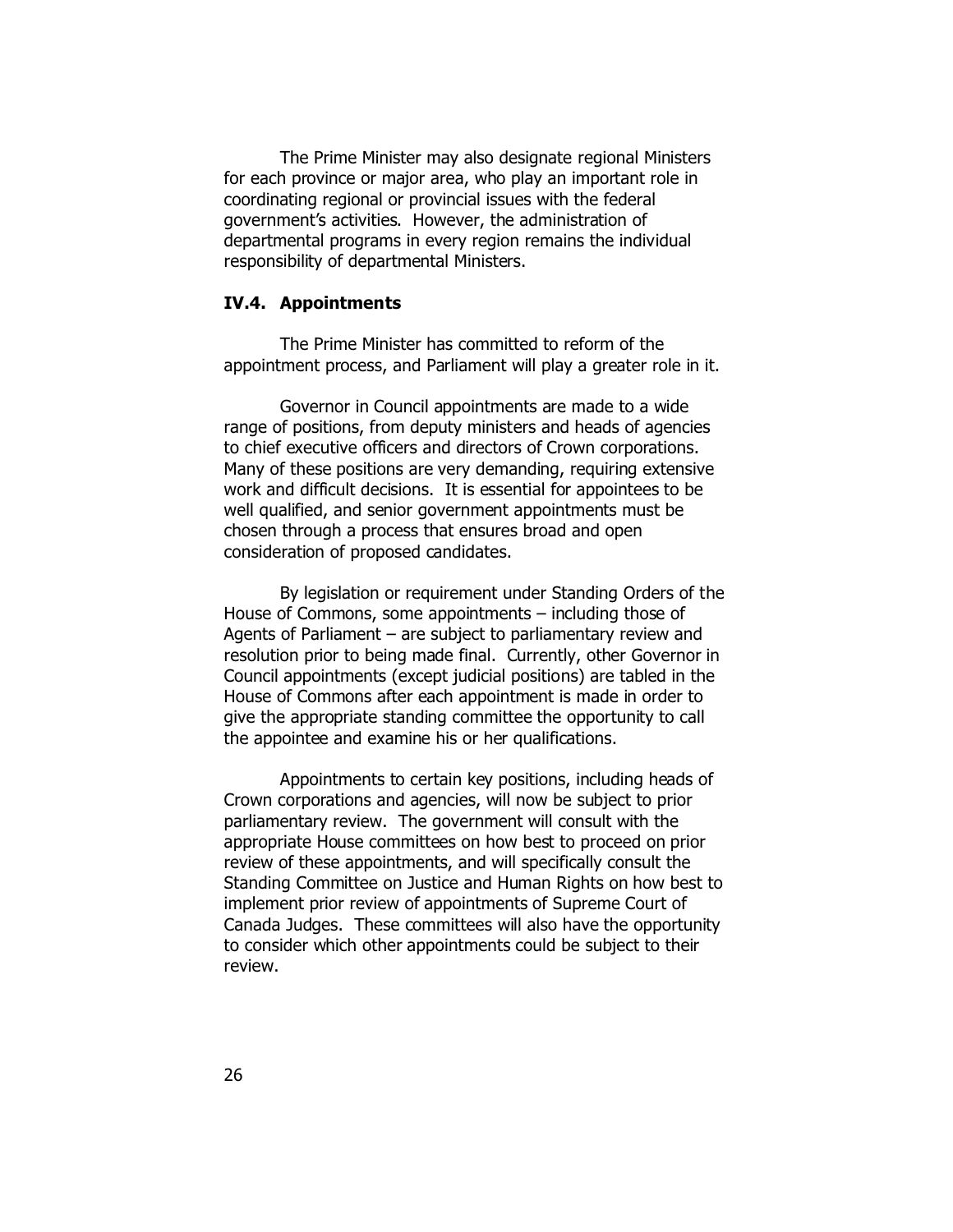#### **IV.5. Communications and Public Announcements**

Communicating with the public is an important responsibility of the government. Communications must be timely and clear. All government communications must therefore be coordinated to ensure they are consistent with overall government objectives and decisions.

The communications implications of an announcement are among the issues considered by the Cabinet when it decides on a policy. The content and timing of each public statement of a policy or the announcement of some government action (including appointments, grants or agreements) is coordinated by the responsible Minister, acting with the Minister's office and department, the Privy Council Office and the Prime Minister's Office.

The Prime Minister expects Ministers to consult as well with regional Ministers and affected caucus members on impending announcements and to work with their own deputy ministers.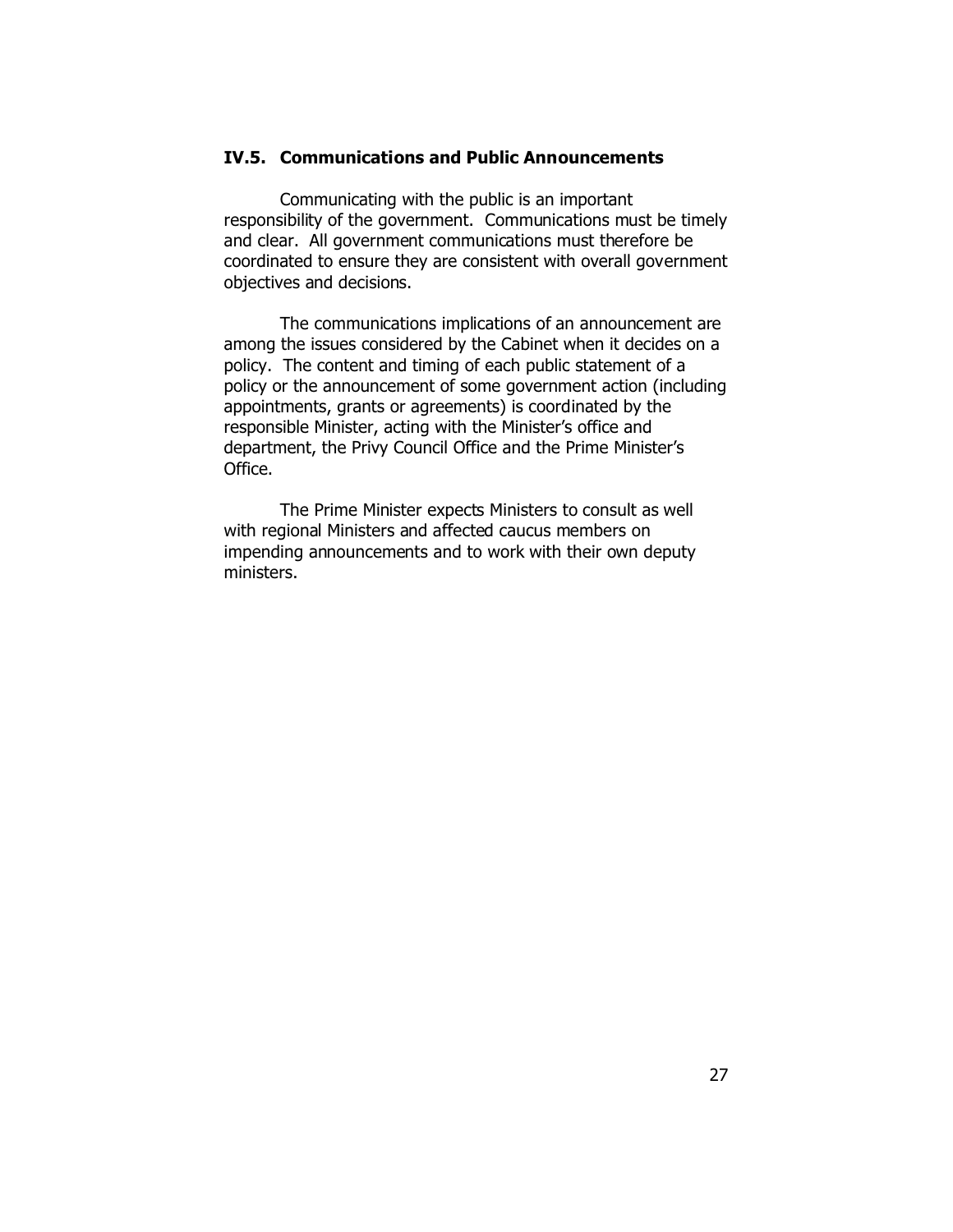## Standards of Conduct

The Prime Minister holds Ministers to the highest standards of conduct for all their actions, including those that are not directly related to their official functions. Ministers are therefore expected to adhere to the following standards in all circumstances, whether they are acting as a Minister, a member of the House of Commons, a senator or a private citizen. This Chapter outlines key areas where established government standards of conduct apply to Ministers.

#### **V.1. Ministerial Conduct**

Ministers must act with honesty and must uphold the highest ethical standards so that public confidence and trust in the integrity, objectivity and impartiality of government are maintained and enhanced. Ministers, in particular, have an obligation to perform their official duties and arrange their private affairs in a manner that will bear the closest public scrutiny. This obligation is not fully discharged merely by acting within the law.

#### **V.2. Conflict of Interest**

Ministers and persons working on their behalf are subject to the requirements of the *Conflict of Interest and Post-Employment Code for Public Office Holders*. 7 The Ethics Counsellor is responsible for administering the Code, investigating allegations against Ministers and other senior officials involving conflicts of interest, applying compliance measures and briefing Ministers on their responsibilities under the Code. The obligations of the Code apply to Ministers, their exempt staff and Parliamentary Secretaries as well as Governor in Council appointees, but not to other Senators or Members of Parliament.

 $\sigma$  Available from the Ethics Counsellor, deputy ministers or the Privy Council Office.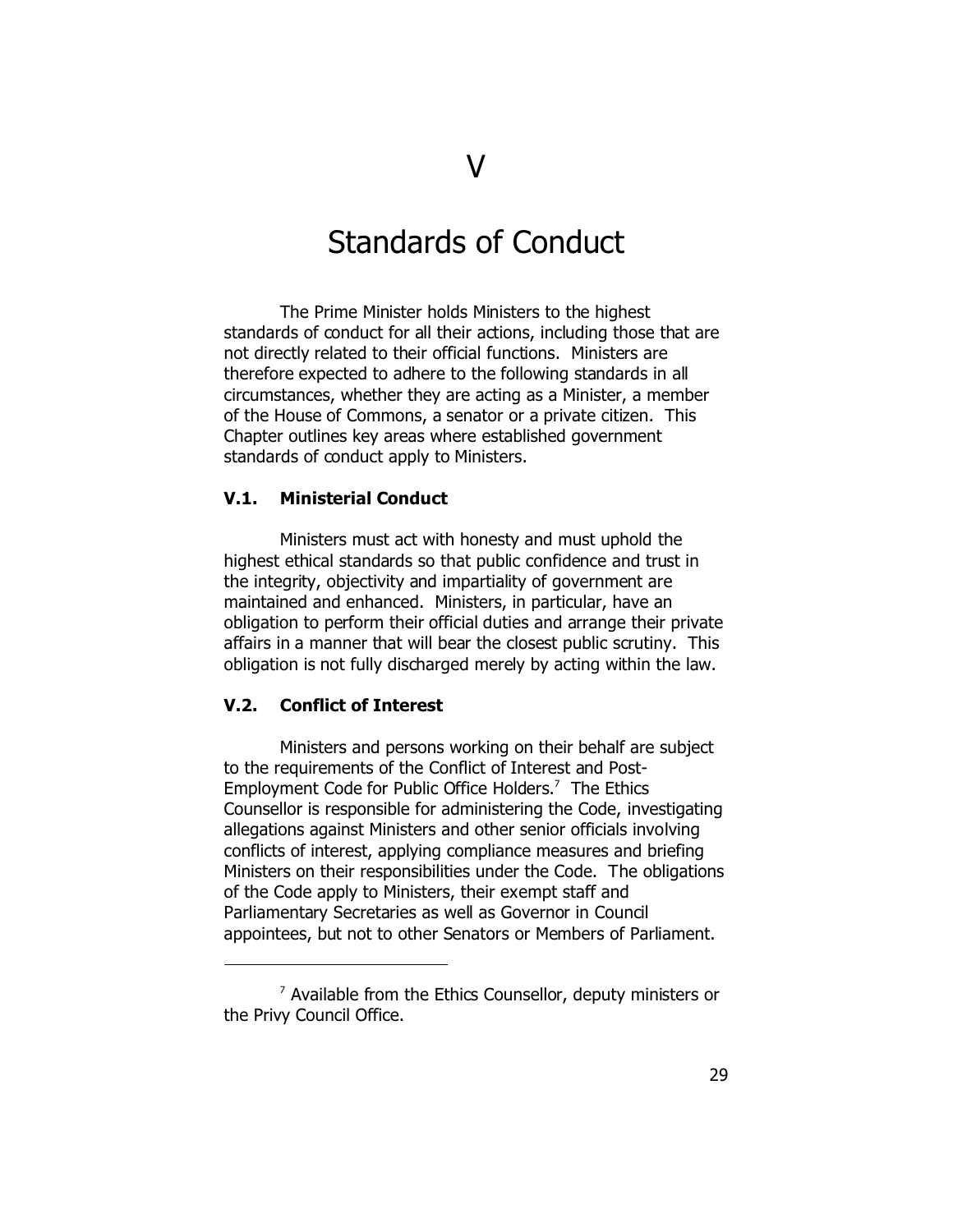Ministers are held accountable by the Prime Minister for their adherence to the Code's provisions. In general, the Code addresses basic principles of conduct. In addition, the Code:

- requires Ministers to provide a *confidential report* to the Ethics Counsellor on their assets and liabilities, their former and current activities and those of their spouse and dependent children;
- outlines *rules* regarding which assets may or may not continue to be directly managed, and gives direction on how to divest of assets;
- sets limitations on outside activities, acceptance of gifts and hospitality, and post-employment activities; and
- sets out a *recusal mechanism* to assist ministers in avoiding conflicts of interest in the performance of their official duties and functions.

Ministers' adherence to the provisions of the Code is essential to enhancing confidence in our system of government.

### **V.3. Relations with the Judiciary and Other Government Agencies**

As Members of Parliament, Ministers have responsibilities to their constituents. However, there are limitations on their ability to act on behalf of constituents or others, including themselves, when dealing with certain government agencies.

The Prime Minister expects Ministers and their staff not to intervene, or appear to intervene, on behalf of anyone, including constituents, with the *judiciary* concerning any matter before the courts. The Minister of Justice can provide detailed information on relations with the judiciary.

Ministers and their staff are also expected not to intervene, or appear to intervene, on behalf of anyone, including constituents, with *federal quasi-judicial tribunals* on any matter before them that requires a decision in their quasi-judicial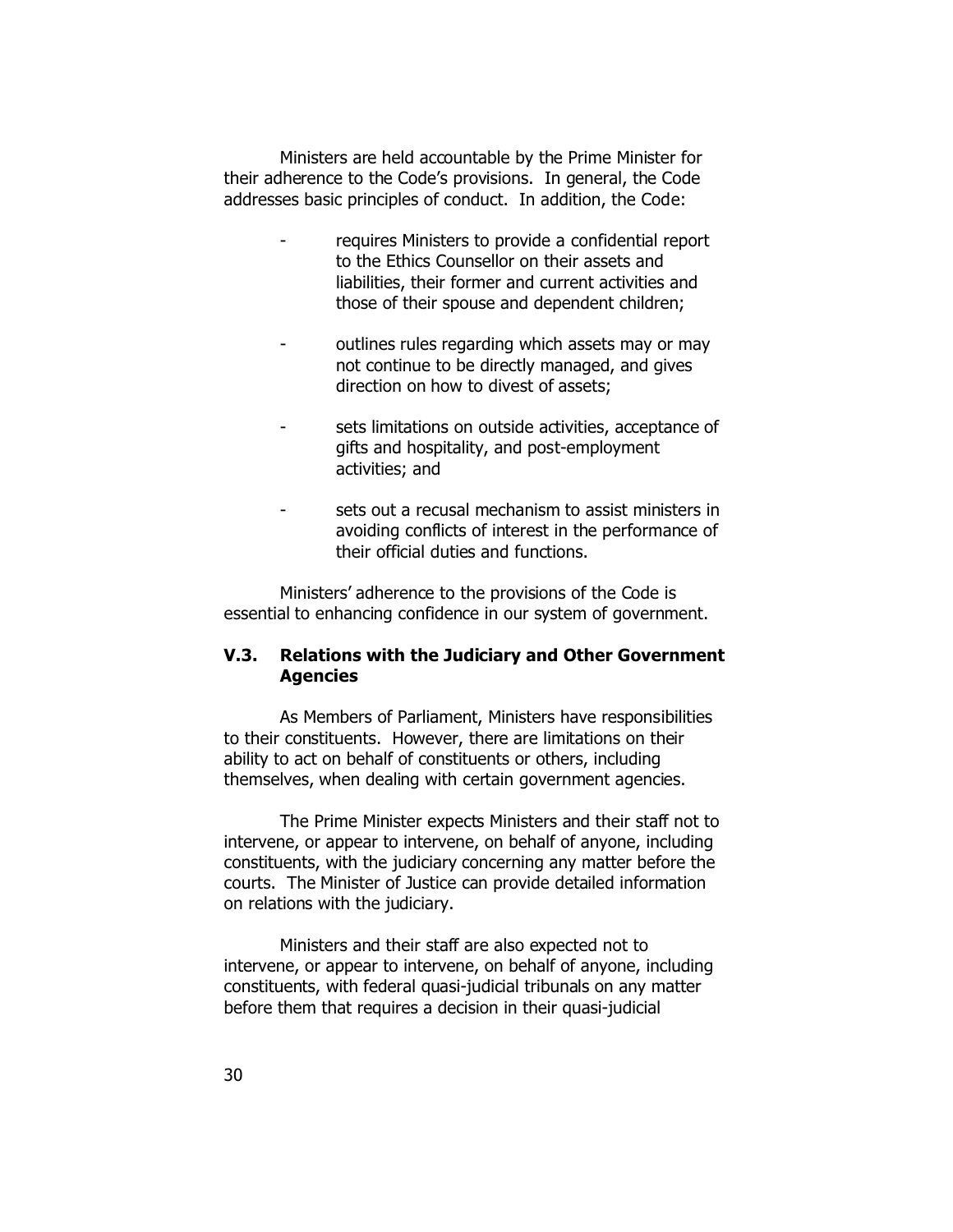capacity, unless otherwise authorized by law $^8$ . Ministers are therefore responsible for ensuring that they and their staff understand and respect the need for non-interference and an arm's length relationship with these organizations.

While Ministers need to be in contact with the agencies within their own portfolios on a broad range of matters, governing statutes give some bodies such as Crown corporations a degree of independence from ministerial direction. A Minister's degree of control and responsibility for these organizations is defined in the Act that establishes them. Ministers need to know both the details of their responsibilities and the limits of their powers for these organizations. They must also understand and respect their arm's length relationship with them.<sup>9</sup>

In matters regarding another Minister's portfolio, a Cabinet convention precludes a Minister from speaking about or otherwise becoming involved in a colleague's portfolio without first gaining the colleague's approval. This does not preclude the Minister from speaking directly to the Minister responsible. Nor does it prevent the Minister's staff from raising the concerns of constituents either with the staff of the Minister or through channels in the departments or agencies that are specifically intended for dealing with matters of constituents.

There are situations when the office of a Minister can expect requests for assistance from other members of the Ministry on behalf of their constituents. When such an intervention with an agency is not appropriate because the request concerns a quasi-judicial matter, the office should indicate that an intervention is not possible by any Minister and suggest that the constituent deal directly with the agency.

However, Ministers and their staff may seek information that is available to the public. Guidance can be obtained from the Ethics Counsellor, who provides detailed briefings on this subject

<sup>&</sup>lt;sup>8</sup>See Annex E for additional information on dealings with quasi-judicial tribunals.

<sup>9</sup> See Annex F for additional guidance on Crown corporations.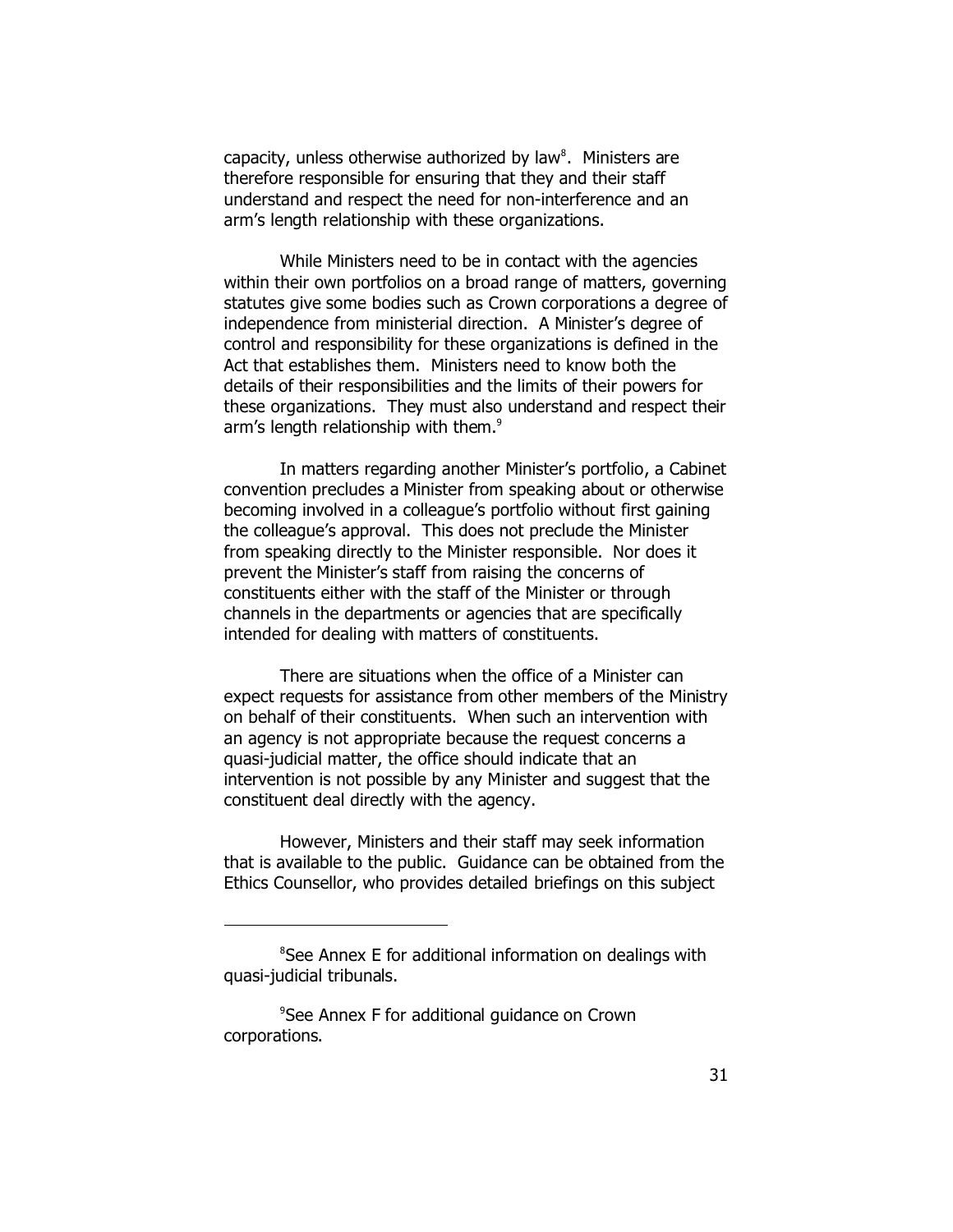to Ministers, their Chiefs of Staff and other members of their staff, including those dealing with constituency issues.

### **V.4. Invitations**

Ministers often receive invitations to participate in or endorse events, community initiatives or publications, to meet with people or to travel to various countries. Ministers must be aware that some invitations may come from individuals or groups who have links to terrorism, crime, or violent or unsavoury foreign regimes.

Ministers are expected to exercise discretion at all times. They are responsible for ensuring the *bona fides* of those with whom they have dealings. When there is any doubt about accepting an invitation, inquiries should be directed to the Director of Security Operations in the Privy Council Office. The Director will make inquiries, offer general advice to the Minister and arrange briefings as necessary.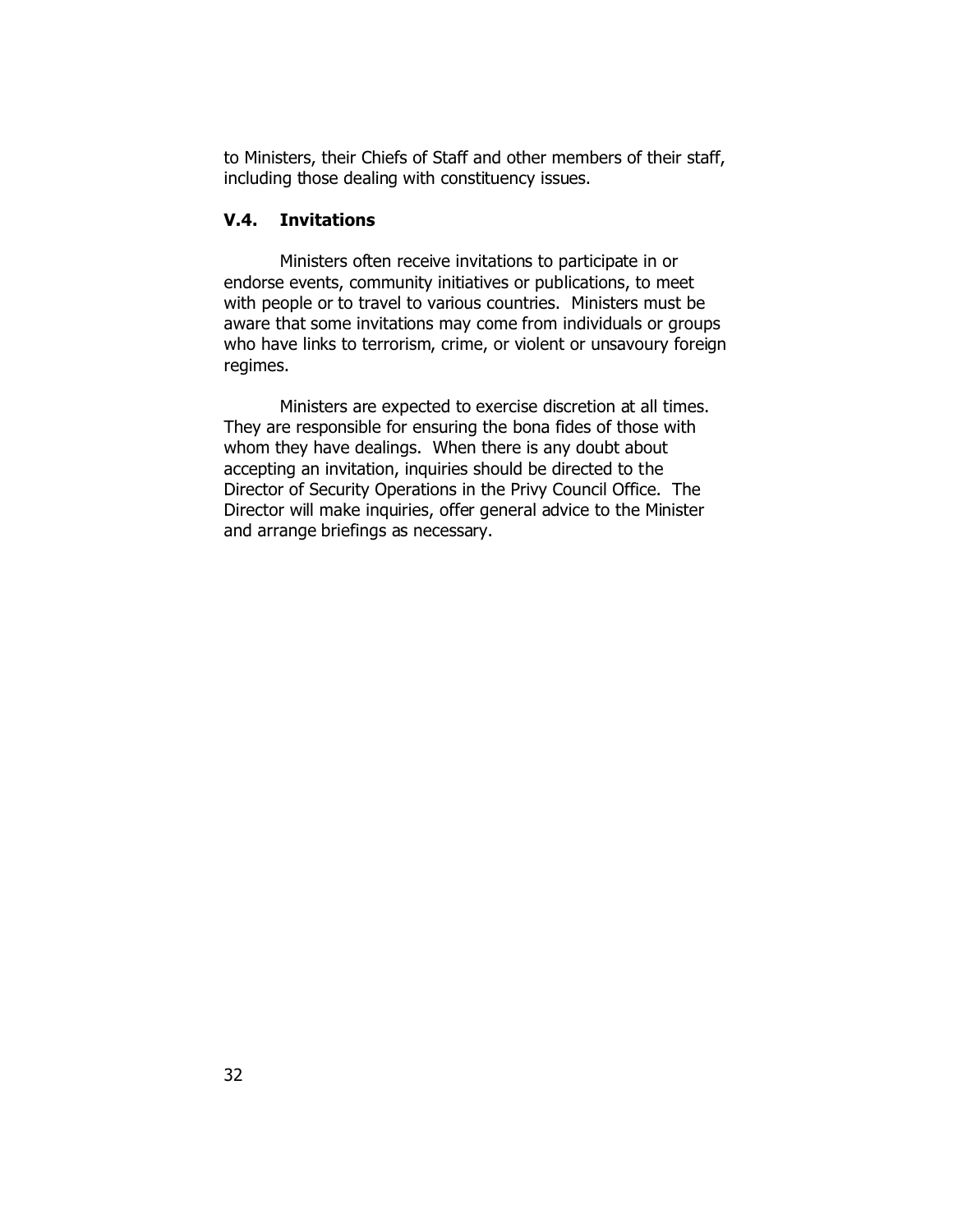## Administrative Matters

Ministers have direct administrative responsibilities flowing from their ministerial duties. This Chapter provides information on administrative matters concerning Ministers and their offices. Detailed requirements are also set out in Treasury Board Secretariat's *Guidelines for Ministers' Offices*.

#### **VI.1. Ministers' Offices and Exempt Staff**

Ministers are personally responsible for the conduct and operation of their office. They hire their own office staff, who are known as "political" or "exempt" staff. The staff are outside the official Public Service and are exempt from Public Service Commission staffing and other controls. They are nevertheless subject to a broad range of terms and conditions set by the Treasury Board for the government as a whole.

The purpose of establishing a Minister's office is to provide Ministers with advisers and assistants who are not departmental public servants, who share their political commitment, and who can complement the professional, expert and non-partisan advice and support of the Public Service. Consequently, they contribute a particular expertise or point of view that the Public Service cannot provide. The exempt staff do not have the authority to give direction to public servants, but they can ask for information or transmit the Minister's instructions, normally through the deputy minister. Good working relations between the Minister's office and the department are essential in assisting the Minister and deputy minister in managing departmental work.

A Minister's office may also include a limited number of Public Service *departmental assistants*. Departmental staff are public servants in the employ of their departments who are assigned to the Minister's office and who are expected to carry out their duties in a non-partisan manner. Their role is to liaise with the department as well as to provide administrative support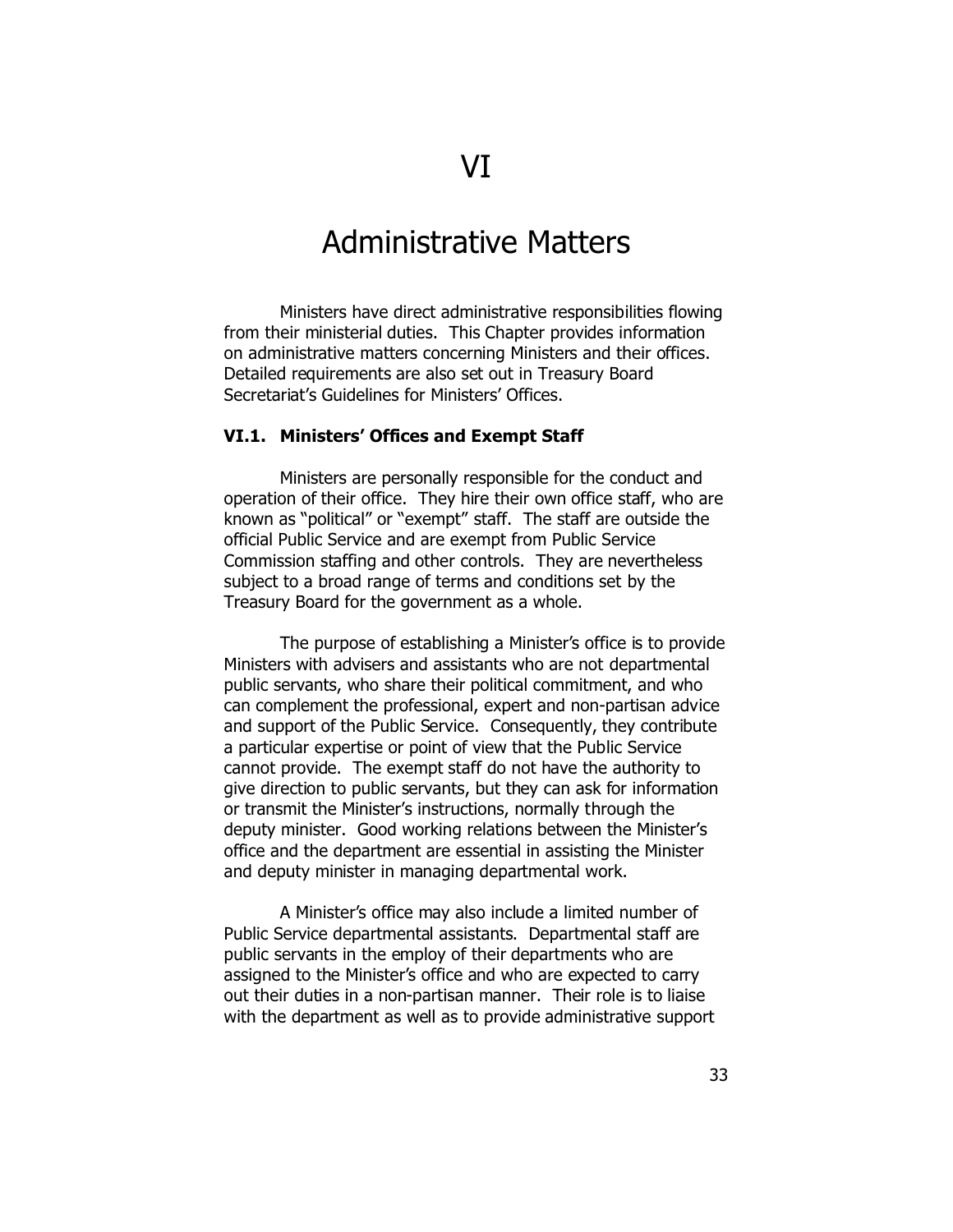and general assistance to the Minister on departmental or other government matters.

As members of Parliament, Ministers receive other support provided by the House of Commons or the Senate. Such support is provided and used only in accordance with established House of Commons and Senate rules.

### **VI.2. Security**

The Prime Minister holds Ministers personally accountable for the security of their staff and offices, as well as of "Confidences of the Queen's Privy Council for Canada" (commonly referred to as Cabinet confidences) and other sensitive information in their custody. The Privy Council Office briefs Ministers on applicable security requirements.

Confidences of the Queen's Privy Council for Canada are defined in section 69 of the *Access to Information Act* and section 70 of the *Privacy Act*. They include Cabinet documents and other information related to Cabinet decision making.

Deputy ministers are accountable to their Ministers for the security of departmental personnel, information, facilities and other assets. All individuals who work in or for Ministers' offices (e.g., employees, contractors, students and persons on loan, assignment or secondment) irrespective of their work location, require Level 2 -Secret security clearances, as a minimum, *prior to appointment*. They must also comply with other security requirements for the safeguarding of government information and assets. Clearances and security briefings are arranged by the deputy minister.

The Royal Canadian Mounted Police (RCMP) provide material to Ministers on security precautions they can take to ensure their safety. A 24-hour, 7-day emergency contact number is provided to Ministers by the RCMP. In the case of specific threat, the RCMP can offer additional assistance (e.g., could include driver, vehicle and bodyguard).

Ministers are required to notify their deputy minister immediately of any potential compromise of Cabinet confidences or other security incident. Deputy ministers or the Clerk of the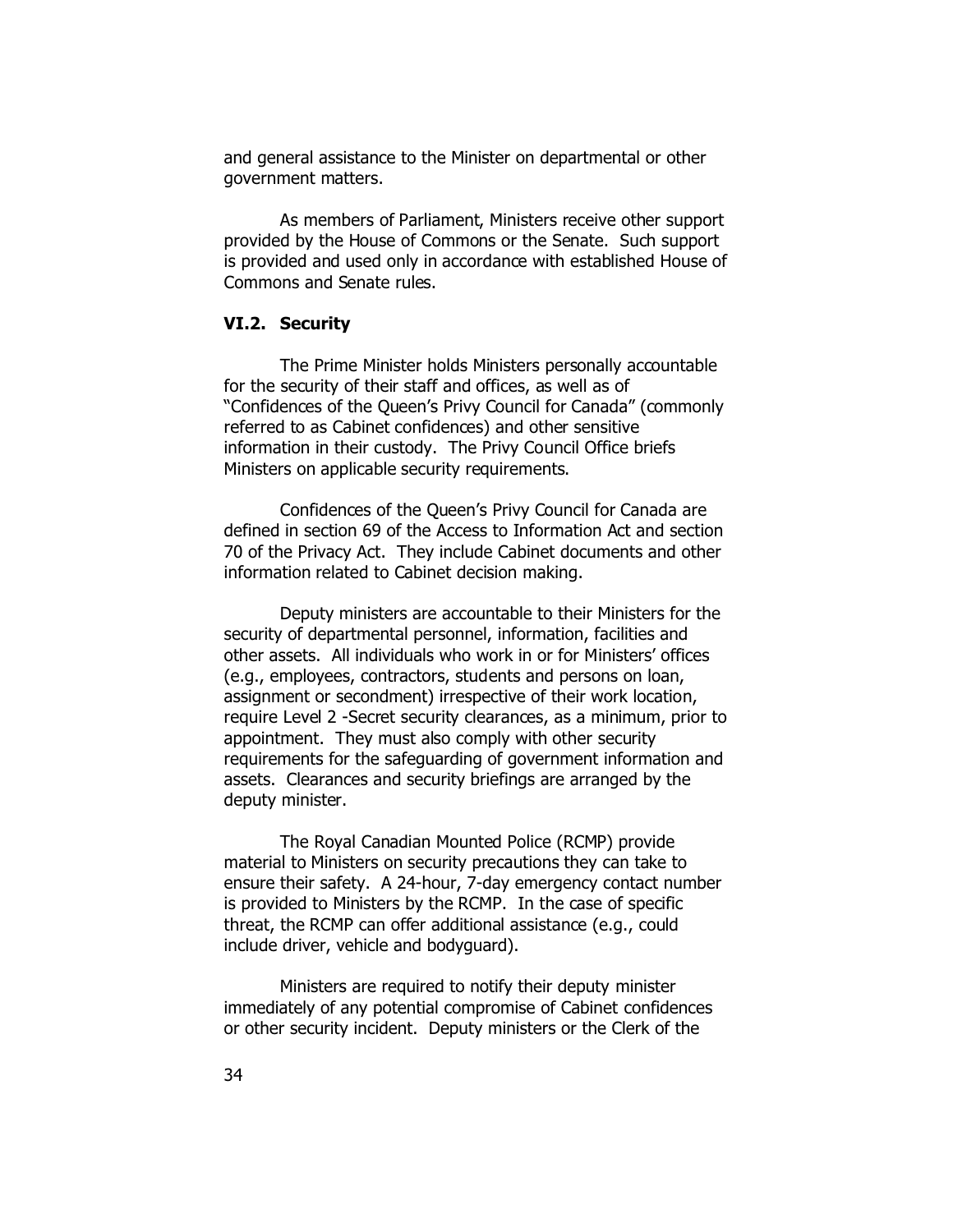Privy Council can provide Ministers with further information on security matters.

#### **VI.3. Cabinet, Institutional and Personal Records**

Records kept in the offices of Ministers must be broken down into four categories: Cabinet documents, institutional records, ministerial records, and personal and political records $^{10}$ . Records in these categories are filed separately, for reasons of operating efficiency and confidentiality and to facilitate compliance with statutory requirements. Each category of documents may be subject to different provisions and treatment under some of the relevant laws, such as the *Access to Information Act*, the *Privacy Act*, the *Security of Information Act*, the *Canada Evidence Act* and the *National Archives Act*.

Ministers are expected to ensure that the provisions for handling the four categories of records are met. For the most part, however, Ministers delegate this responsibility, relying on their staff to manage and control the documents. Deputy ministers and the National Archives can provide advice on the procedures.

### **VI.4. Public Access to Information and Privacy**

The *Access to Information Act* provides a right of public access to information in records under the control of government institutions, subject only to certain necessary exceptions limited and specified in law. Ministers, their deputy ministers and heads of agencies are ultimately responsible for the application of the Act in their respective institutions and within the overall ministerial portfolio. Under the Act, decisions can be reviewed by the Information Commissioner and, ultimately, by the Federal Court.

Ministers are expected to operate entirely in accordance with the law when dealing with requests from the public for information. Ministers are responsible for ensuring that necessary

<sup>&</sup>lt;sup>10</sup> Annex D provides a detailed description of the four categories of documents.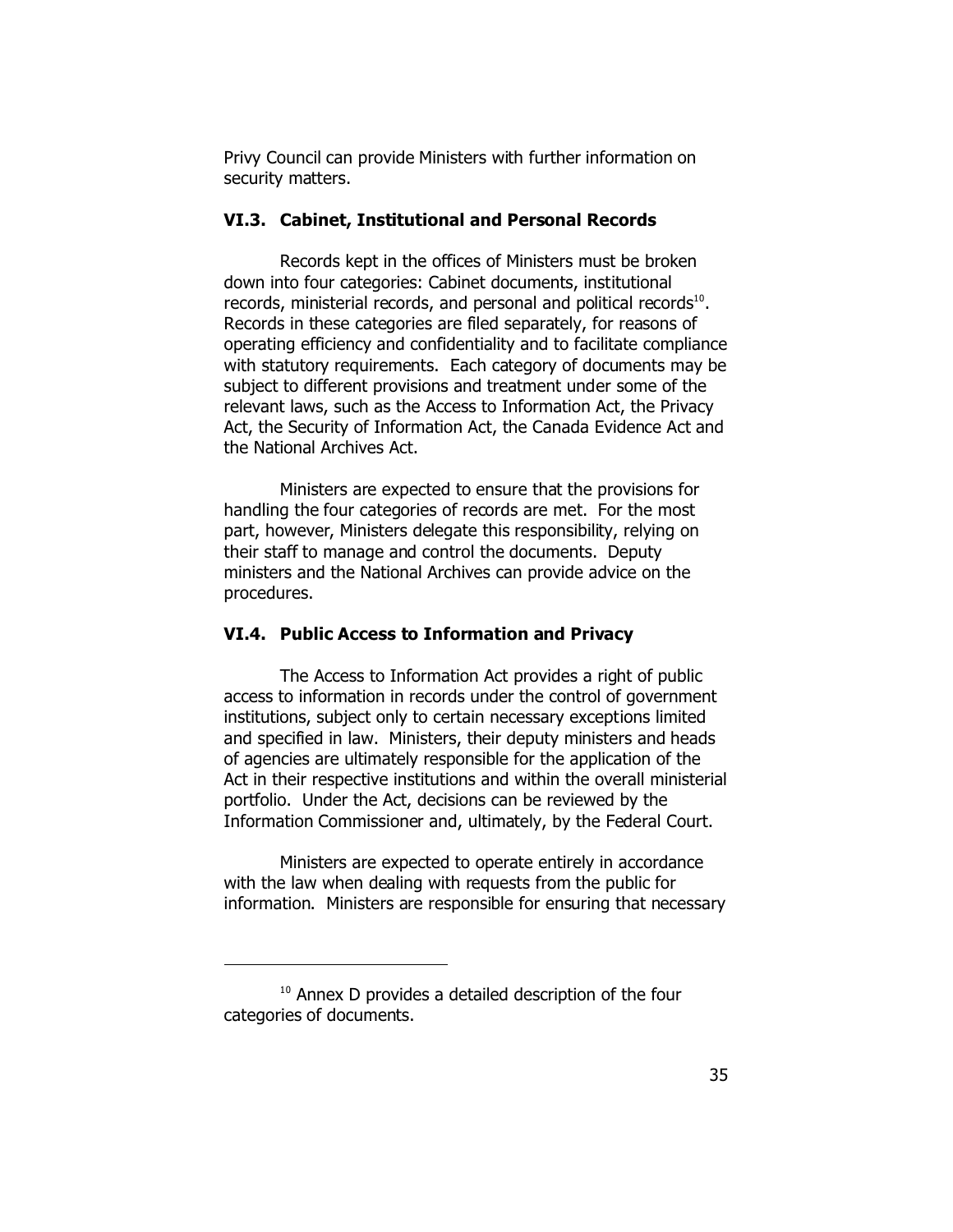actions are taken with respect to departments meeting deadlines and consulting other departments.

The *Privacy Act* imposes conditions that protect personal information held by government institutions. Under the Act, decisions can be reviewed by the Privacy Commissioner and, ultimately, by the Federal Court. In accordance with the legislation, Ministers may delegate these matters to their deputy minister or other senior officials, but may wish to be advised of particularly important files.

The *Access to Information Act* and the *Privacy Act* do not apply to Confidences of the Queen's Privy Council for Canada. However, a decision of the Federal Court of Appeal has made accessible, subject to exemptions in the Acts, background explanations, analysis of problems or policy options contained in Cabinet documents once a Cabinet decision has been made public, or, if the decision has not been made public, four years after the decision was made. Government policy requires that government institutions consult with the Privy Council Office in all instances where information which may qualify as a Cabinet Confidence has been identified in response to a request under the Act.

When producing *papers in Parliament*, Ministers are expected to ensure that requests for information (for example, in response to a Notice of Motion) are met. Matters related to the production of papers in Parliament are coordinated with the Leader of the Government in the House of Commons.

#### **VI.5. Financial and Resource Management**

Ministers' expenditures are subject to statutory and Treasury Board policies governing the use of public moneys. These conditions are set out in Treasury Board Secretariat's *Guidelines for Ministers' Offices*, and cover matters such as:

- security clearance requirements;
- exempt staff and hiring by contract;
- salary rates and employee benefits;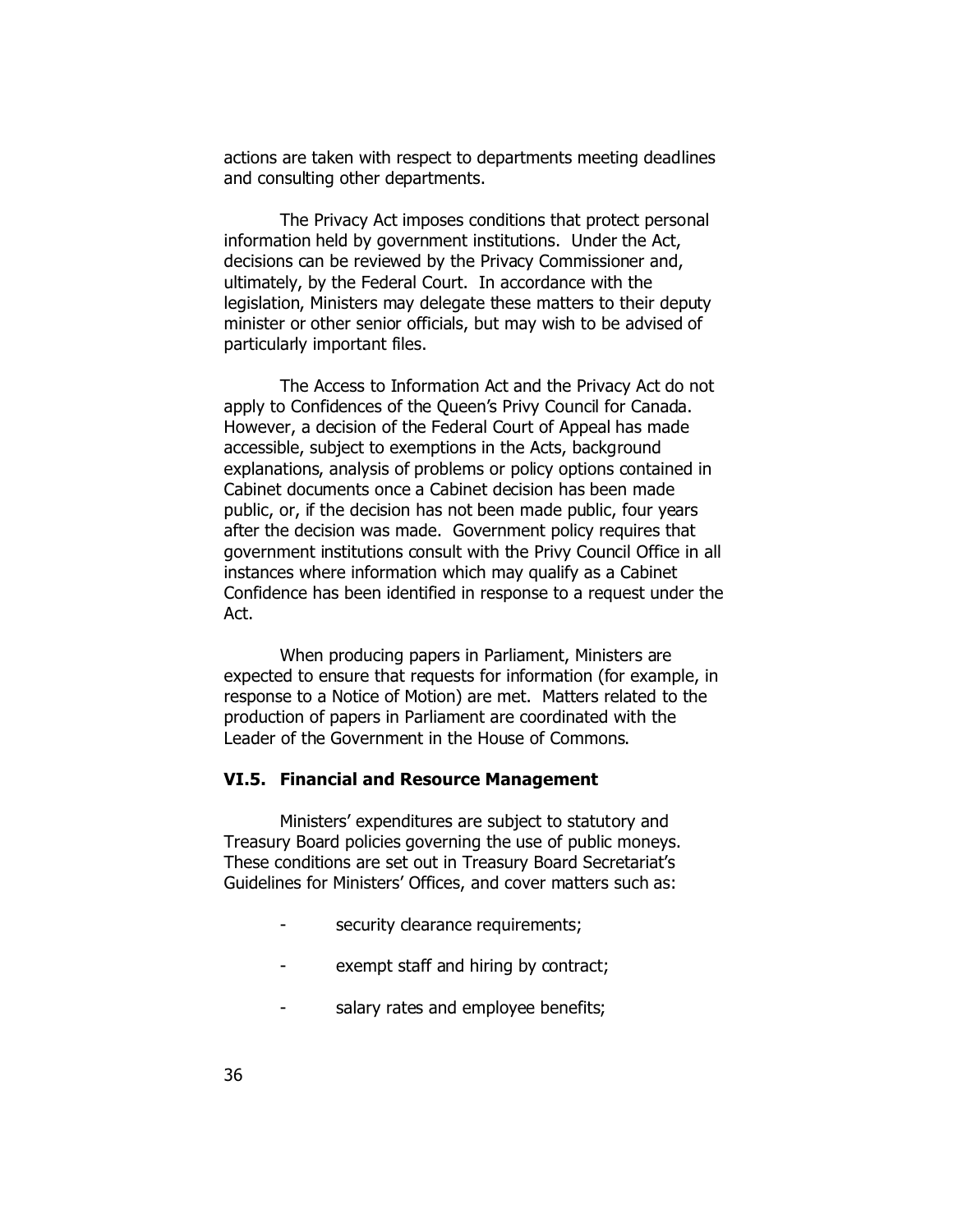- departmental staff assigned to Ministers' offices;
- contracting policies and procedures;
- budgets, expenditure authorization, and accounting for expenditures charged to Ministers' budgets;
- office accommodation and supplies; and
- travel and use of government aircraft and ministerial vehicles.

Ministerial responsibilities include ensuring that all expenditures in Ministers' offices are properly and prudently managed and are related to the conduct of official business. Deputy ministers and the Treasury Board Secretariat can provide further information.

Expenditures by Ministers, Ministers of State and Parliamentary Secretaries are subject to scrutiny by Parliament. Beginning in 2004, Ministers, Ministers of State and Ministers' offices will be required to disclose publicly, through departmental websites, hospitality and travel expenses. Reports will cover a 90-day period, and Ministers, Ministers of State and their offices must report within 30 days of the end of the period being reported. Ministers should be aware that high standards are expected of them. This policy will also apply to Parliamentary Secretaries and deputy ministers.

#### **VI.6. Ministerial Travel Coordination**

All proposed ministerial travel is coordinated with the Prime Minister's Office well in advance and before making commitments. Ministers are also expected to consult the Leader of the Government in the House of Commons or the Chief Government Whip and to ensure the availability of acting Ministers. When making use of government aircraft, Ministers should make every effort to ensure joint travel in the interests of efficient use of government resources. However, for security purposes, no more than eight Ministers of the Crown may travel on the same aircraft at the same time.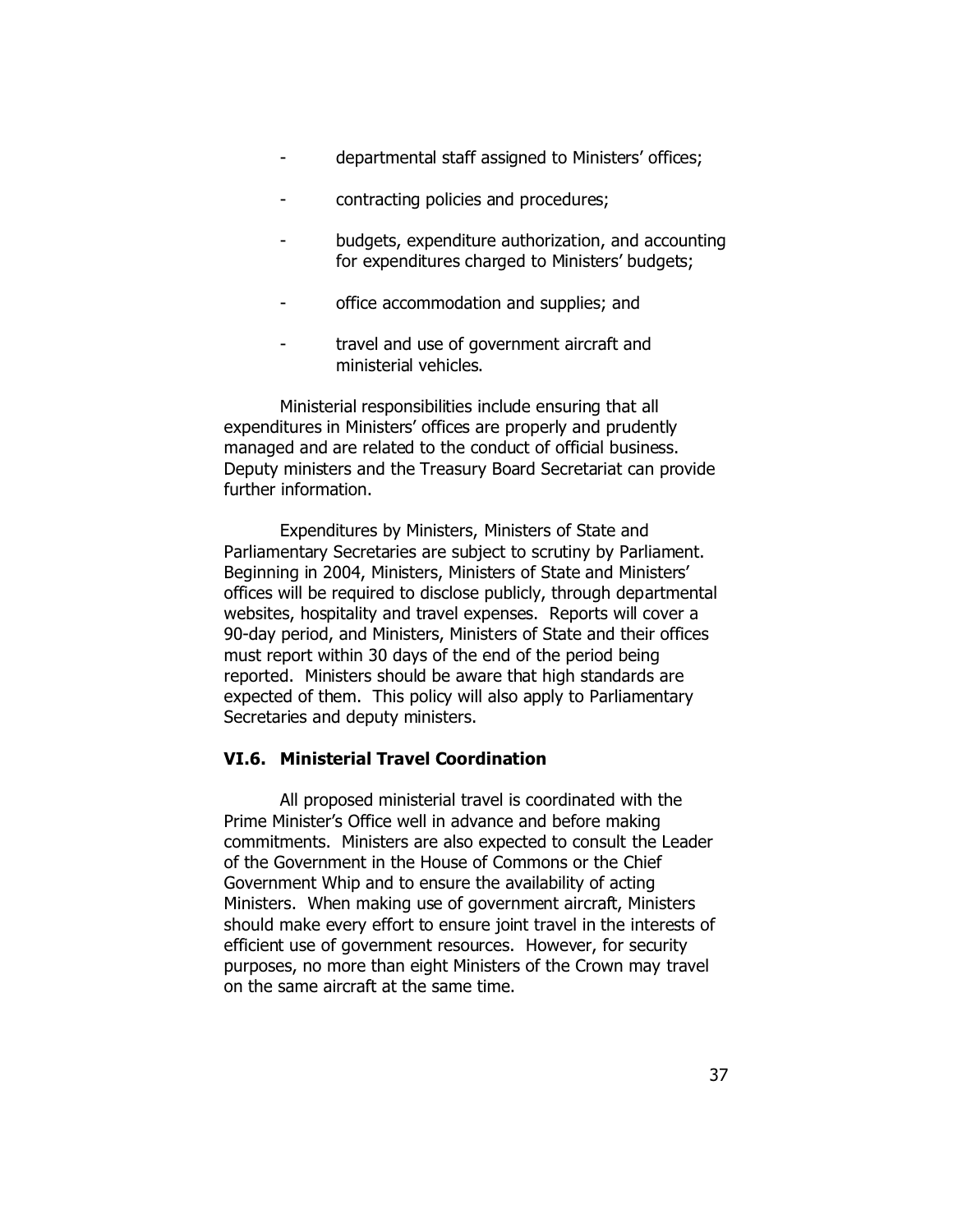Generally speaking, Ministers should limit travel abroad, especially while Parliament is in session. They should inform their deputy minister and the Royal Canadian Mounted Police of their travel plans in order to be advised of any particular security concerns and suggested protection measures. The actual arrangements for official foreign travel are coordinated by the Department of Foreign Affairs.

Ministers planning *private travel abroad* also need to inform the Minister of Foreign Affairs well in advance, since security or policy considerations may be involved. All goods acquired by Ministers abroad are subject to normal customs requirements and examination, and must be declared on arrival.

Ministers must not accept travel on noncommercial chartered or private aircraft for any purpose except in exceptional circumstances, and only with the prior approval of the Ethics Counsellor and public disclosure of the use of such aircraft. Any hospitality accepted must strictly adhere to the requirements of the *Conflict of Interest and Post-employment Code for Public Office Holders*.

#### **VI.7. Foreign Honours**

Long-standing government policy requires Ministers not to seek the offer of, nor to accept, a foreign order or decoration, either personally or on behalf of a colleague.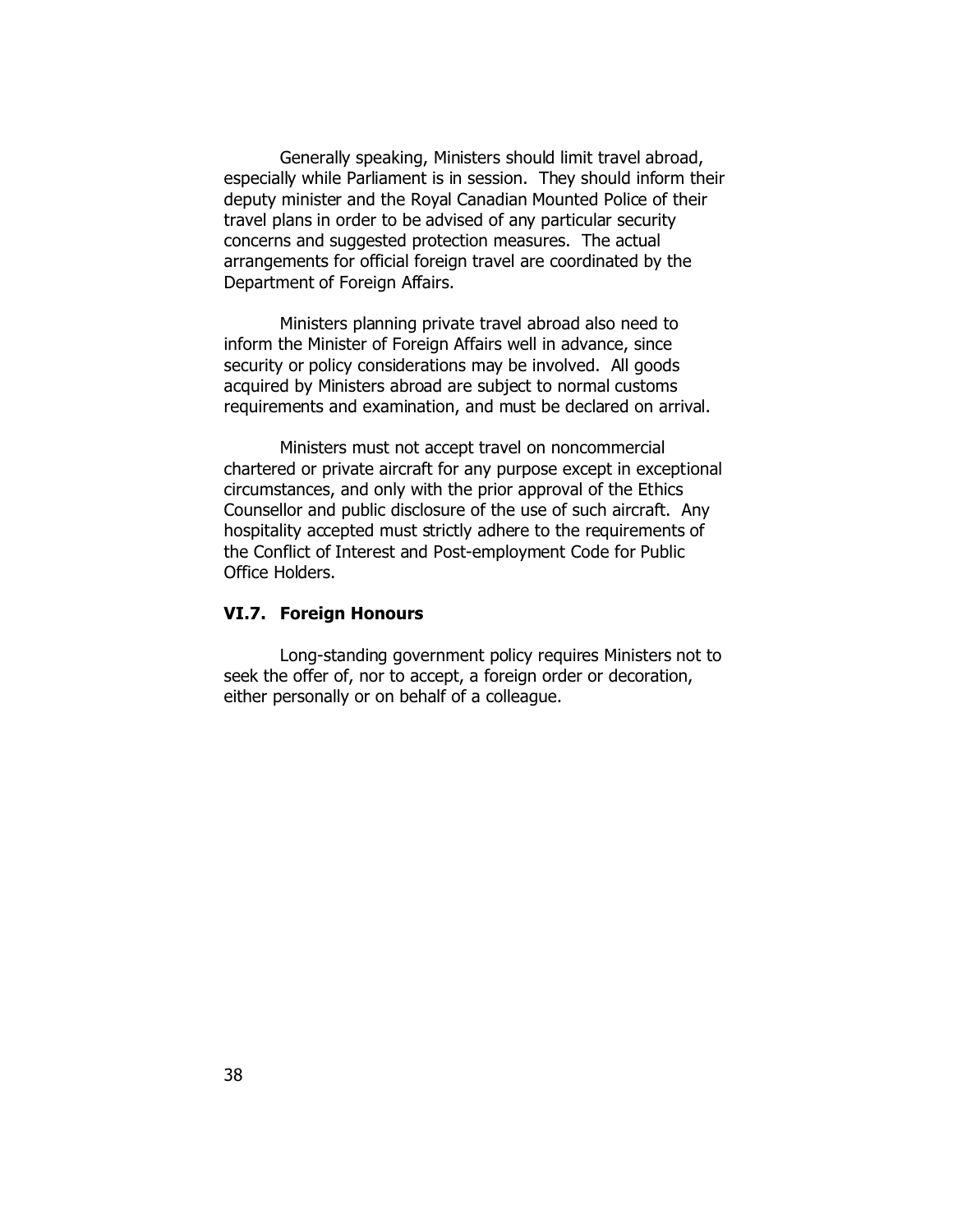## Annex A

## Federal Government Institutions: The Executive

Canada is a constitutional monarchy and a democracy with a system of responsible parliamentary government based on the British Westminster model. As such, the structures and conduct of executive authority are governed both by Canada's "written" constitution (the *Constitution Acts, 1867-1982*) and by an "unwritten" constitution composed of conventions and customs that have been established and have evolved over the history of responsible government in Canada.

The "unwritten" constitution establishes key elements of Canadian democracy regarding executive authority in government as exercised by the Prime Minister and the Cabinet, who are responsible to the House of Commons, which is made up of the elected representatives of the people of Canada. This Annex outlines the basic roles and responsibilities of executive authority in that system.

#### **A.1. The Crown, the Governor General and the Queen's Privy Council for Canada**

In formal terms, executive government in Canada is vested by the *Constitution Act, 1867* in the Queen of Canada, who is the head of state. The Governor General is the representative of the Queen, and exercises the power and functions of the Crown on her behalf.

In Canada's democratic system of government, the Governor General is almost always bound to act only on the advice of the elected representatives who belong to the party that has the confidence of the House of Commons. Advice is offered directly by the Prime Minister on some matters, or is provided formally by the Ministry or government as a whole. It is the personal prerogative of the Prime Minister to convey the view of the government to the Governor General. The Governor General's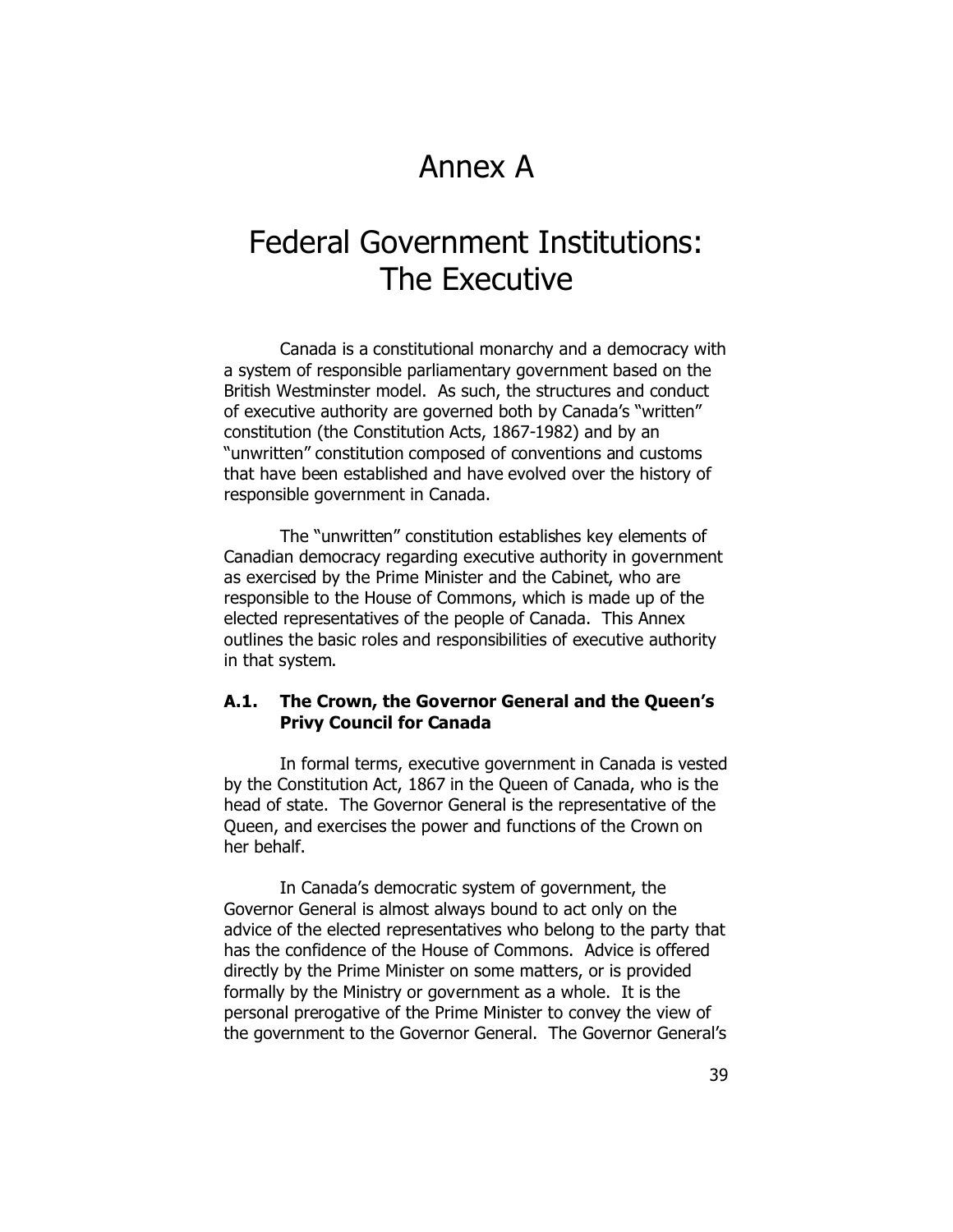consent must be obtained, when required, *before* decisions can take legal effect or be announced.

In constitutional terms, the chief advisory body to the sovereign is the Queen's Privy Council for Canada,<sup>11</sup> composed of all those sworn in as Privy Councillors. It is exceedingly rare for the full Privy Council to meet as a body and, even then, does so only for ceremonial purposes.

### **A.2. The Prime Minister's Functions and Powers**

The Prime Minister, as the leader of the political party that has the confidence of the House of Commons (usually by holding a majority of the seats), is commissioned by the Governor General to form a government.

The Prime Minister is, above all, responsible for organizing the Cabinet and for providing the direction necessary to maintain the unity of the Ministry. This unity is essential if the government is to retain the confidence of the House of Commons.

The following principal functions and exclusive powers of the Prime Minister are essential in making Cabinet government work:

> • The Prime Minister leads *the process of setting the general direction of government policy.* The Prime Minister is responsible for arranging and managing the processes that determine how decisions in government are made, and for reconciling differences among Ministers. The Prime Minister establishes the government's position before Parliament by recommending to the Governor General the summoning and dissolution of Parliament, by preparing the Speech from the Throne outlining the broad policy agenda for each new parliamentary session and by determining whether proposed government legislation approved by the Cabinet is subsequently put before

 $11$  This institution differs from the Privy Council Office, which is a department in the Public Service.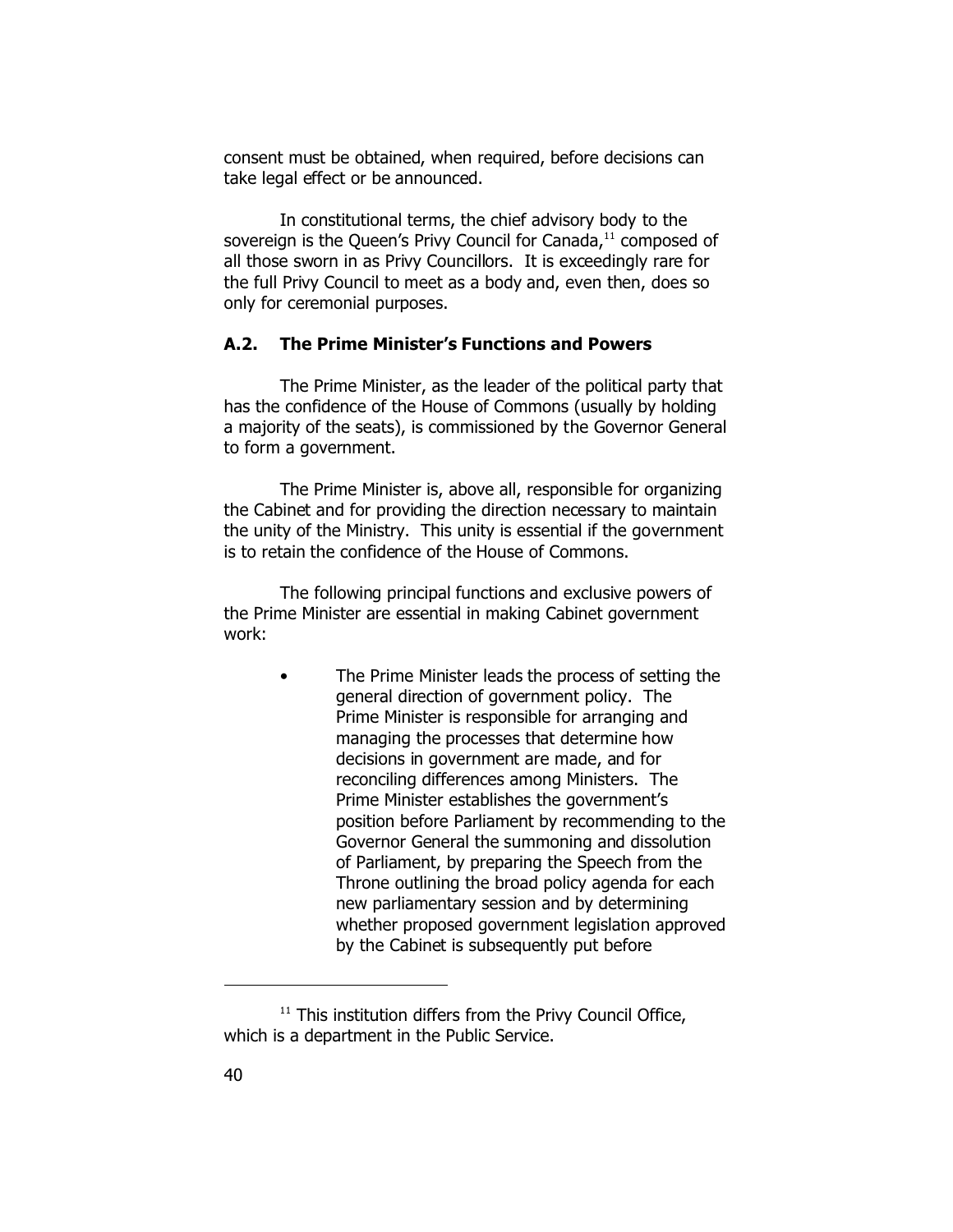Parliament. The Prime Minister approves the Budget presented by the Minister of Finance.

- The Prime Minister *chooses the principal holders of public office*. The Prime Minister selects Ministers and may ask for their resignation at any time. The Prime Minister also recommends *senior public sector appointments* to the Governor General.
- The Prime Minister decides on the organization, procedures and composition of the Cabinet. This includes establishing Cabinet committees, selecting their membership and convening the Cabinet itself. In practical terms, the Prime Minister forms a team, decides on the process for collective decision making, and builds and adapts the machinery of government in which the team will operate.
- The Prime Minister determines *the broad organization and structure of the government* in order to meet its objectives. The Prime Minister is responsible for allocating Ministers' portfolios, establishing their mandates, clarifying the relationships among them and identifying the priorities for their portfolios through mandate letters. The Prime Minister's approval is required for the creation of new institutions and the elimination of existing organizations, some of which may also be subject to parliamentary decisions. Any proposals made by Ministers for significant organizational change or for altering their own mandates or those of other Ministers must first be approved by the Prime Minister.
- The Prime Minister has the overall responsibility for the government's relations with Parliament and the Sovereign.
- The Prime Minister establishes *standards of conduct* for Ministers.
- As head of government, the Prime Minister has *special responsibilities* for national security,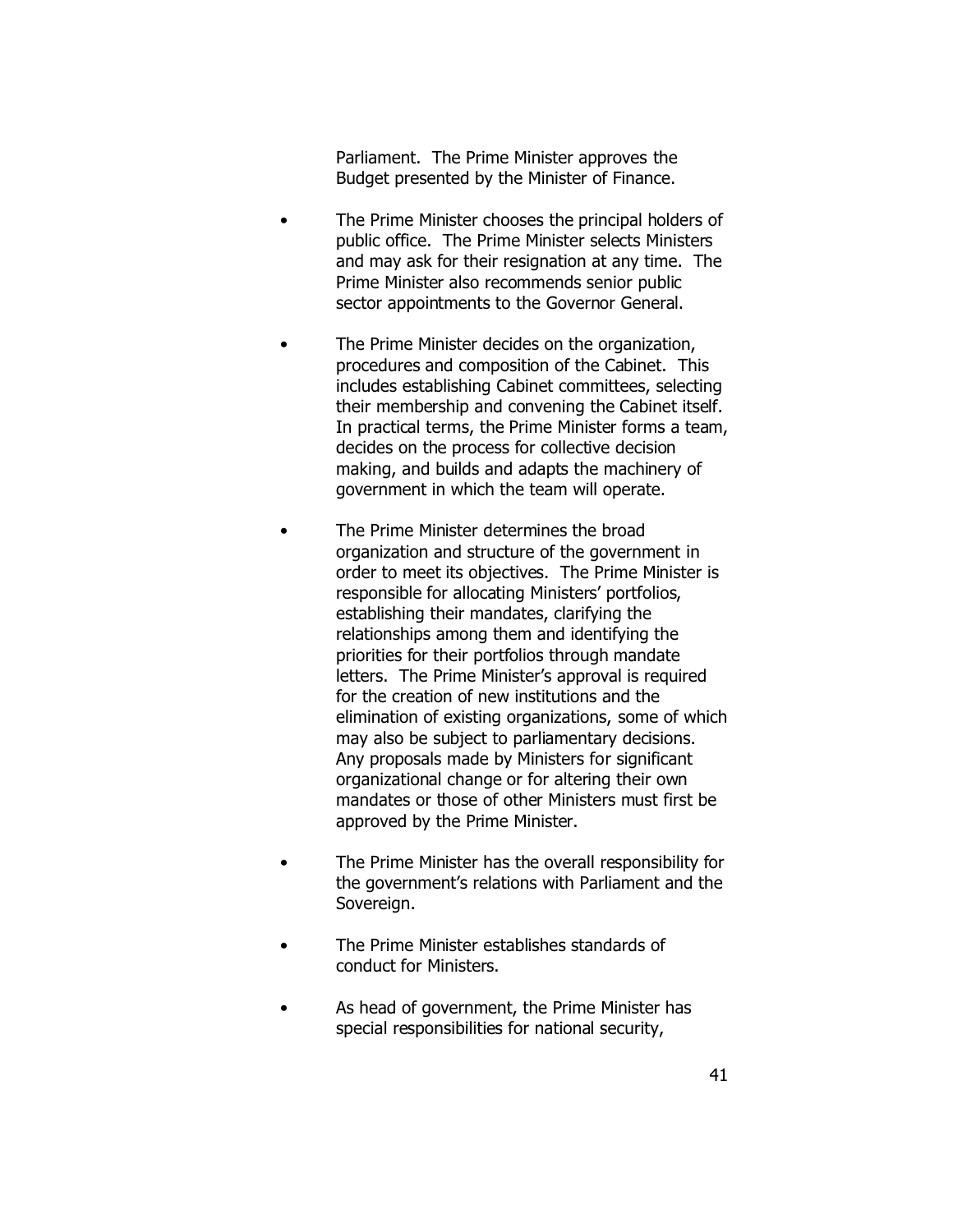federal-provincial-territorial relations and the conduct of international affairs. The Prime Minister may also take a special interest in any other area of a portfolio responsibility as circumstances require. Ministers should pay special attention to activities within their own portfolio that touch on these special responsibilities or otherwise involve the Prime Minister.

### **A.3. The Ministry, the Cabinet and the Governor in Council**

Members of the *Ministry* include Ministers and Ministers of State. Ministers and Ministers of State are also members of the *Cabinet*. Members of the Ministry are appointed by the Governor General on the Prime Minister's recommendation. Before taking up their responsibilities, they are sworn in as Privy Councillors by the Clerk of the Privy Council at a ceremony presided by the Governor General. In this ceremony, Privy Councillors swear the oath of allegiance, the Privy Councillor's oath and, in the case of Ministers, the oath of office for their respective portfolio. The Privy Councillor's oath includes the undertaking to maintain Cabinet secrecy. Privy Councillors are entitled to be styled "The Honourable" and to use the initials "P.C." after their names for life.

Unlike the Privy Council, the Cabinet has no standing in statute. In practice, the Cabinet is the fundamental and final forum for reaching a political authoritative consensus on government issues under the Prime Minister's leadership.

The *Governor in Council* is the term for the Cabinet acting in a legal capacity. Formally, it is the Governor General acting on the advice of the Cabinet. Parliament does not assign powers to the Cabinet or to Ministers collectively, but rather to the Governor in Council.

#### **A.4. Ministers and the Law**

Legal requirements form part of the framework that establishes daily practices and sets parameters on how decisions are made in government. Whether acting individually or collectively, the Prime Minister and Ministers act pursuant to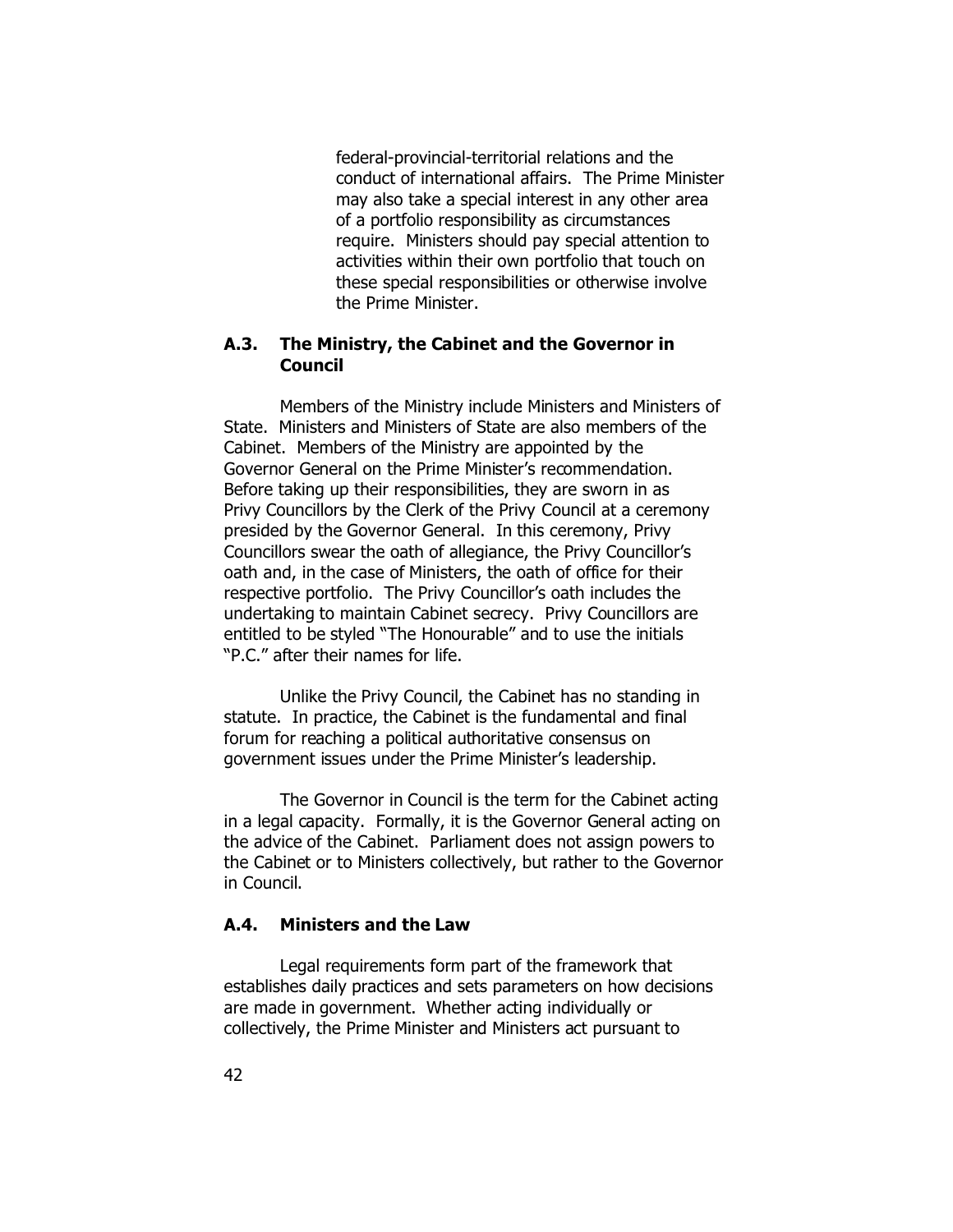parliamentary authority and within limits laid down by Parliament. All government activity must take place in accordance with the law. Ministers having any doubts on the legality of a particular action should ask their deputy minister and obtain the view of the Department of Justice. The following key constitutional provisions or statutes impact on decisions and their implementation:

- The *Constitution Act, 1867*, formerly called the *British North America Act, 1867*.
- The *Constitution Act, 1982*, which includes the *Canadian Charter of Rights and Freedoms*.
- *Acts of Parliament* (principally departmental Acts) create the offices and responsibilities of Ministers, establish the departments over which they preside, and provide a basic framework of powers, duties and functions for which Ministers are accountable.
- The *Public Service Employment Act* establishes a continuing, professional and non-partisan Public Service of Canada.
- The *Financial Administration Act* shapes virtually all aspects of government management through the powers it grants to the Treasury Board to oversee departments and other organizations. The Treasury Board is the Cabinet committee responsible for managing the Public Service of Canada and for approving expenditures of departments and agencies. Many of its decisions have the force of law, limiting Ministers' discretion to manage and direct their departments.
- The *Access to Information Act* establishes a public right to access general information contained in government documents. Under its provisions, the government may withhold material only if disclosing the information could adversely affect the public interest. The *Privacy Act* protects personal information held by the government from unauthorized disclosure.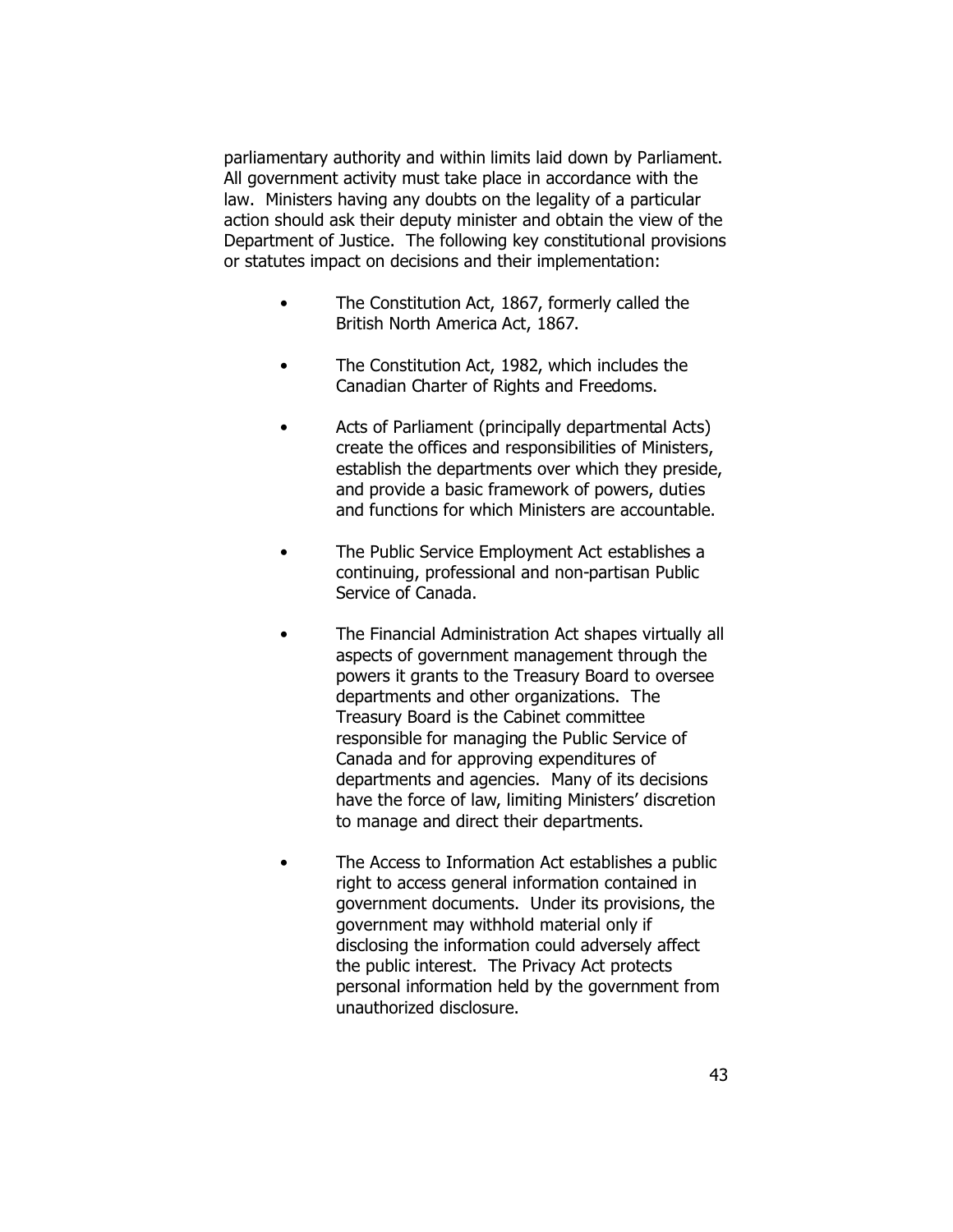• Other important Acts include the *Official Languages Act,* the *Canadian Human Rights Act* and the federal *Employment Equity Act*.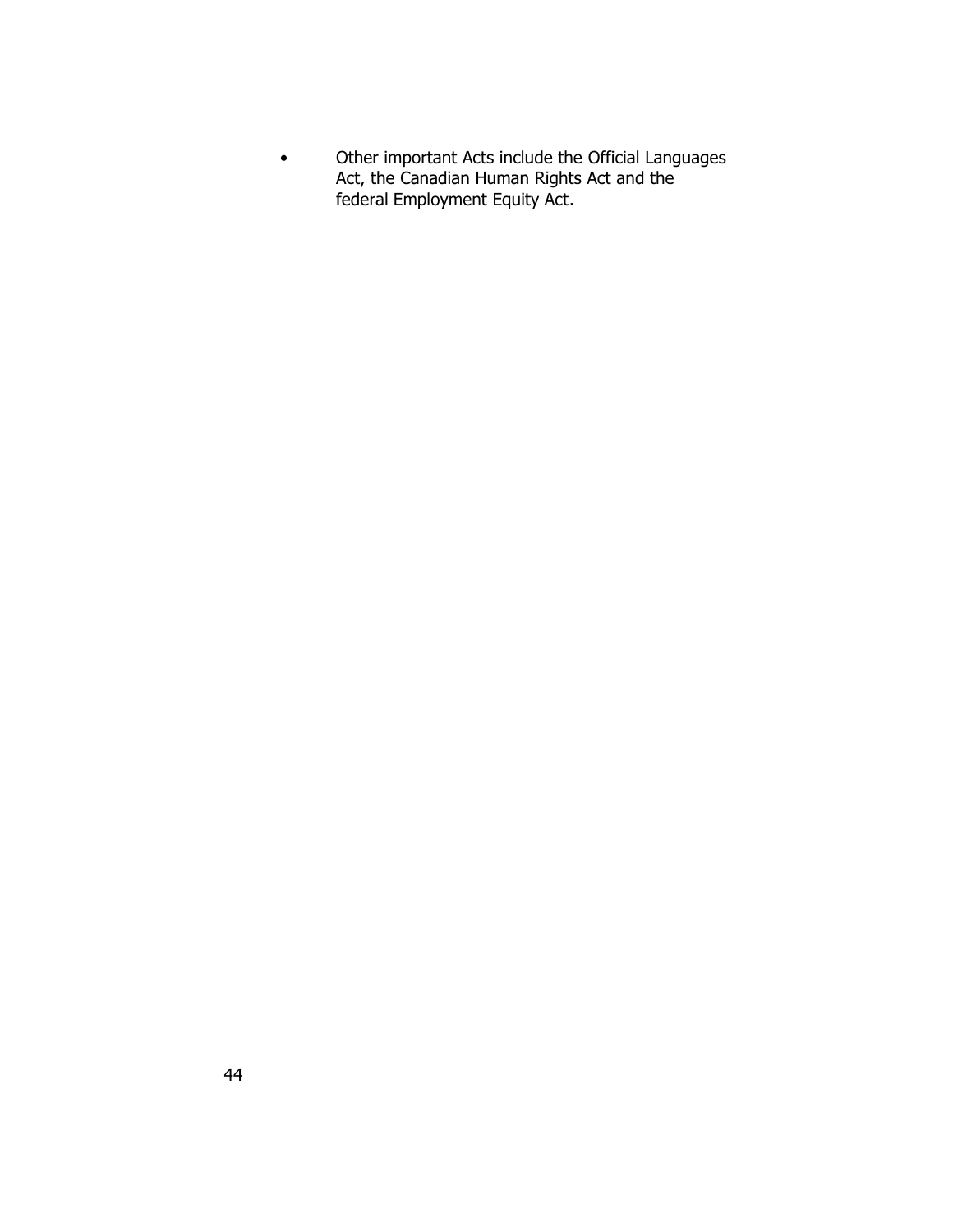## Annex B

### Cabinet Decision Making

The Cabinet is the political forum where Ministers reach a consensus and decide on issues. It is the setting in which they bring political and strategic considerations to bear on proposed ministerial and governmental actions. These considerations must necessarily reflect the views and concerns expressed by Canadians, caucus colleagues, and other parliamentarians. Once a consensus is reached, Ministers can fulfil their collective responsibility to Parliament. This Annex addresses the main elements of the organization and conduct of decision making in the Cabinet.

### **B.1. Basic Rules for Cabinet Business**

A number of basic ground rules for the conduct of Cabinet business are essential to maintain Cabinet solidarity and enhance its practical effectiveness.

Decision making is *led* by the Prime Minister. Through the Cabinet and its committees, the Prime Minister provides Ministers with the principal forum in which they can resolve different perspectives. The Prime Minister *organizes* Cabinet and Cabinet committee decision making, determines the agenda for Cabinet business and chooses committee chairpersons to act on his or her behalf. The Privy Council Office is the Cabinet's secretariat and administers the Cabinet decision making process on behalf of the Prime Minister.

Cabinet government works through a process of compromise and consensus building, which culminates in a Cabinet decision. The Cabinet and Cabinet committees do not vote on issues before them. Rather, the Prime Minister (or committee chairperson) "calls" for the consensus after Ministers have expressed their views. As the Cabinet secretariat, the Privy Council Office records and communicates the decision.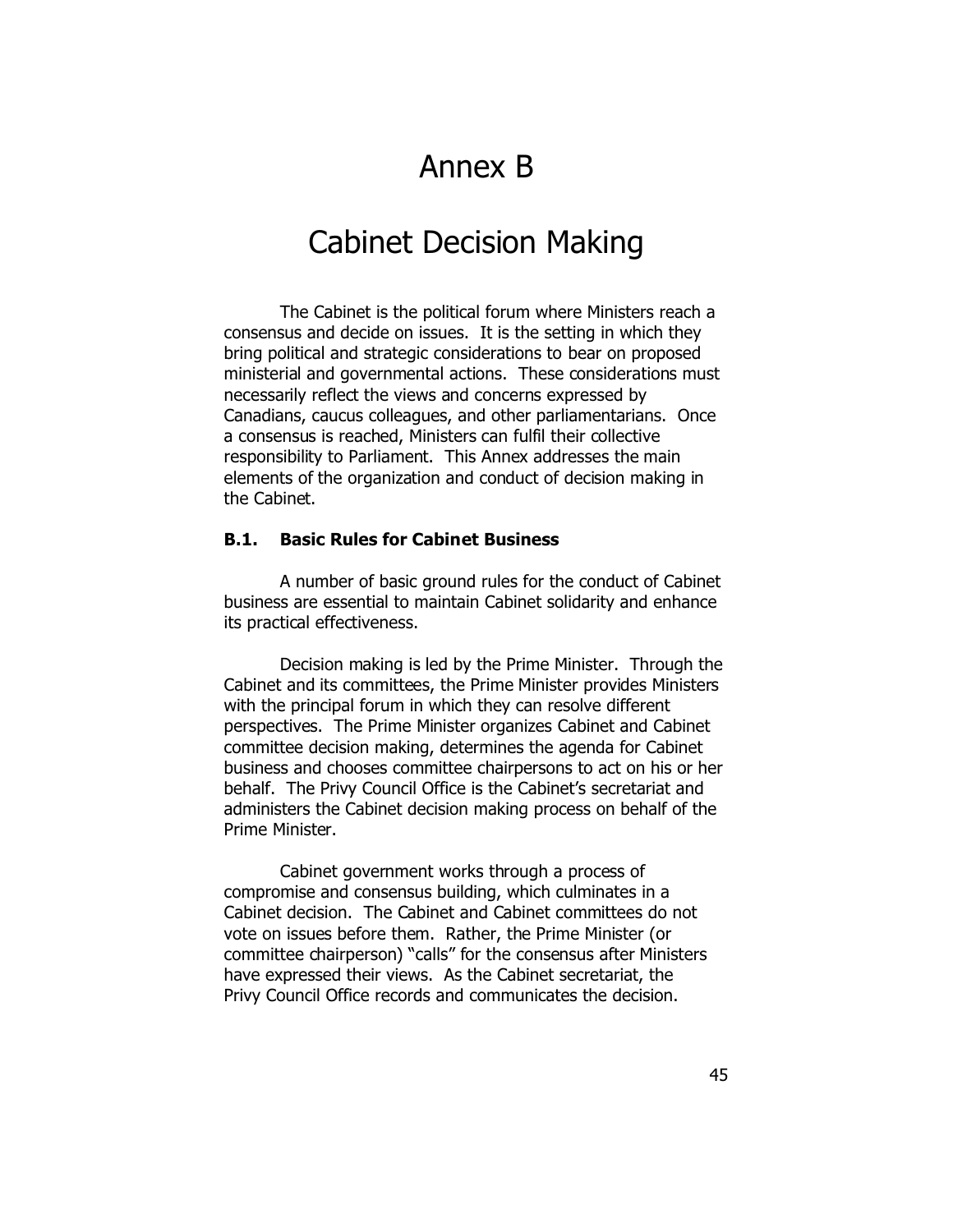Consultation among the Ministers, departments and portfolios involved *must precede* the submission of a proposal to the Cabinet by the responsible Minister or Ministers. Ministerial discussions in the Cabinet or Cabinet committee focus on the decisions required and provide Ministers with an opportunity to participate in and influence that decision.

Ministers have the right to seek their colleagues' consideration of proposals for government action in their area of responsibility. This is, of course, subject to the agenda set by the Prime Minister for government priorities. Cabinet committee agendas are set by the committee chairpersons acting on the Prime Minister's behalf.

Confidences of the Queen's Privy Council for Canada, more commonly referred to as "Cabinet confidences", must be appropriately safeguarded from unauthorized disclosure or other compromise. The Cabinet's collective decision making process has traditionally been protected by the rule of confidentiality, which enhances Cabinet solidarity and collective ministerial responsibility. Confidentiality ensures that Ministers can frankly express their views before a final decision is made. The Prime Minister expects Ministers to announce policies only after Cabinet decisions are taken, in consultation with the Prime Minister's Office. Parliamentary Secretaries involved in the decision making process are also expected to preserve the confidentiality of Cabinet deliberations.

Cabinet business is extensive, and Cabinet consensus at times is difficult to achieve. Given the limited time available to Ministers and given the importance of clear decisions to government operations, Cabinet business must be conducted efficiently and according to accepted ground rules that are fully understood and respected. Cabinet discussion is not used to air introductory or preliminary discussions of issues. Deputy ministers are expected to ensure that other affected departments are adequately informed in advance and that coordination across portfolios is pursued so that other Ministers are prepared for Cabinet discussion and government decisions are coherent and aligned with overall objectives. When departments directly involved differ on a matter, the dispute should not be referred to the Cabinet until all other means of resolving it have been exhausted.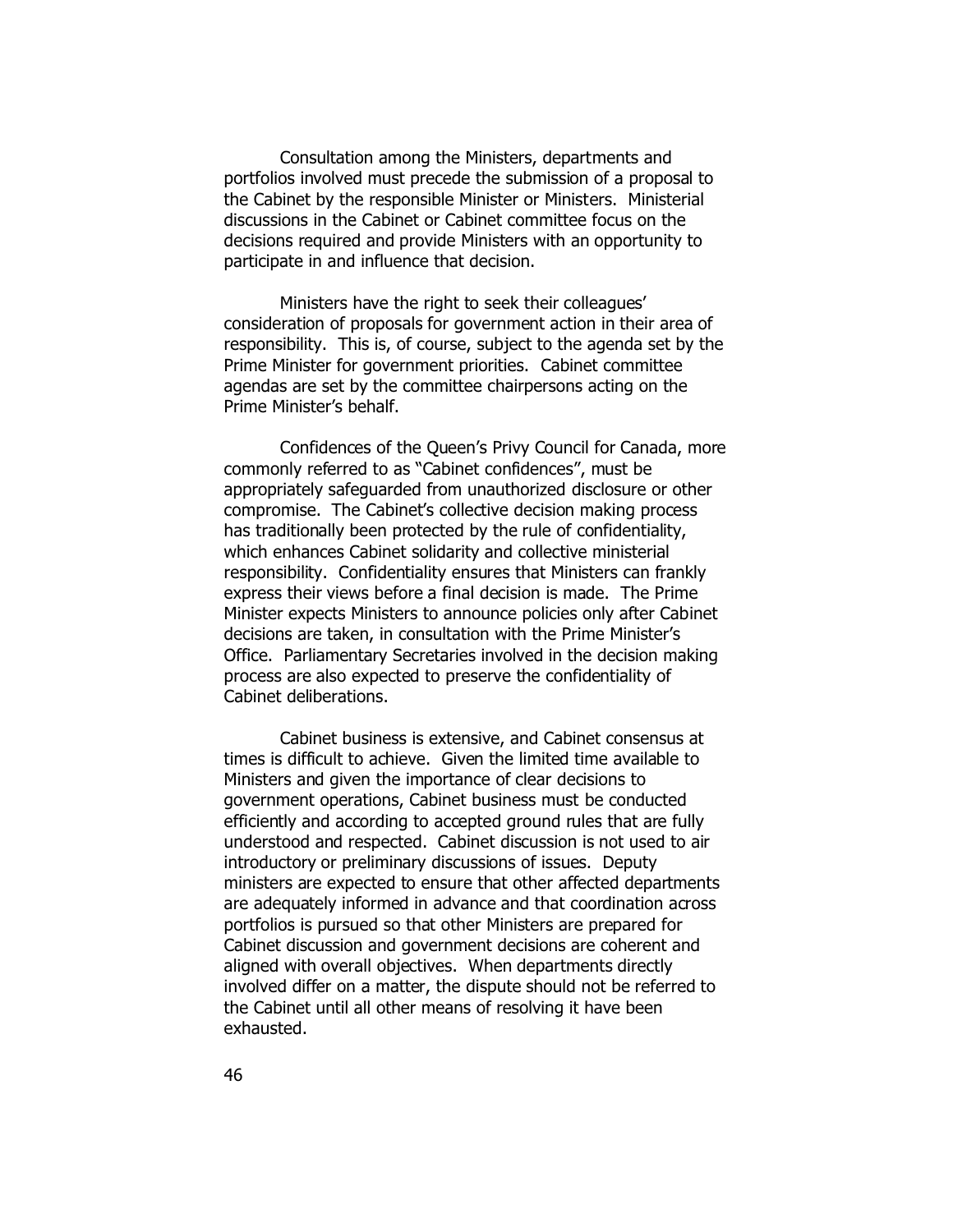#### **B.2. Decision Making Process and Procedures**

*a) The Policy and Fiscal Frameworks*

Cabinet decision making is steered by certain key statements of government policy and priorities as well as by electoral commitments. The Speech from the Throne, delivered by the Governor General at the beginning of each session of Parliament, outlines the government's program for Parliament. As a reflection of the overall priorities of the government and the Prime Minister, the Speech provides a general *policy framework* for the upcoming parliamentary session.

The Minister of Finance presents the government's annual Budget which reflects the *fiscal framework* agreed to by the Cabinet. The President of the Treasury Board subsequently tables the Main Estimates.

These frameworks provide for the overall direction of the government. They both shape and reflect the ongoing work of Cabinet committees.

*b) The Process*

The Cabinet process begins when an issue is raised by a Minister in the form of a Cabinet document or through general discussion at a meeting. The supporting documents are normally circulated to all Ministers by the Privy Council Office before the issue is discussed at the appropriate Cabinet committee. As well, Ministers may take the opportunity to update their colleagues on the progress of certain key initiatives being developed or implemented in their departments.

The Cabinet committee's report is subject to confirmation by the Cabinet. Records of final decisions are circulated to all Ministers and their deputy ministers for action under Ministers' individual authority. *Policy announcements are made after a Cabinet decision and after the Treasury Board's approval of any resources required to implement the decision*.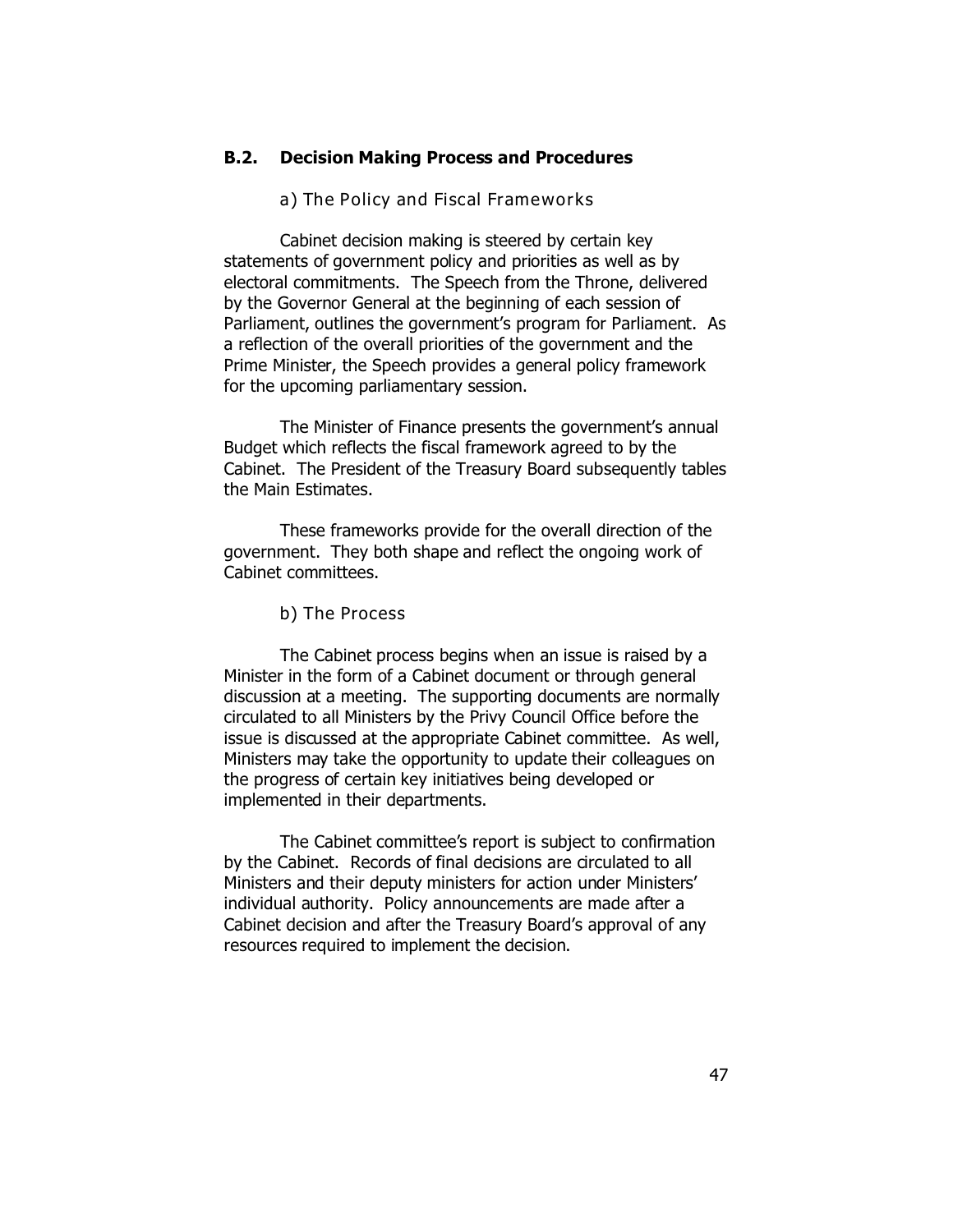#### **B.3. Legislative Program**

The content of the government's legislative program is ultimately the responsibility of the Prime Minister, assisted by the Government House and Senate Leaders. The main thrusts of the program are determined by the Cabinet. The Leader of the Government in the House of Commons coordinates the process of translating the Cabinet's policy decisions into bills to be placed before the House of Commons.

The first stage in this process is Cabinet approval of a Minister's policy proposal. After Cabinet has approved a Minister's policy proposal, a bill is then drafted by the Department of Justice to reflect the Cabinet decision. Priorities in drafting are established by the Leader of the Government in the House of Commons, who also undertakes final scrutiny of a bill before it is approved by the Cabinet for introduction in Parliament on his or her recommendation<sup>12</sup>. The Leader of the Government in the House of Commons has flexibility in establishing priorities for consideration of bills by the House, although Cabinet discussions of House business provide the overall direction for the government's legislative program. The Leader of the Government in the House of Commons is supported in this regard by his or her own exempt staff, the Privy Council Office, and the Deputy House Leader and Chief Government Whip.

### **B.4. The Cabinet and Cabinet Committees**

Cabinet committees are an extension of the Cabinet itself. The Prime Minister establishes both standing and temporary (or special purpose) committees, chooses their membership, prescribes their procedures and changes them as he or she sees fit. The Privy Council Office provides Ministers with information on the Prime Minister's decisions regarding the structure and operations of Cabinet committees.

Currently, most collective ministerial deliberations take place in Cabinet committees. Committee chairpersons act for the

<sup>12</sup> See *Cabinet Directive on Law Making*, available from the Privy Council Office.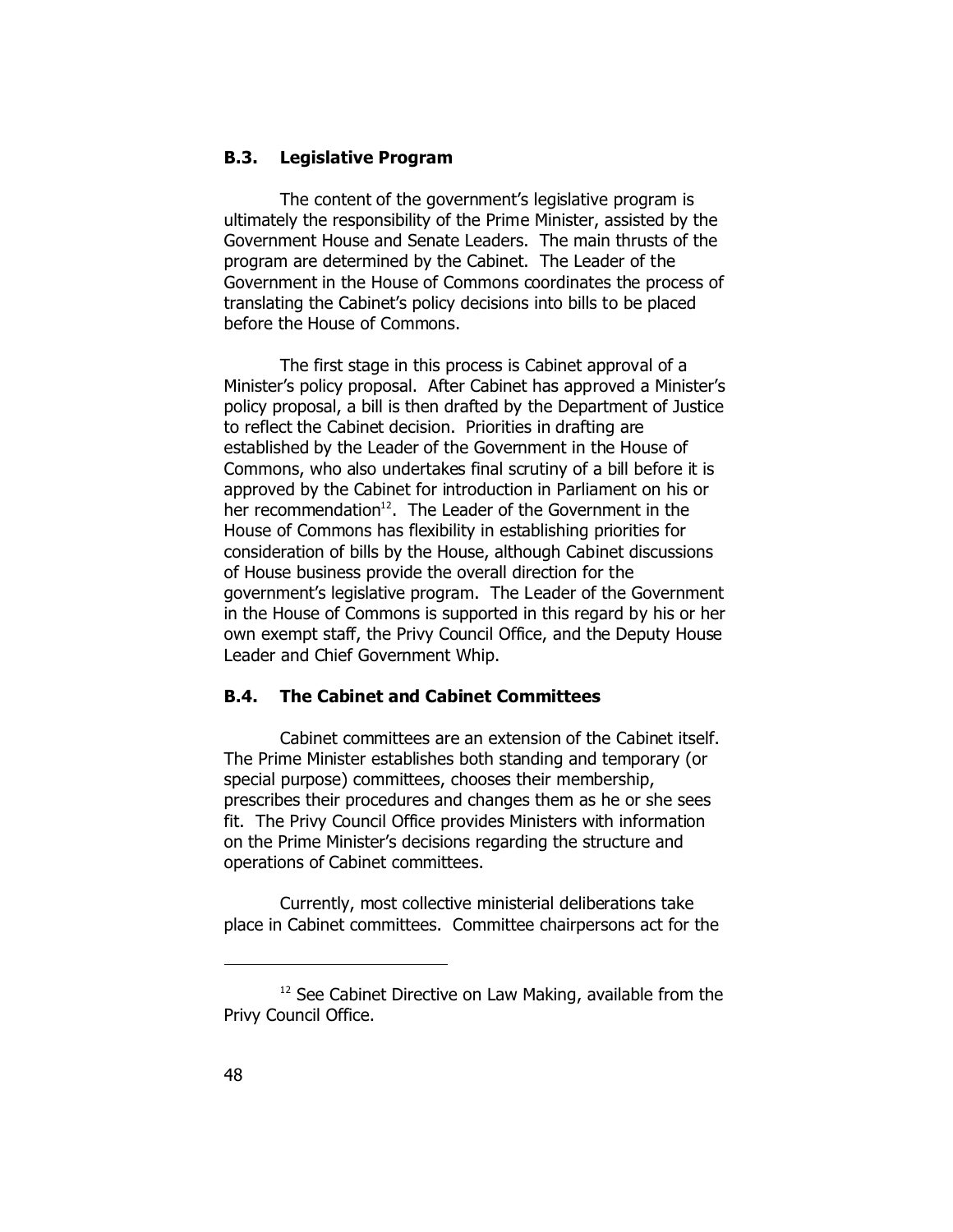Prime Minister with his or her authority, including setting the committee agenda. For the most part, decisions are taken by the appropriate committee, subject to confirmation by the Cabinet. This system settles as many questions as possible at the committee stage in order to lessen the workload of the Cabinet and to allow it to concentrate on priority issues and broad political concerns.

The Treasury Board is established by law as a committee of the Queen's Privy Council for Canada, and many of its decisions have force of law. It provides oversight of the government's financial management and spending, as well as oversight on human resources issues. The Treasury Board may act as the Cabinet committee for the Public Service and expenditure management (under the *Financial Administration Act*). The Board is the employer for the Public Service, and establishes policies and common standards for administrative, personnel, financial and organizational practices across government. It also controls the allocation of financial resources to departments and programs. As of December 2003, the Treasury Board also fulfills the role of the Special Committee of Council (SCC) in approving regulatory policies and regulations, and all Orders in Council, excluding appointments.

Ministers, including Ministers of State, may be invited by the committee chair to attend any meeting of a Cabinet committee, whether or not they are a member of the committee. Parliamentary Secretaries may attend meetings of the Cabinet on the Prime Minister's invitation, or a Cabinet committee meeting on the invitation of the chair. The Prime Minister may make other exceptions to these conventions. The Prime Minister designates certain Ministers as ongoing members of each committee, and they are expected to attend these regularly. If Ministers are not able to attend a meeting, they should inform the Chair of their views on agenda items by letter.

Meetings are conducted as informally as possible in both official languages. Most Cabinet committees meet on a regular schedule. This allows for effective planning and ensures that meetings and decisions can proceed without delay. As the Cabinet secretariat, the Privy Council Office provides the Cabinet and its committees the support required to prepare for and conduct meetings including arranging meetings, circulating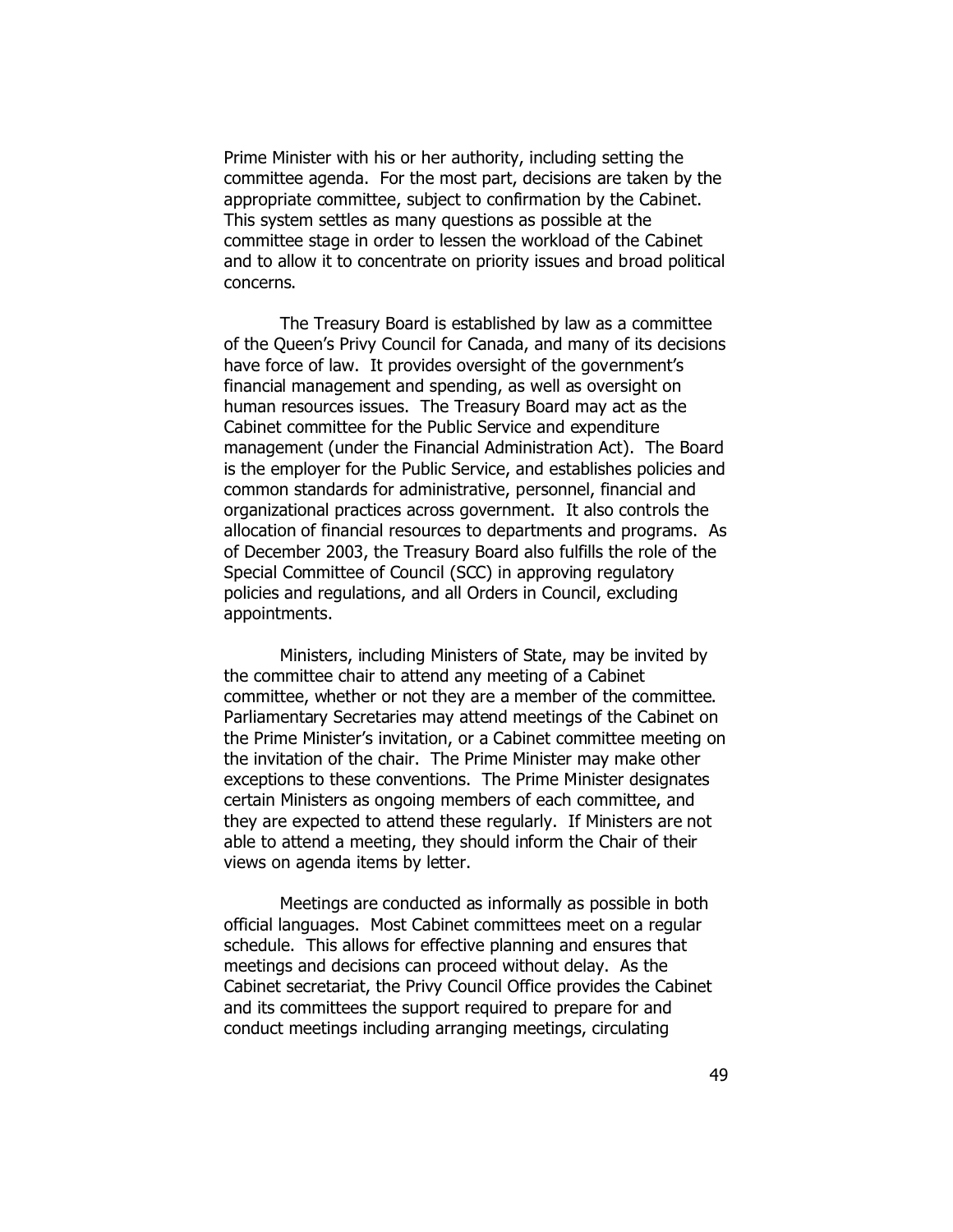agendas, distributing documents, providing advice to the chairperson of each committee on agenda items and recording Cabinet minutes and decisions.

### **B.5. Orders in Council**

Some actions of the executive require a more formal process. Orders in Council are legal instruments made by the Governor in Council pursuant to statutory authority (or, infrequently, royal prerogative). Recommendations to the Governor in Council are signed by the responsible Minister. They take legal effect only when signed by the Governor General.

### **B.6. Financial Procedure**

According to the Constitution, revenue can be raised and moneys can be spent or borrowed by the government only with the authority of Parliament. A money bill, for the raising or spending of revenue, must originate in the House of Commons, as the House is the custodian of the public purse. The *Constitution Act, 1867* also requires money bills to be recommended to the House by the Governor General in the form of a Royal Recommendation. This ensures executive control over revenue raising and spending initiatives, and is obtained by the Leader of the Government in the House of Commons.

Parliament exercises its authority over government financial administration by means of a package of instruments comprising enabling legislation such as the *Appropriations Act*, financial documentation such as the Main Estimates (Parts I, II and III and the Public Accounts), and a review process by the House of Commons, the Senate and the Auditor General.<sup>13</sup>

<sup>&</sup>lt;sup>13</sup> For more details, see Robert Marleau and Camille Montpetit, *House of Commons Procedure and Practice*, House of Commons, Ottawa, 2000, chap. 18.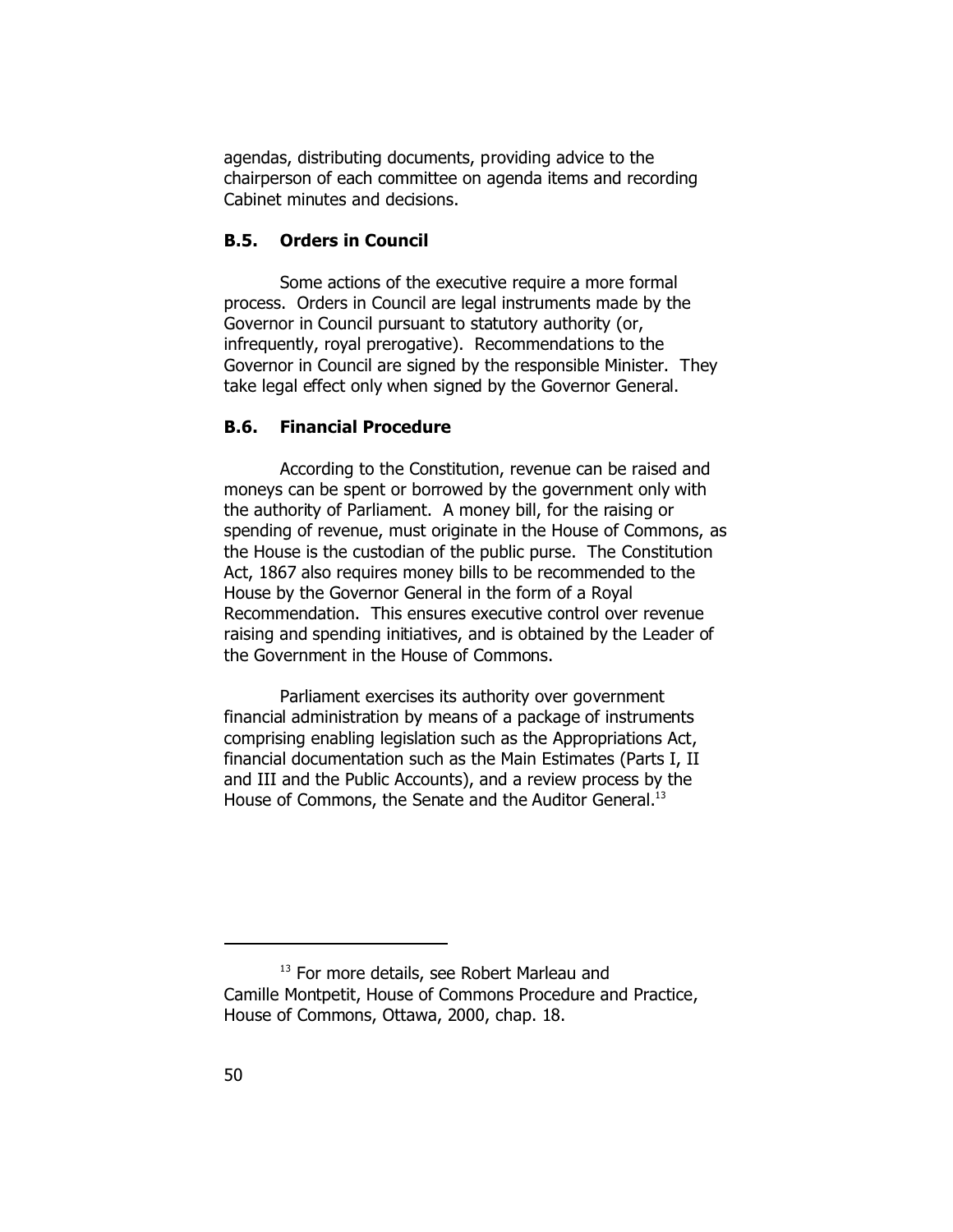## Annex C

## Appointments

The Prime Minister has the following key responsibilities regarding appointments:

- All appointment recommendations are *subject to the Prime Minister's approval* before they go forward to the Governor in Council.
- *Remuneration* for most Governor in Council appointments, both full-time and part-time, is set or approved by the Governor in Council on the recommendation of the Prime Minister. On this matter, the Prime Minister is supported by the Privy Council Office. Remuneration for some Governor in Council appointments is set by Crown corporations' by-laws or other means.

In addition, the following are important aspects of the appointment process:

- To open the process and identify candidates, vacancies for full-time, fixed-term Governor in Council positions are generally advertised in the *Canada Gazette*.
- Representational criteria such as regional considerations are taken into account when recommending appointments. Another relevant factor is employment equity, to better represent women, visible minorities, Aboriginal peoples and people with disabilities.
- Governor in Council appointees must meet the requirements of the *Conflict of Interest and Post-Employment Code for Public Office Holders*. The Ethics Counsellor administers the Code and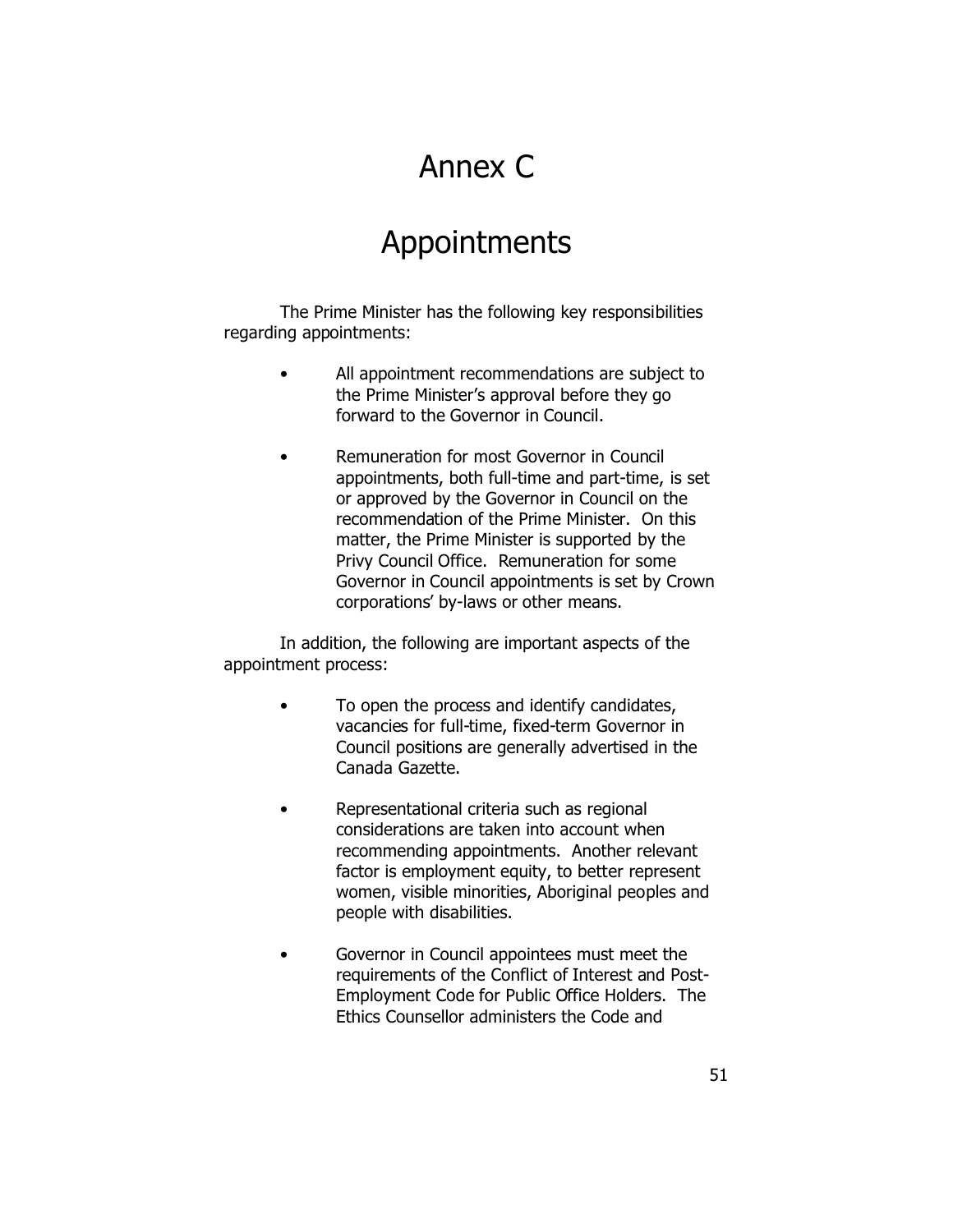provides advice to office holders and potential appointees. Part-time appointees are subject to the principles of the Code.

- All Governor in Council appointees are subject to rigorous *background checks* prior to appointment.
- *Announcements* of appointments are coordinated by the Prime Minister's Office, after they have been given legal effect when signed by the Governor General.
- By legislation or requirement under Standing Orders of the House of Commons, some appointments are subject to parliamentary review and resolution prior to being made final.
- Currently, other Governor in Council appointments (except judicial positions) are tabled in the House of Commons after each appointment is made in order to give the appropriate standing committee the opportunity to call the appointee and examine his or her qualifications.
- Parliament will be called upon to play a greater role in the appointment process. Appointments to certain key positions, including heads of Crown corporations and agencies, will now be subject to prior parliamentary review. The government will consult with the appropriate House committees on how best to proceed on prior review of these appointments, and will specifically consult the Standing Committee on Justice and Human Rights on how best to implement prior review of appointments of Supreme Court of Canada Judges. These committees will also have the opportunity to consider which other appointments could be subject to their review.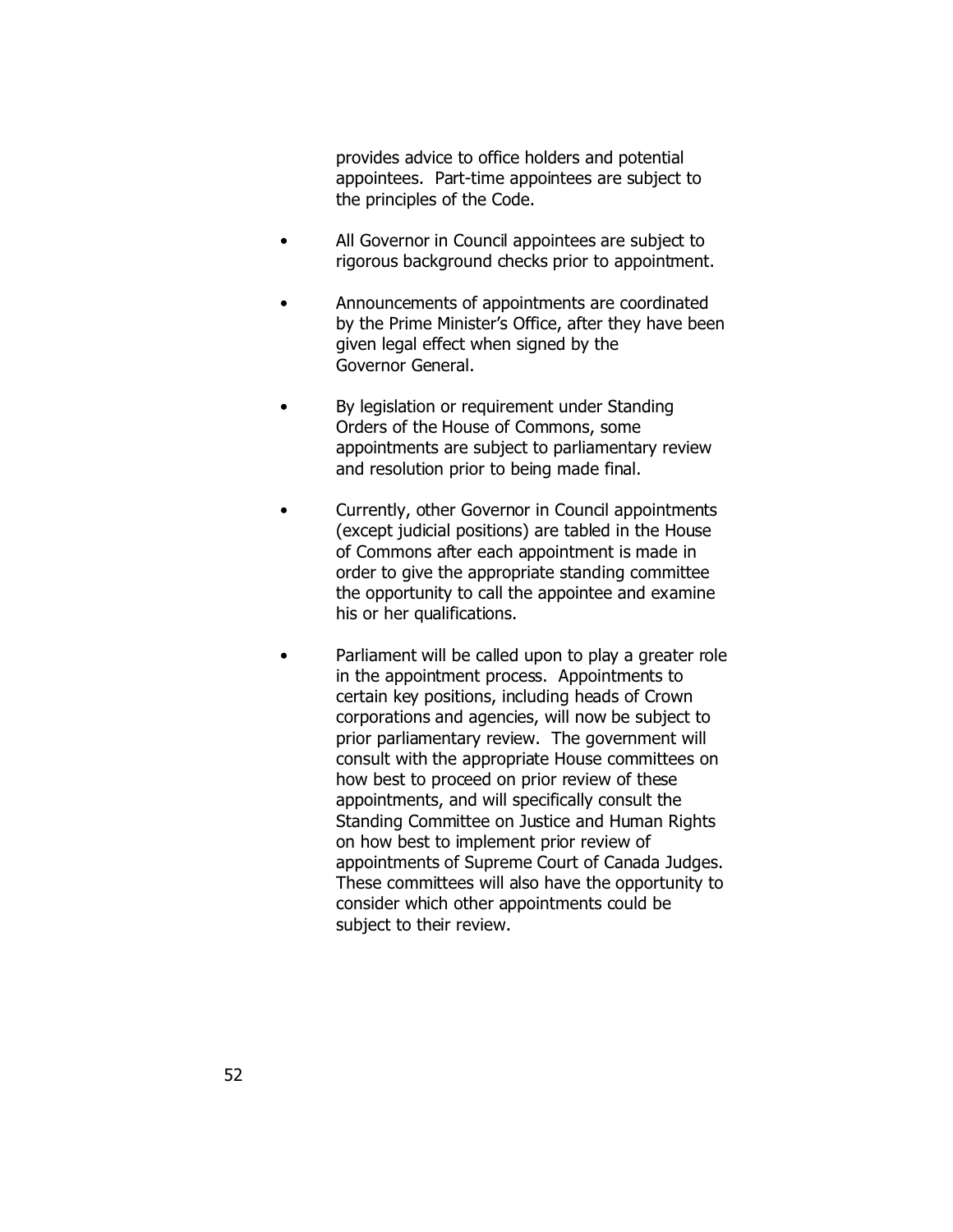## Annex D

## Cabinet, Institutional and Personal Records

This Annex describes the four categories of ministerial papers and the access to document rules that apply to former Ministers.

*Cabinet documents* belong to the Prime Minister. Cabinet documents are formal records designated by the Privy Council Office as belonging to the Cabinet Paper System. They include Memoranda to Cabinet (MCs), decks, Cabinet Committee Reports (CRs), records of decisions (RDs), agendas, aide-mémoire, and documents prepared for Ad Hoc Cabinet Committees or Reference Groups of Ministers.

The efficient operation of the Cabinet and the necessary confidentiality of ministerial discussions, depend, in part, on the proper handling of Cabinet documents. Ministers must ensure that Cabinet documents provided to them are always safeguarded in accordance with the security requirements set by the Privy Council Office. Parliamentary Secretaries must also respect this protocol when they are given access to such documents. Ministers must assign members of their staff with specific responsibility for controlling the flow and ensuring the security of these documents. When a Cabinet item has been dealt with, the associated Cabinet documents must be returned to the Privy Council Office.

Certain Cabinet documents that are clearly marked for Minister's eyes only cannot be reviewed by exempt staff. Some Cabinet documents must remain in the Cabinet room. Cabinet documents must not be photocopied, electronically scanned or sent by facsimile, and they must be carried in a secure briefcase. A record containing Cabinet confidences which is not a Cabinet document is either an institutional record (if it originated with the institution), or a ministerial record (if it originated with the office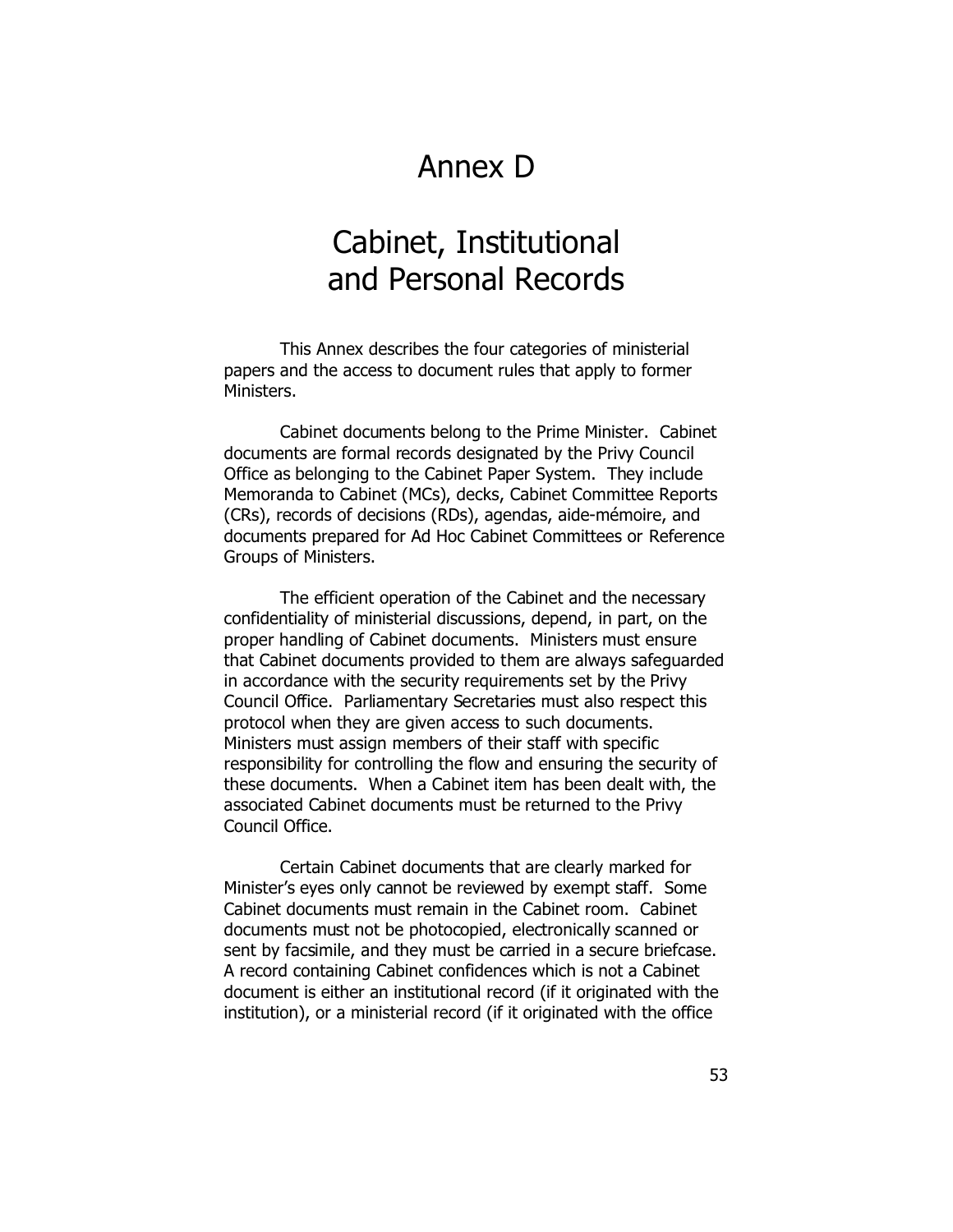of the Minister; e.g., a briefing note containing political advice to a Minister regarding a Cabinet matter).

*Institutional Records* relate to the business (policies, programs, activities and services) of the department and associated agencies, and are kept in a separate registry.

*Ministerial records* include official records pertaining to the office of the Minister, other than records that fall into the categories of personal or political records, institutional records, or Cabinet documents.

*Personal and political records* are personal, as opposed to official in nature (e.g., a Minister's constituency business, party political matters, private and personal life) and are kept in separate ministerial files. Like ministerial records, personal and political records are normally excluded from the application of the *Access to Information Act*, provided that they are maintained separately from institutional records.

When a Minister leaves office, Cabinet documents must be returned to the Privy Council Office, institutional records must be left with the department, and ministerial records must be transferred directly to the National Archives of Canada. Ministers may remove only their personal and political papers. However, to ensure the security of sensitive documents in personal and political papers, Ministers should use storage facilities and archival services offered by the National Archives of Canada.

Former Prime Ministers have control over the confidences of the government they headed. When a change of government occurs, the outgoing Prime Minister traditionally leaves the Cabinet records of the government in the custody of the Clerk of the Privy Council. The Clerk of the Privy Council plays a central role in administering the convention governing access to Cabinet and ministerial papers.

Subject to any arrangements a former Prime Minister may make with his or her successor, former Ministers may have access to Cabinet papers for the period of time when they held office, but only for that period, and only to papers relating to that office or to which they would normally have had access. Requests for access are addressed to the Clerk of the Privy Council. Cabinet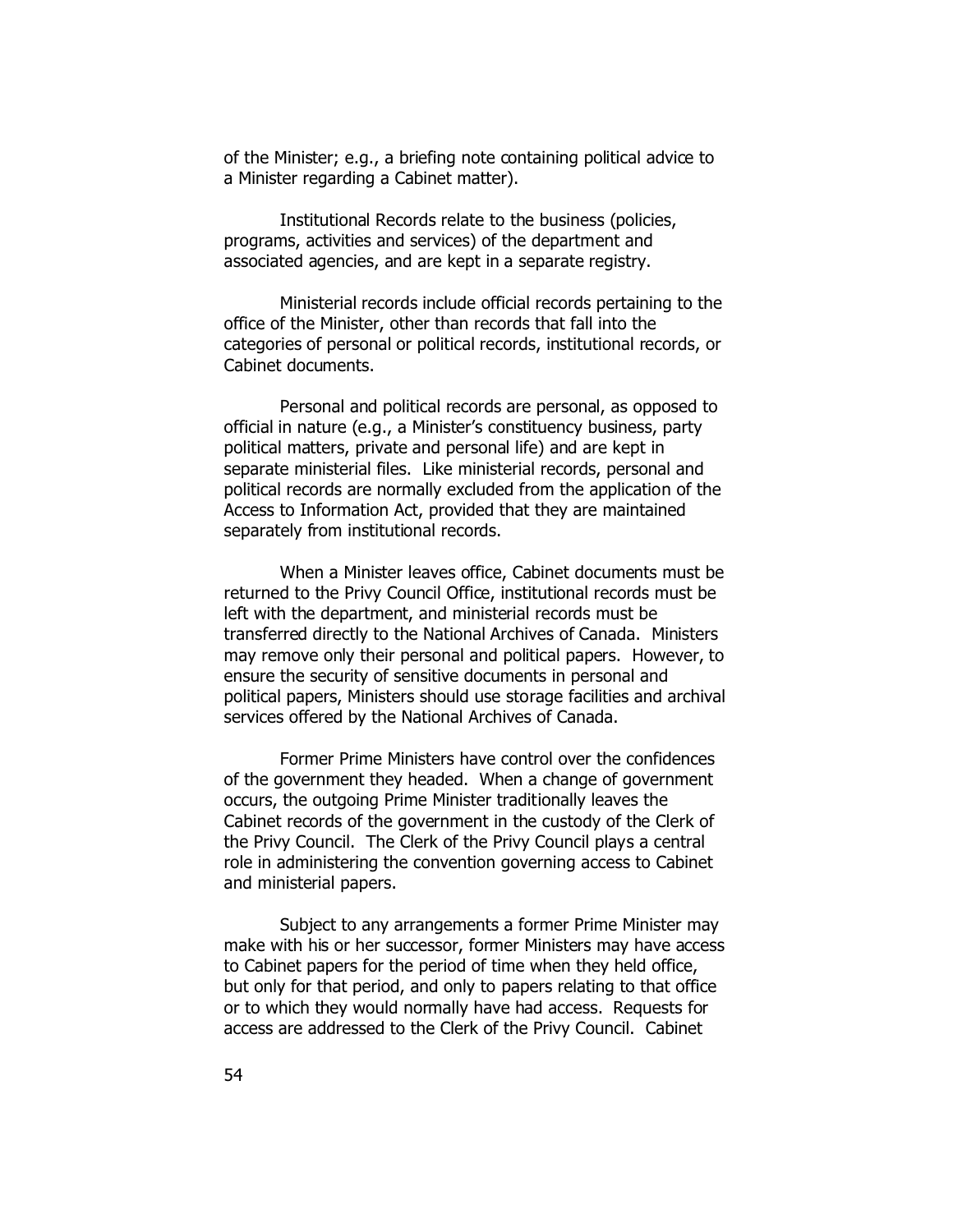papers to which access is provided may be read on the premises of the Privy Council Office.

Former Ministers may have access to ministerial records that are transferred to the National Archives, on the premises of the National Archives. They may also have access to institutional records which were prepared in their departments during the period of time when they held office. For access to institutional records, they can contact the deputy minister and arrange to review them on departmental premises.

Former Ministers are bound for life to respect their oath as Privy Councillors, including maintaining the secrecy of Confidences of the Queen's Privy Council for Canada, and remain subject to the *Security of Information Act*. They must also honour their commitments to other Ministers and colleagues. When talking or writing about their experience in government, former Ministers must consult their former department's Access to Information Office to ensure that they do not disclose matters that remain confidential. Any questions should be addressed to the Clerk of the Privy Council.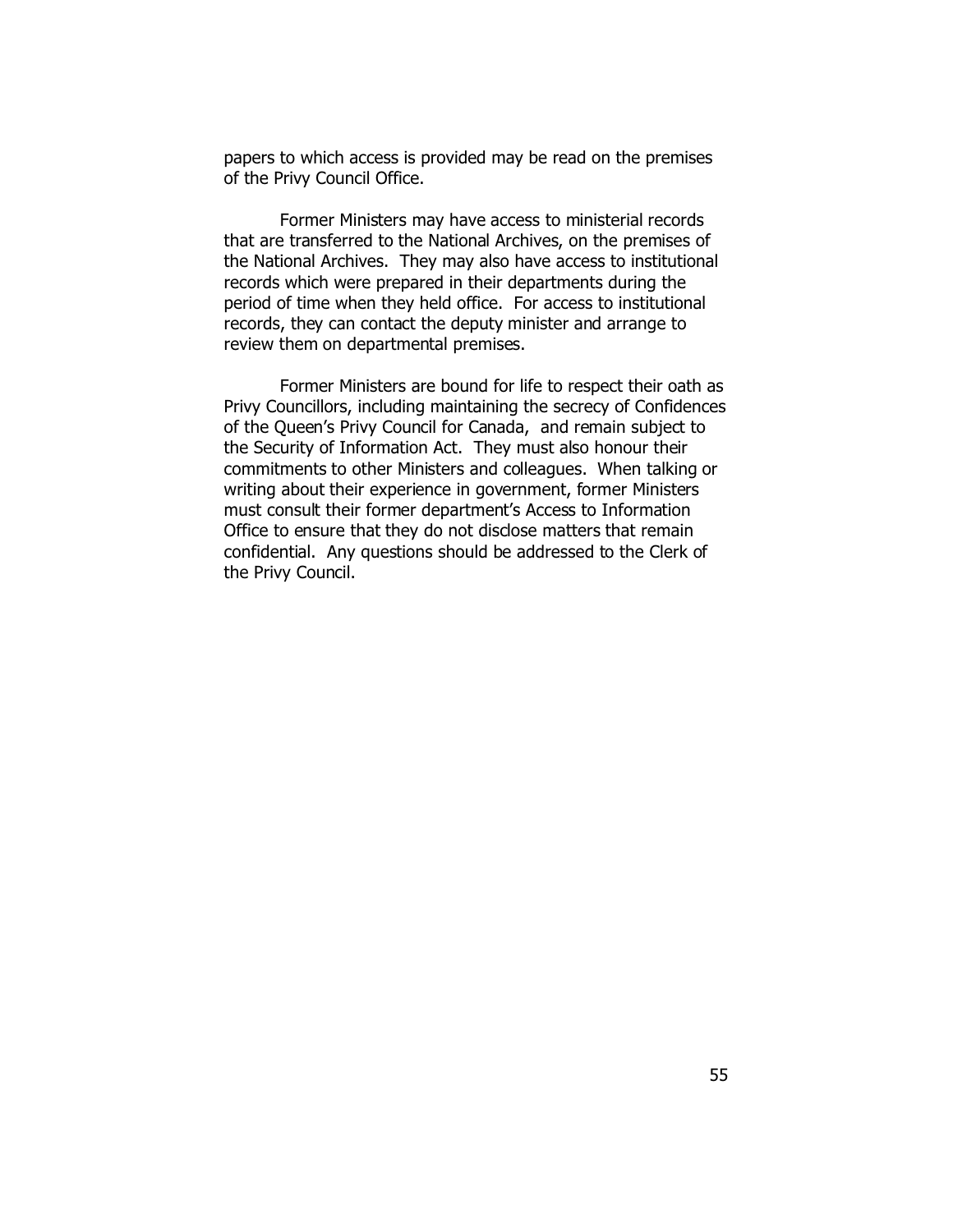## Annex E

## Dealings with Quasi-judicial Tribunals

#### **Basic Principle**

Ministers shall not intervene, or appear to intervene, on behalf of any person or entity, with federal quasi-judicial tribunals on any matter before them that requires a decision in their quasi-judicial capacity, unless otherwise authorized by law.

#### **Dealings with Quasi-judicial Tribunals Within the Portfolio**

Ministers (including Ministers of State) need to be in contact with agencies in their portfolio on a broad range of administrative, policy and regulatory matters when authorized to do so by legislation. For instance the Minister may communicate with the Chair of a tribunal on its budget.

Ministers and their deputies should work with the agencies in their portfolio to clarify mutually agreed limits on the information which may flow to and from each agency and the appropriate procedures for communication.

The Minister's office can expect requests for assistance from other Ministers on behalf of their constituents. Where such an intervention with an agency is not appropriate because the request concerns a quasi-judicial case, the Minister's office should indicate that an intervention is not possible by any Minister and suggest that the constituent deal directly with that agency.

#### **Dealings with Quasi-judicial Tribunals on Behalf of Constituents**

There are limitations on the ability of a Minister to act on behalf of constituents as far as quasi-judicial bodies are concerned.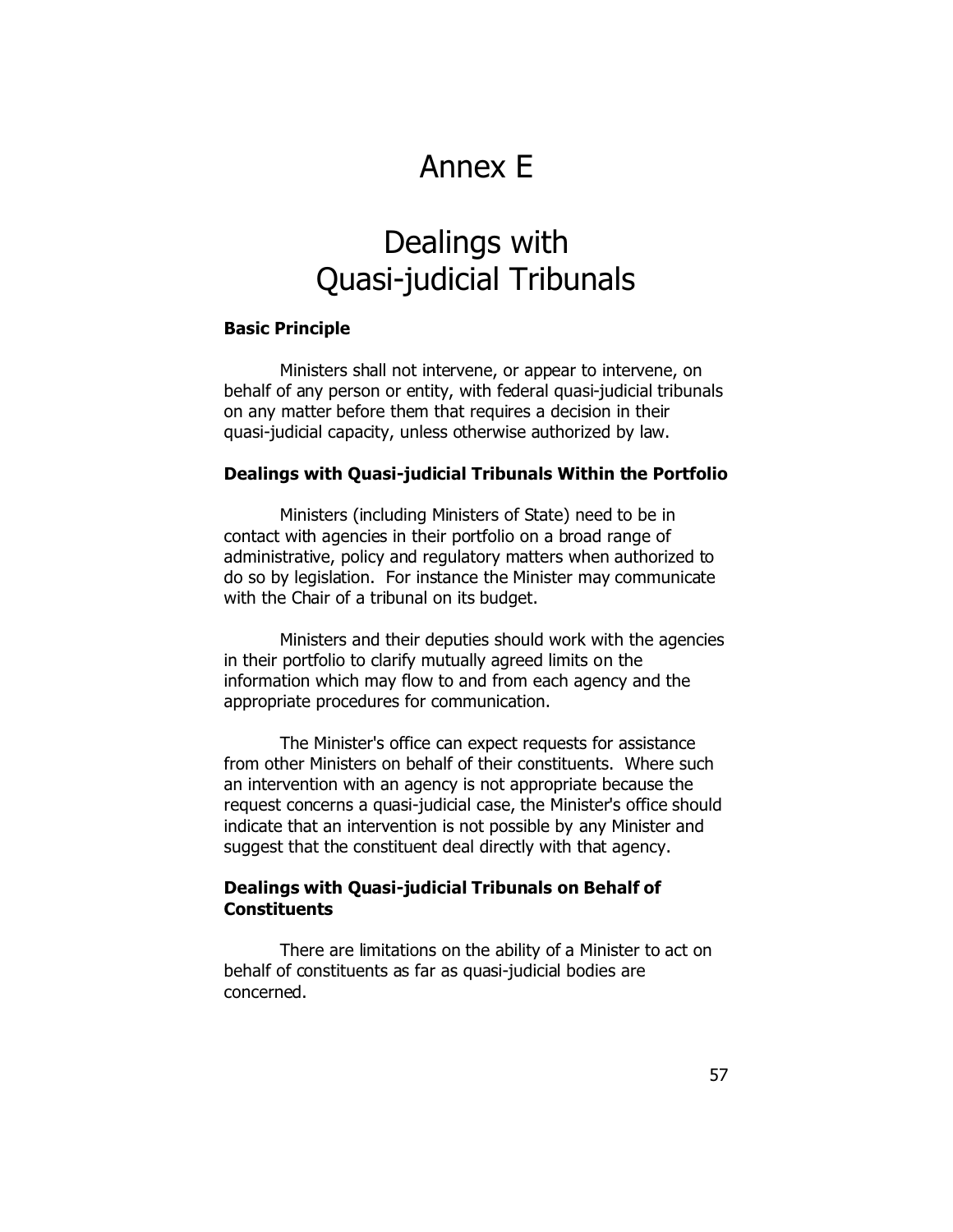Ministers and their staff cannot intervene on behalf of any person or entity with a federal quasi-judicial agency on any matter before it that requires a decision in its quasi-judicial capacity.

Eugene Forsey considered that by convention, a Minister should not "speak about or otherwise become involved in a colleague's portfolio without first consulting him and gaining his approval...". The practice has evolved whereby Ministers and their offices do not deal directly with public servants, but go through the office of the responsible Minister.

However, Ministers and their staff may seek information on the status of a matter. Further, several departments have set out specific instructions on how Ministers offices, usually in the constituency, can deal with enquiries regarding such matters as disability benefits, employment insurance, old age security, or citizenship and immigration.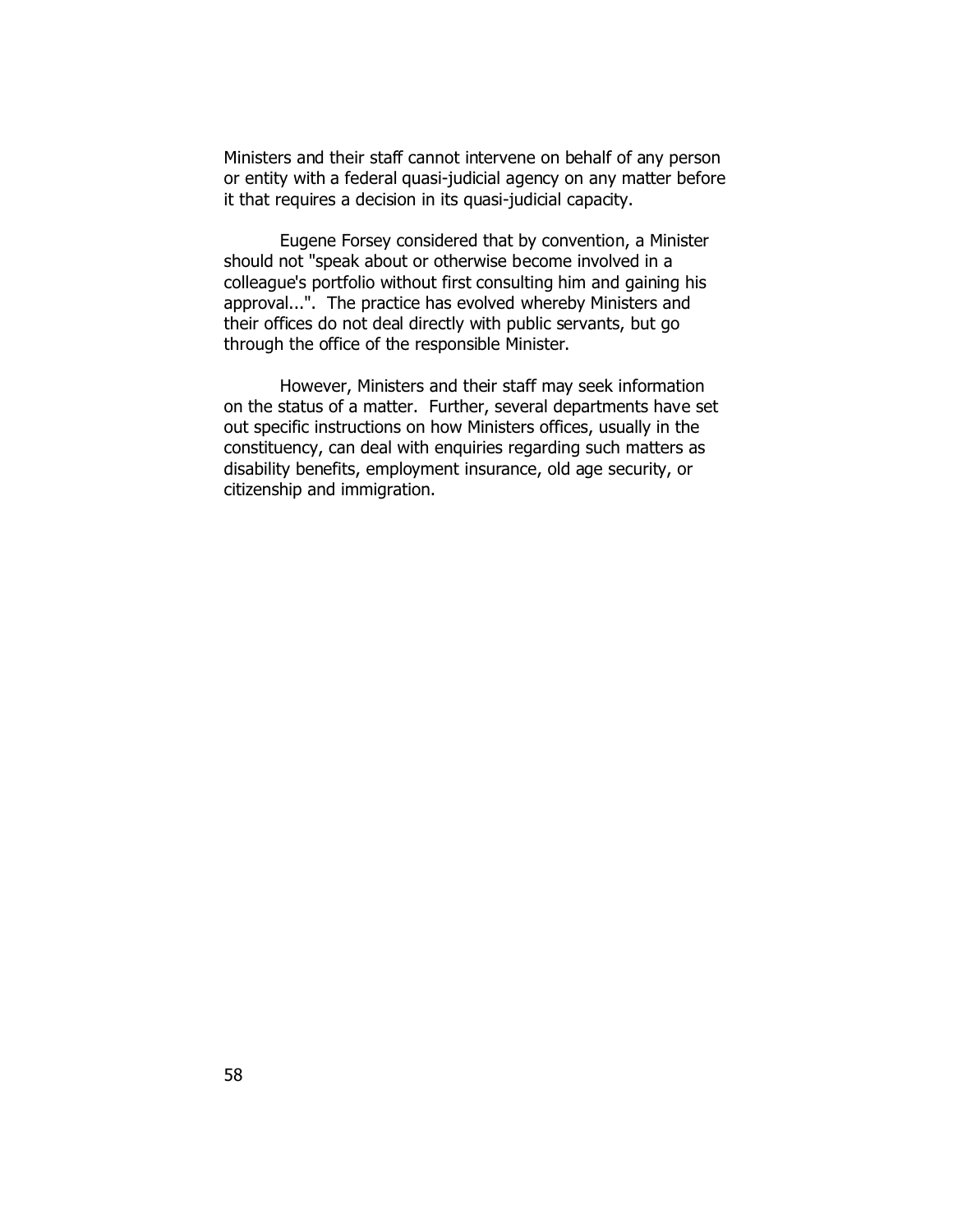## Annex F

## The Ministry and Crown Corporations Guidelines

The Minister who is the appropriate Minister for a Crown corporation must have dealings with the corporation on a variety of matters. The Minister, for example, is responsible for determining the broad orientations of the corporation including approving its corporate plan, dealing with appropriations and recommending these to Cabinet. These guidelines do not affect such dealings.

However, the Minister does not become involved in day-to-day operations of a Crown corporation nor does his or her staff. Because of the wide range of activities carried out by individual Crown corporations, the appropriate role of the Minister must be determined on a case-by-case basis.

The following guidelines will assist Ministers in fulfilling their representative duties, while preserving the managerial autonomy of Crown corporations within their portfolio.

- 1. No Minister should personally promote the private interests of any individual, corporation or non-governmental organization, including a constituent, with any Crown corporation.
- 2. It is always appropriate for a Minister to raise the concerns of a constituent directly with the Minister responsible for a Crown corporation.
- 3. The staff of a Minister when dealing with constituency matters may, however, make representations to a Crown corporation.
- 4. The staff of the responsible Minister, because of their special responsibilities in support of their